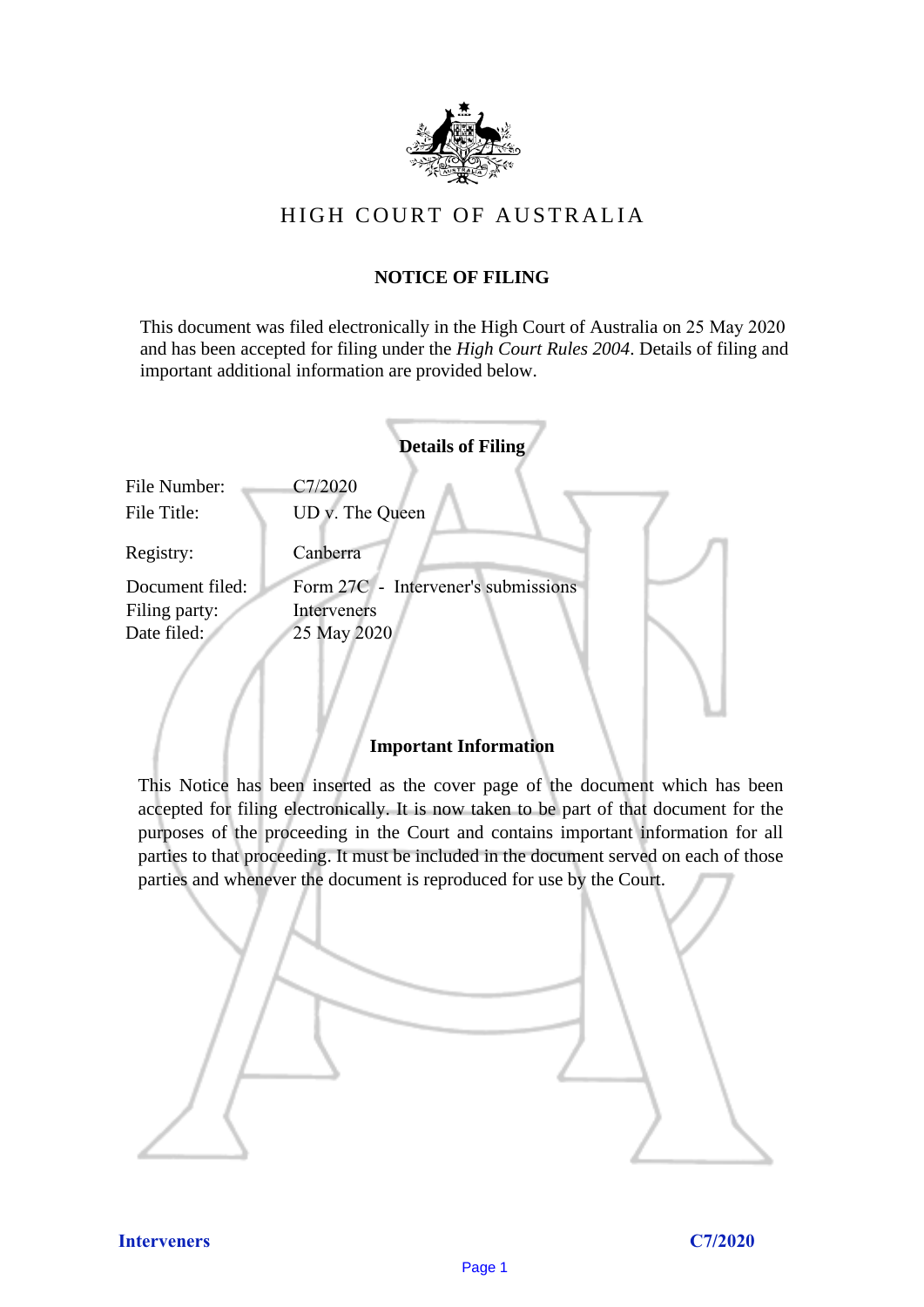### **IN THE HIGH COURT OF AUSTRALIA**  IN THE HIGH COURT OF AUSTRALIA **CANBERRA REGISTRY** CANBERRA REGISTRY

**No C7 of 2020** No C7 of 2020

### **BETWEEN: UD** BETWEEN:

Applicant Applicant UD

and and

**The Queen** The Queen Respondent C7/2020<br>
UD<br>
Applicant<br>
and<br>
The Queen<br>
Respondent

# **SUBMISSIONS OF THE ATTORNEY-GENERAL OF THE**  SUBMISSIONS OF THE ATTORNEY-GENERAL OF THE **AUSTRALIAN CAPITAL TERRITORY (INTERVENING)** AUSTRALIAN CAPITAL TERRITORY (INTERVENING) IN THE HIGH COURT OF AUSTRALIA<br>
CAUSERKA REGISTRY<br>
No C7 of 2020<br>
BETWEEN:<br>
BETWEEN:<br>
SUBMISSIONS OF THE ATTORNEY-CENERAL OF THE<br>
CUBARISSIONS OF THE ATTORNEY-CENERAL OF THE<br>
AUSTRALIAN CAPITAL TERRITORY (INTERVENING)<br>
AUS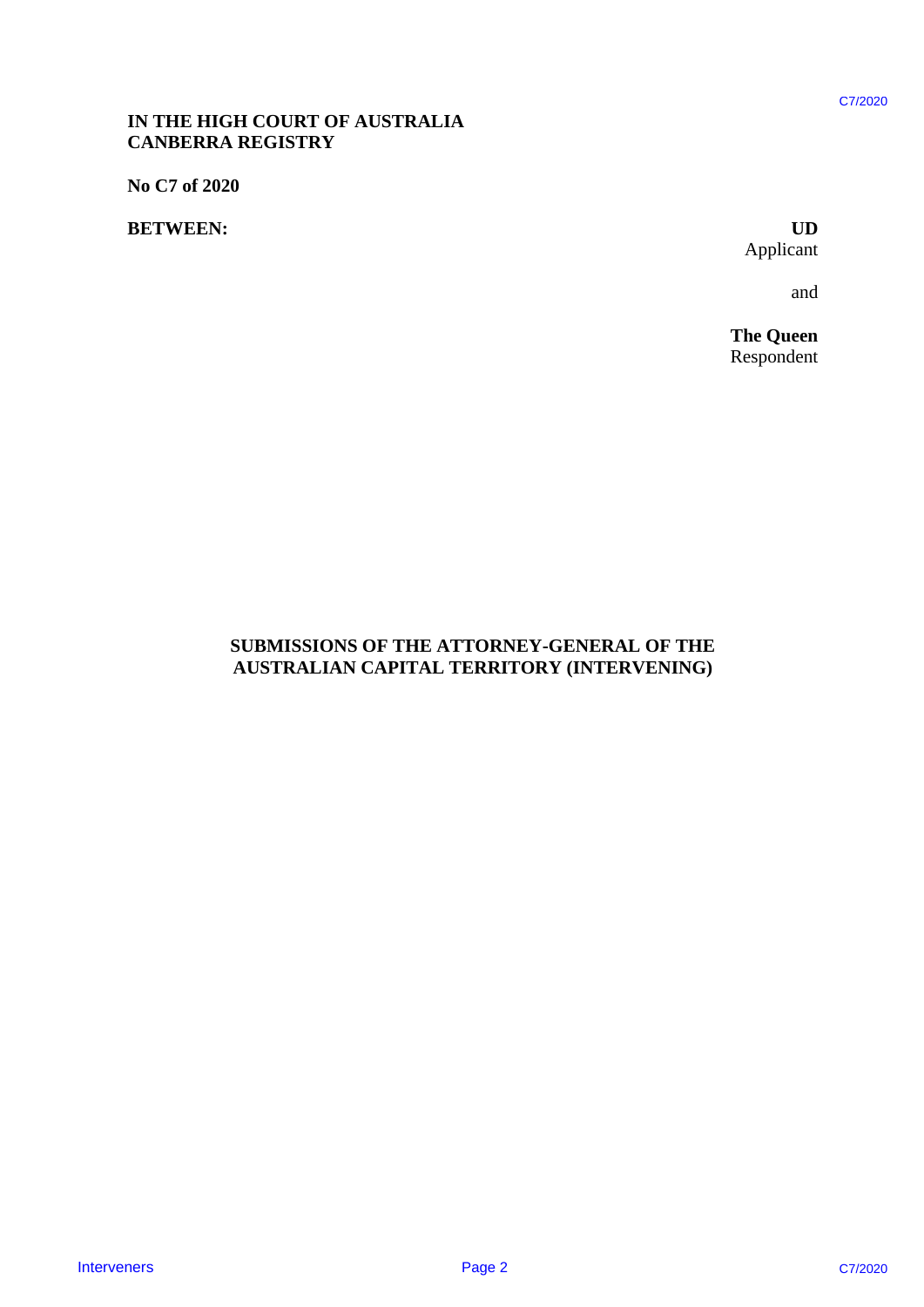### **Part I: Certification** Certification Part I:

1. These submissions are in a form suitable for publication on the internet. These submissions are in a form suitable for publication on the internet. 1.

### **Part II: Intervention** Part II: Intervention

2. The Attorney-General of the Australian Capital Territory (**Territory**) intervenes 2. The Attorney-General of the Australian Capital Territory (Territory) intervenes pursuant to s 78A of the *Judiciary Act 1903* (Cth), in support of the validity of s 68BA pursuant to <sup>s</sup> 78A of the Judiciary Act 1903 (Cth), in support of the validity of <sup>s</sup> 68BA of the *Supreme Court Act 1933* (ACT) (**SCA**). The Territory also intervened in the ACT Supreme Court,<sup>1</sup> prior to removal to this Court. **Part I:** Cortification are this form soluble for politication on the internet.<br>
I. These substrations are in a form solution Capital Terminey (Territory) intervenes<br> **Part II:** Intervention<br>
2. This Attorney-Ground of th

-1-

# **Part III: Argument** Part II: Argument

10

3. The questions stated for the opinion of the Full Court (Cause Removed The questions stated for the opinion of the Full Court (Cause Removed 10 Book (**CRB**) 66), and the answers contended for by the Territory, are: Book (CRB) 66), and the answers contended for by the Territory, are: 3.

> **Question 1:** Is s 68BA of the SCA invalid by reason of its incompatibility with the constitutional limitation deriving from *Kable v Director of Public Prosecutions* (NSW) (1996) 189 CLR 51 (*Kable*)? (1996) 189 CLR 51 (Kable)?

> **Answer:** No. Section 68BA facilitates the exercise of a judicial discretion structured Answer: No. Section 68BA facilitates the exercise of <sup>a</sup> judicial discretion structured by substantive criteria, which is not directed by legislative or executive policy. by substantive criteria, which is not directed by legislative or executive policy.

> **Question 2:** Is s 68BA of the SCA beyond the power of the Legislative Assembly for Question 2: Is <sup>s</sup> 68BA of the SCA beyond the power of the Legislative Assembly for the Australian Capital Territory (**Assembly**) under s 22 of the *Australian Capital*  the Australian Capital Territory (Assembly) under <sup>s</sup> 22 of the Australian Capital *Territory (Self-Government) Act 1988* (Cth) (*Self-Government Act*) and/or by reason Territory (Self-Government) Act 1988 (Cth) (Self-Government Act) and/or by reason of s 48A of the Self-Government Act?

20 **Answer:** No. The exercise of discretion in s 68BA, such that the Court may order trial Answer: No. The exercise of discretion in <sup>s</sup> 68BA, such that the Court may order trial by judge alone in the absence of the accused's consent, does not negate any necessary by judge alone in the absence of the accused's consent, does not negate any necessary or defining feature of a Supreme Court. or defining feature of <sup>a</sup> Supreme Court. 20

> **Question 3:** Is s 68BA of the SCA invalid by reason of s 80 of the Constitution? **Answer:** No. Section 80 has no application to the trial of offences against laws of the Answer: No. Section 80 has no application to the trial of offences against laws of the Territory, which are not laws of the Commonwealth. Territory, which are not laws of the Commonwealth.

### **Factual background and legislative context** Factual background and legislative context

4. On 16 March 2020, the ACT Minister for Health declared a public health emergency On 16 March 2020, the ACT Minister for Health declared <sup>a</sup> public health emergency in response to the public health risk posed by COVID-19, a respiratory illness caused in response to the public health risk posed by COVID-19, a respiratory illness caused 4.

<sup>&</sup>lt;sup>1</sup> Under the *Court Procedures Act 2004* (ACT), s 27, and the *Judiciary Act 1903* (Cth), s 78A.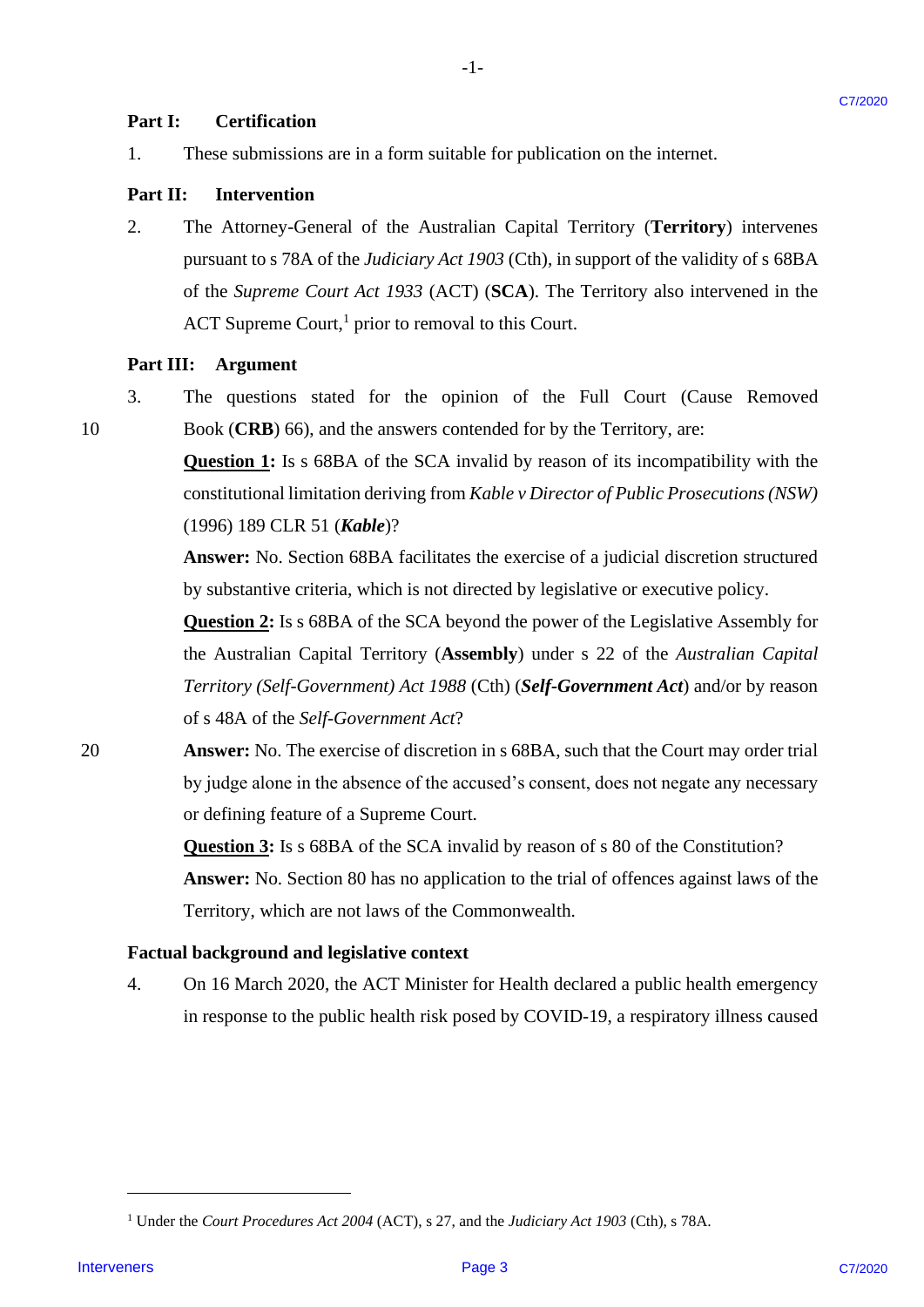by the novel coronavirus SARS-CoV-2.<sup>2</sup> As in other jurisdictions, a number of restrictions have been imposed in the Territory to limit the spread of COVID-19.<sup>3</sup>

5. Relevantly to this proceeding, the Applicant is charged on indictment dated 30 March 5. Relevantly to this proceeding, the Applicant is charged on indictment dated 30 March  $2020$  with four offences arising from events in December  $2017<sup>4</sup>$ . The most serious offence, aggravated burglary, is punishable by up to 20 years' imprisonment.<sup>5</sup> The least serious offence, dishonestly driving a motor vehicle, is punishable by up to least serious offence, dishonestly driving <sup>a</sup> motor vehicle, is punishable by up to 5 years' imprisonment.<sup>6</sup> The trial of those offences was originally scheduled to <sup>5</sup> years' imprisonment.° The trial of those offences was originally scheduled to commence on 6 April 2020 before a judge and jury.<sup>7</sup>

-2- -2-

6. On 2 April 2020, the Assembly enacted the *COVID-19 Emergency Response Act 2020*  6. On 2 April 2020, the Assembly enacted the COVID-19 Emergency Response Act 2020

- 10 (ACT) (*Emergency Response Act*), with effect from 8 April 2020. Relevantly, the *Emergency Response Act* amended the SCA by broadening the availability of judge Emergency Response Act amended the SCA by broadening the availability of judge alone trials during the "COVID-19 emergency period". <sup>8</sup> Section 68BA enables the alone trials during the "COVID-19 emergency period".® Section 68BA enables the Court to order trial by judge alone for an offence against Territory law, even if the Court to order trial by judge alone for an offence against Territory law, even if the accused does not consent, if the conditions in sub-s (3) are satisfied. Those conditions accused does not consent, ifthe conditions in sub-s (3) are satisfied. Those conditions are that the order: (a) will ensure the orderly and expeditious discharge of the business are that the order: (a) will ensure the orderly and expeditious discharge ofthe business of the court; and (b) is otherwise in the interests of justice. Ity the around concentriums SARS-COV-2-2 As in other junisdictions, a number of<br>
restriction-house here inequal on the frenchesy in their the symmetric (COVID-19)<br>
Selection by the interveners concentrate (COVID-19)<br>
Sel
- 7. Section 68BA was inserted by the Assembly to ensure that the hearing of trials on 7. Section 68BA was inserted by the Assembly to ensure that the hearing of trials on indictment in the Territory is not seriously delayed.<sup>9</sup> A stated objective of seeking to avoid serious delay is to uphold a criminal defendant's right to a trial without avoid serious delay is to uphold a criminal defendant's right to a trial without 20 unnecessary and unspecified delay.<sup>10</sup> It is self-evident that the administration of justice more generally is also served by the avoidance of serious delay.<sup>11</sup>

<sup>&</sup>lt;sup>2</sup> Public Health (Emergency) Declaration 2020 (No 1) [NI2020-153], made pursuant to s 119 of the Public *Health Act 1997* (ACT); further extended by *Public Health (Emergency) Declaration Further Extension 2020*  Health Act 1997 (ACT); further extended by Public Health (Emergency) Declaration Further Extension 2020 *(No 9)* [NI2020-218]. (No 9) [NI2020-218].

<sup>&</sup>lt;sup>3</sup> Public Health (Closure of Non-Essential Business or Undertaking) Emergency Direction (No 7) [NI2020-286]; *Public Health (Residential Aged Care Facilities) Emergency Direction 2020 (No 2)* [NI2020-286]; Public Health (Residential Aged Care Facilities) Emergency Direction 2020 (No 2) [NI2020-281]; Public Health (Returned Travellers) Emergency Direction 2020 [NI2020-164]; Public Health *(Returned Travellers) Emergency Direction 2020 (No 5)* [NI2020-280]; *Public Health (Self-Isolation)*  (Returned Travellers) Emergency Direction 2020 (No 5) [NI2020-280]; Public Health (Self-Isolation) *Emergency Direction 2020* [NI2020-177]; *Public Health (Non-Essential Gatherings) Emergency Direction*  Emergency Direction 2020 [NI2020-177]; Public Health (Non-Essential Gatherings) Emergency Direction *2020 (No 3)* [NI2020-268]. 2020 (No 3) [NI2020-268].

<sup>4</sup> CRB Tab 1. 4 CRB Tab 1.

<sup>5</sup> *Criminal Code 2002* (ACT), s 312; CRB Tab 3 p 12. >Criminal Code 2002 (ACT), s 312; CRB Tab <sup>3</sup> p 12.

<sup>6</sup> *Criminal Code 2002* (ACT), s 318; CRB Tab 3 p 12. ®°Criminal Code 2002 (ACT), s 318; CRB Tab <sup>3</sup> p 12.

<sup>&</sup>lt;sup>7</sup> Applicant's Book of Further Materials Tab 3.

 $8$  Defined in s 68BA(5) of the SCA to mean the period beginning on 16 March 2020 and ending on either

<sup>31</sup> December 2020 or another day prescribed by regulation. 31 December 2020 or another day prescribed by regulation.

<sup>9</sup> Explanatory Statement and Human Rights Compatibility Statement to the COVID-19 Emergency Response Explanatory Statement and Human Rights Compatibility Statement to the COVID-19 Emergency Response Bill 2020 (ACT) (**Explanatory Statement**), 19. Bill 2020 (ACT) (Explanatory Statement), 19.

<sup>&</sup>lt;sup>10</sup> Explanatory Statement, 40; *Human Rights Act 2004* (ACT), s 22(2)(c).

<sup>11</sup> See *Jago v District Court (NSW)* (1989) 168 CLR 23 (*Jago*) at 30 per Mason CJ, 45 per Brennan J. 'l See Jago v District Court (NSW) (1989) 168 CLR 23 (Jago) at 30 per Mason CJ, 45 per Brennan J.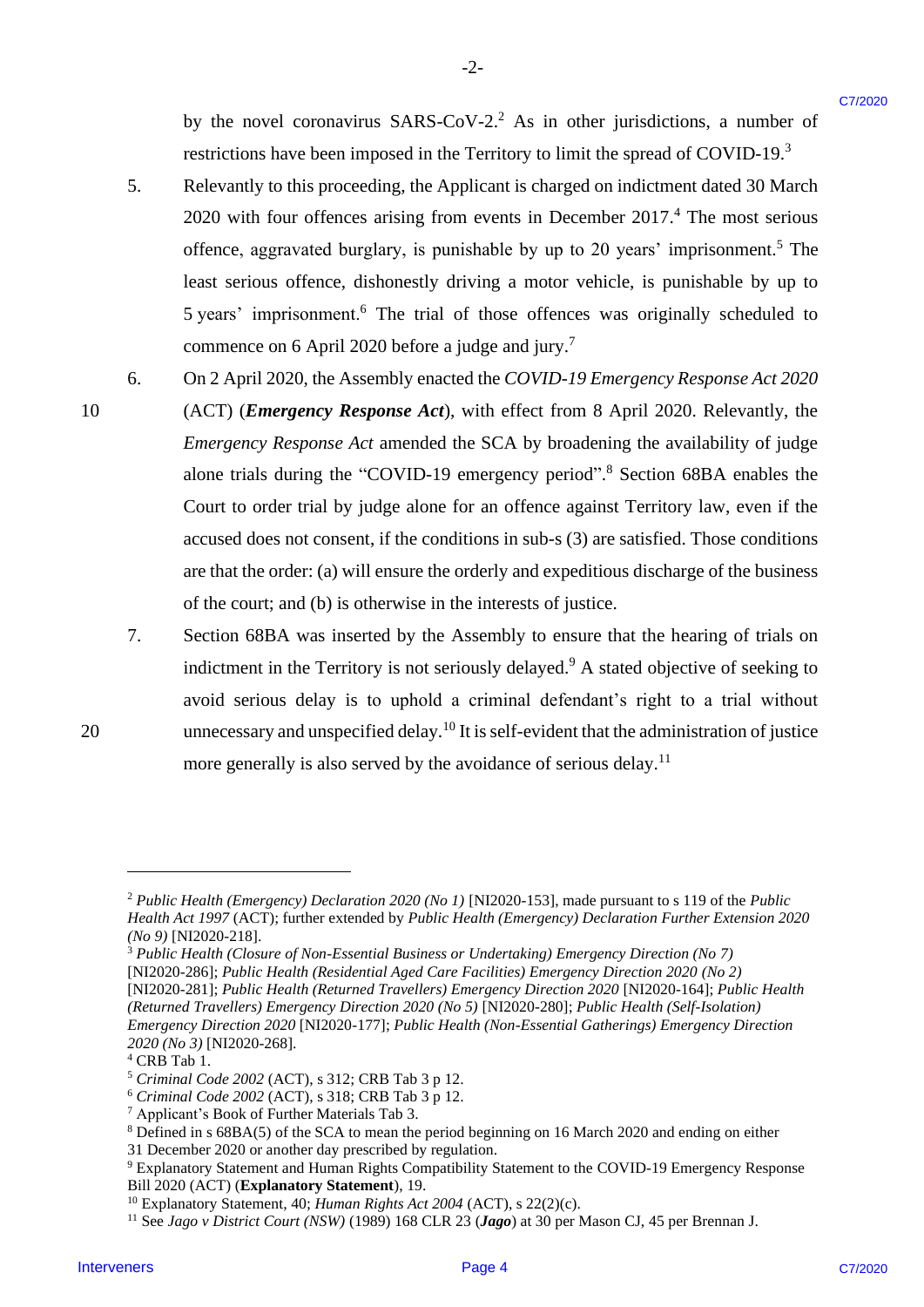8. Before making an order under s 68BA, the Court must provide the parties with an Before making an order under <sup>s</sup> 68BA, the Court must provide the parties with an opportunity to be heard.<sup>12</sup> Where there is an objection to the making of an order, the matter will be listed for an interlocutory hearing.<sup>13</sup> If either party is dissatisfied with the making of the order, an application for leave to appeal may be made.<sup>14</sup> 8.

-3- -3-

9. Section 68BA applies to criminal trials that are to be conducted wholly or partly during Section 68BA applies to criminal trials that are to be conducted wholly or partly during the "COVID-19 emergency period" (s  $68BA(1)$ ), in relation to a proceeding that begins before, on or after the "commencement day" (s  $68BA(2)(a)(i)$ ).<sup>15</sup> It applies whether or not the relevant offence is an "excluded offence" (s  $68BA(2)(a)$ ), <sup>16</sup> and whether or not the accused has elected trial by judge alone (s  $68BA(2)(b)$ ). 10 Section 68BA expires 12 months after the commencement day (s 68BA(6)).<sup>17</sup> 9.

10. On 7 April 2020, the Supreme Court suspended all jury trials until further notice, by On <sup>7</sup> April 2020, the Supreme Court suspended all jury trials until further notice, by way of Supreme Court Practice Direction 1 of 2020,<sup>18</sup> made at the direction of the Chief Justice and Judges of the Supreme Court. Chief Justice and Judges of the Supreme Court. 10.

11. On 9 April 2020, after the *Emergency Response Act* came into effect, the Applicant On 9 April 2020, after the Emergency Response Act came into effect, the Applicant and the Respondent were provided with written notice of the trial judge's proposal to and the Respondent were provided with written notice of the trial judge's proposal to order that the proceedings be tried by judge alone. The parties filed written order that the proceedings be tried by judge alone. The parties filed written submissions on 14 and 15 April 2020, respectively, against the making of such an submissions on 14 and <sup>15</sup> April 2020, respectively, against the making of such an order. The trial judge heard oral submissions on 16 April 2020, before determining order. The trial judge heard oral submissions on 16 April 2020, before determining that it would be appropriate to order that the trial proceed before a judge alone (**order**  that it would be appropriate to order that the trial proceed before <sup>a</sup> judge alone (order 20 **below**).<sup>19</sup> Due to the challenge to the validity of the provision, the order below has not yet been perfected.<sup>20</sup> At the time of the order below, it was anticipated that the Supreme Court may not resume the conduct of jury trials until December 2020, due Supreme Court may not resume the conduct of jury trials until December 2020, due to the ongoing public health emergency.<sup>21</sup> Subsequently, on 18 May 2020, the Chief Justice indicated that, commencing 15 June 2020, the Supreme Court would 8. Before anaking an order andar s 68BA, the Court must provide the parties with an organization of the burster function to the multiplerion to the mustique of an order. The energy is dissimilated with the mustique of th 11.

<sup>&</sup>lt;sup>12</sup> SCA, s 68BA(4); Supreme Court of the Australian Capital Territory, 'Practice Direction 1 of 2020: Special Arrangements in Response to COVID-19' (**Practice Direction**), [24]. Arrangements in Response to COVID-19' (Practice Direction), [24].

<sup>13</sup> Practice Direction, [24]. 3 Practice Direction, [24].

 $14$  SCA, s 37E(4).

 $15$  Both terms defined in s 68BA(5).

<sup>&</sup>lt;sup>16</sup> Excluded offences include murder, manslaughter and certain sexual offences: s 68B(4).

<sup>&</sup>lt;sup>17</sup> Though the "COVID-19 emergency period" ends on 31 December 2020 (s 68BA(5)).

<sup>18</sup> Practice Direction, [23]. '8 Practice Direction, [23].

<sup>19</sup> *R v UD (No 2)* [2020] ACTSC 90 (*R v UD (No 2)*) (CRB Tab 5). 9 Rv UD (No 2) [2020] ACTSC 90 (R v UD (No 2)) (CRB Tab 5).

<sup>20</sup> *R v UD (No 2)* at [76] per Elkaim J (CRB Tab 5 p 61). <sup>20</sup> R v UD (No 2) at [76] per Elkaim J (CRB Tab <sup>5</sup> p 61).

<sup>&</sup>lt;sup>21</sup> *R v UD (No 2)* at [65] (CRB Tab 5 p 60); *R v IB (No 3)* [2020] ACTSC 103 at [32] per Murrell CJ.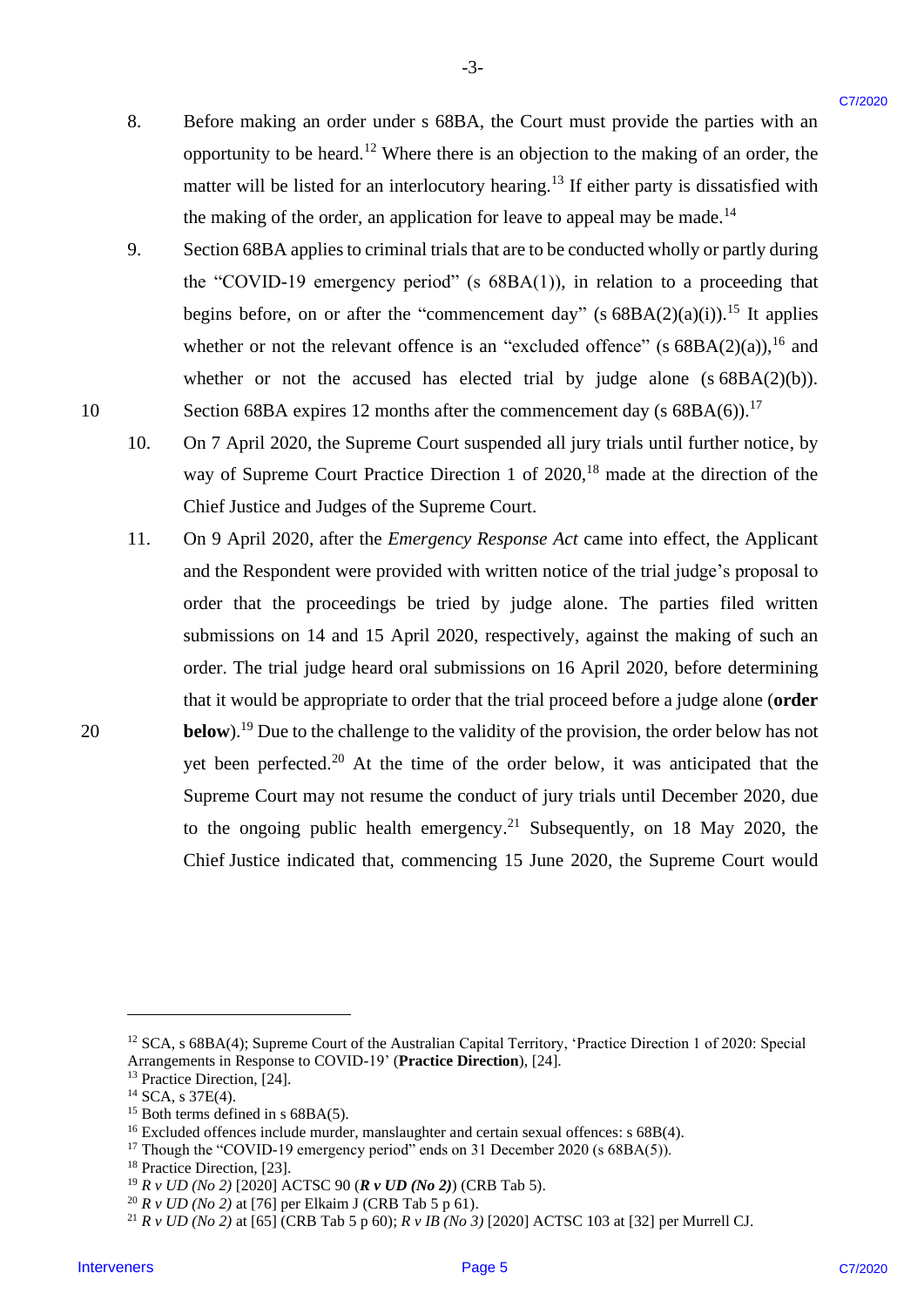resume some jury trials,<sup>22</sup> but that for a "significant number of cases" it would not be feasible to conduct jury trials in the near future.<sup>23</sup>

12. The Supreme Court can amend the Practice Direction and resume jury trials at any 12. The Supreme Court can amend the Practice Direction and resume jury trials at any time. The Assembly has taken no action that prevents the resumption of jury trials if time. The Assembly has taken no action that prevents the resumption of jury trials if the Supreme Court so determines (*cf.* Applicant's Submissions (**AS**) [19]). the Supreme Court so determines (cf Applicant's Submissions (AS) [19]).

-4- -4-

### The occasion and incidents of trial by jury

- 13. The conception of trial by jury advanced by the Applicant is divorced from both 13. The conception of trial by jury advanced by the Applicantis divorced from both present and historical reality. The Applicant assumes an immutable right of an accused present and historical reality. The Applicantassumes an immutable right of an accused to elect trial by jury in relation to criminal offences tried on indictment under Territory to elect trial by jury in relation to criminal offences tried on indictment under Territory 10 law. The Territory submits that there is no such right. Though trial by jury may be the general procedure for indictable offences, and serves an important function in the general procedure for indictable offences, and serves an important function in the administration of justice, there are many circumstances in which an accused is not administration of justice, there are many circumstances in which an accused is not entitled to a jury trial, including several in relation to offences tried on indictment. entitled to <sup>a</sup> jury trial, including several in relation to offences tried on indictment. resonance some jary trials,<sup>73</sup> but that for a "significant number of eases" it would not be<br>
1ntervent-to control they risk is the near tutting?<br>
The Supernor Court contra and the Practice Direction and resume jury trial
	- 14. Since its earliest origins, the circumstances in which a matter may be tried by jury 14. Since its earliest origins, the circumstances in which <sup>a</sup> matter may be tried by jury have been amenable to amendment by the relevant legislature. In Australia, at both have been amenable to amendment by the relevant legislature. In Australia, at both the Commonwealth and State/Territory levels, the conception of trial by jury in both the Commonwealth and State/Territory levels, the conception of trial by jury in both statute and the Constitution has evolved over time.<sup>24</sup> In respect of State offences, this Court has recognised since 1936 that sufficiently clear legislation could alter an Court has recognised since 1936 that sufficiently clear legislation could alter an accused's "right" to trial by jury.<sup>25</sup>
- 20 15. Trial by jury did not arrive with the common law upon English settlement in Australia. 20 15. Trial by jury did not arrive with the common law upon English settlement in Australia. Instead, it was introduced, after a considerable period, by legislation in the various Instead, it was introduced, after a considerable period, by legislation in the various colonies.<sup>26</sup> For example, until 1839, New South Wales had a system of military juries.<sup>27</sup> Trial by a civilian jury of 12 men first occurred in  $1824$ ,<sup>28</sup> was abolished in 1828,<sup>29</sup> and was progressively reintroduced from 1832.<sup>30</sup>

 $22$  If Court facilities and resources mean that health safety measures can be achieved for jurors, accused persons, witnesses, legal practitioners and Court staff. persons, witnesses, legal practitioners and Court staff.

<sup>&</sup>lt;sup>23</sup> Media Release, "Jury Trials in the Supreme Court", 18 May 2020,

https://www.courts.act.gov.au/\_\_data/assets/pdf\_file/0007/1548421/Media-Release-ACTSC-Jury-Trials.pdf. https://www.courts.act.gov.au/\_\_data/assets/pdf\_file/0007/154842 1/Media-Release-ACTSC-Jury-Trials.pdf. <sup>24</sup> Brownlee v The Queen (2001) 207 CLR 278 (**Brownlee**) at [12] per Gleeson CJ and McHugh J, [33]-[34], [59] per Gaudron, Gummow and Hayne JJ; Scott, "Trial by Jury and the Reform of Civil Procedure", *Harvard*  [59] per Gaudron, Gummow and Hayne JJ; Scott, "Trial by Jury and the Reform of Civil Procedure", Harvard Law Review, vol 31 (1918) 669 at 669-670; Alqudsi v The Queen (2016) 258 CLR 203 (Alqudsi) at [190] per Nettle and Gordon JJ. Nettle and Gordon JJ.

<sup>&</sup>lt;sup>25</sup> Newell v The King (1936) 55 CLR 707.

<sup>&</sup>lt;sup>26</sup> Brownlee at [12] per Gleeson CJ and McHugh J, referring to Evatt, "The Jury System in Australia" (1936) 10 (Supp) *Australian Law Journal* 49; *Alqudsi* at [21] per French CJ. 10 (Supp) Australian Law Journal 49; Alqudsi at [21] per French CJ.

<sup>27</sup> Abolished by the *Jury Trials Act 1839* (NSW). <sup>27</sup> Abolished by the Jury Trials Act 1839 (NSW).

<sup>28</sup> See the interpretation of s 19 of the *New South Wales Act 1823* (Imp) 4 Geo IV, c 96 adopted in *R v*  ?8 See the interpretation of <sup>s</sup> <sup>19</sup> of the New South Wales Act 1823 (Imp) 4 Geo IV, <sup>c</sup> 96 adopted in <sup>R</sup> v Magistrates of Sydney [1824] NSWKR 3.

<sup>29</sup> *Australian Courts Act 1828* (Imp) 9 Geo IV, c 83. <sup>29</sup> Australian Courts Act 1828 (Imp) 9 Geo IV, <sup>c</sup> 83.

<sup>30</sup> *Jury Trials Act 1832* (NSW), *Jury Trials Act 1833* (NSW) and *Jury Trials Act 1839* (NSW). 3° Jury Trials Act 1832 (NSW), Jury Trials Act 1833 (NSW) and Jury Trials Act 1839 (NSW).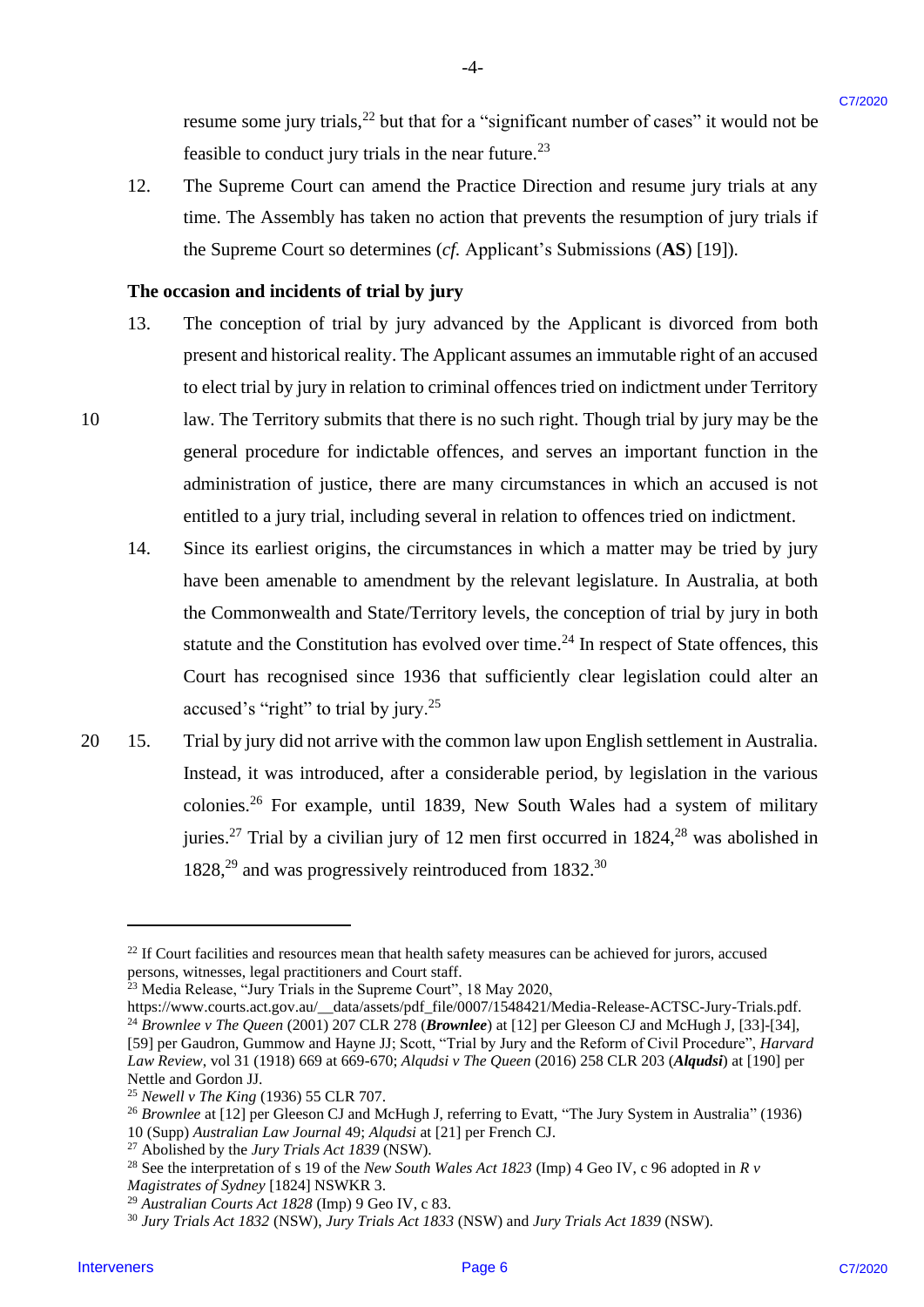16. Subject to the guarantee in s 80 of the Constitution in relation to Commonwealth Subject to the guarantee in <sup>s</sup> 80 of the Constitution in relation to Commonwealth offences tried on indictment, any "right" to trial by jury in Australia has always been offences tried on indictment, any "right" to trial by jury in Australia has always been sourced in statute. $^{31}$  Since it was first introduced, both the occasion and incidents of trial by jury throughout Australia have been modified by statute. trial by jury throughout Australia have been modified by statute. 16.

-5- -5-

- 17. Civil trials: In England, in civil matters, trial by jury was standard for more than five hundred years.<sup>32</sup> Though briefly interrupted during World War I, substantial change occurred in 1933, when judges were given a general discretion to determine whether occurred in 1933, when judges were given <sup>a</sup> general discretion to determine whether the trial was to be "with or without a jury".<sup>33</sup> In Australia, civil trial by jury was the ordinary mode for many years both before and after Federation, before its progressive ordinary mode for many years both before and after Federation, before its progressive 10 curtailment.<sup>34</sup> Interveners of parameters in a 80 of the Constitution in relation to Commonwealth<br>
collection in the method method in the system in the system and the system and the system of the system in the system in the system of the 17.
	- 18. Today, in every Australian jurisdiction, the circumstances in which a person may elect that their civil matter be tried by a jury are very limited, and in some jurisdictions nonexistent.<sup>35</sup> Several jurisdictions continue to make provision for civil juries upon application by a party, subject to various tests, such as: the "*court is satisfied that the*  application by <sup>a</sup> party, subject to various tests, such as: the "court is satisfied that the interests of justice require that the action be tried by a jury".<sup>36</sup> 18.
	- 19. **Summary offences:** Summary conviction for criminal offences is a creature of Summary offences: Summary conviction for criminal offences is a creature of statute<sup>37</sup> that pre-dates English colonisation of Australia. It has invariably involved conviction without the involvement of a jury. It was known to Blackstone,  $38$  and was utilised for minor offences throughout the English colonies.<sup>39</sup> Its existence was well-19.

 $31$  See also the recognition of such statutory basis in Sutherland v The King (1934) 52 CLR 356 at 360-361 per Dixon J; *Newell v The King* (1936) 55 CLR 707; *Parsons v The Queen* (1957) 97 CLR 455 at 460 per Dixon J; Newell v The King (1936) 55 CLR 707; Parsons v The Queen (1957) 97 CLR 455 at 460 per Dixon CJ, Kitto and Taylor JJ; *R v Di Simoni* (1981) 147 CLR 383 at 406 per Brennan J; *Tassell v Hayes* Dixon CJ, Kitto and Taylor JJ; R v Di Simoni (1981) 147 CLR 383 at 406 per Brennan J; Tassell v Hayes (1987) 163 CLR 34 at 46 per Brennan J; *Brownlee* at [12] per Gleeson CJ and McHugh J; *Alqudsi* at [21] per (1987) 163 CLR 34 at 46 per Brennan J; Brownlee at [12] per Gleeson CJ and McHugh J; Algudsi at [21] per French CJ. French CJ.

<sup>32</sup> Subject to some limited exceptions in Chancery Courts. See *Ford v Blurton* (1922) 38 TLR 801 at 805, per <sup>32</sup> Subject to some limited exceptions in Chancery Courts. See Ford v Blurton (1922) 38 TLR 801 at 805, per Atkin LJ; *Ward v James* [1966] 1 QB 273 at 290. That default position is similarly reflected in the seventh Atkin LJ; Ward v James [1966] 1 QB 273 at 290. That default position is similarly reflected in the seventh Amendment to the United States Constitution. Amendment to the United States Constitution.

<sup>&</sup>lt;sup>33</sup> Administration of Justice (Miscellaneous Provisions) Act 1933 (UK), s 6. This was subject to some exceptions for "reputational" matters such as defamation and promise of marriage. exceptions for "reputational" matters such as defamation and promise of marriage.

<sup>&</sup>lt;sup>34</sup> Gerlach v Clifton Bricks Pty Ltd (2002) 209 CLR 478 at [36] per Kirby and Callinan JJ.

<sup>35</sup> SCA, s 22; *Supreme Court Act 1970* (NSW), s 85; *District Court Act 1973* (NSW), s 76A; *Juries Act* <sup>35</sup> SCA, s 22; Supreme Court Act 1970 (NSW), s 85; District Court Act 1973 (NSW), s 76A; Juries Act

<sup>1962 (</sup>NT), ss 6A, 7(1); Civil Liability Act 2003 (Qld), s 73; Jury Act 1995 (Qld), s 65A; Juries Act 1967 (SA), s 5; Supreme Court Civil Procedure Act 1932 (Tas), s 29(1); Supreme Court (General Civil Procedure) Rules

<sup>2015 (</sup>Vic) / County Court Civil Procedure Rules 2018 (Vic), r 47.02(3); Supreme Court Act 1935 (WA), s 42.

<sup>&</sup>lt;sup>36</sup> Supreme Court Act 1970 (NSW), s 85; District Court Act 1973 (NSW), s 76A. See also the different tests in Supreme Court (General Civil Procedure) Rules 2015 (Vic) / County Court Civil Procedure Rules 2018 (Vic), r 47.02(3); *Jury Act 1995* (Qld), s 65A; *Supreme Court Rules 2000* (Tas), r 558. r 47.02(3); Jury Act 1995 (Qld), s 65A; Supreme Court Rules 2000 (Tas), r 558.

<sup>&</sup>lt;sup>37</sup> "[F]or the common law is a stranger to it, unless in the case of contempts": William Blackstone,

Commentaries on the Laws of England (1769), Book IV, Ch 20.

<sup>&</sup>lt;sup>38</sup> William Blackstone, *Commentaries on the Laws of England* (1769), Book IV, Ch 20.

<sup>&</sup>lt;sup>39</sup> Leonard W Levy, *The Palladium of Justice: Origins of Trial by Jury* (1999), 72; Alqudsi at [21] per

French CJ. See, eg., the *Justices, summary offences Act 1850* (WA). French CJ. See, eg., the Justices, summary offences Act 1850 (WA).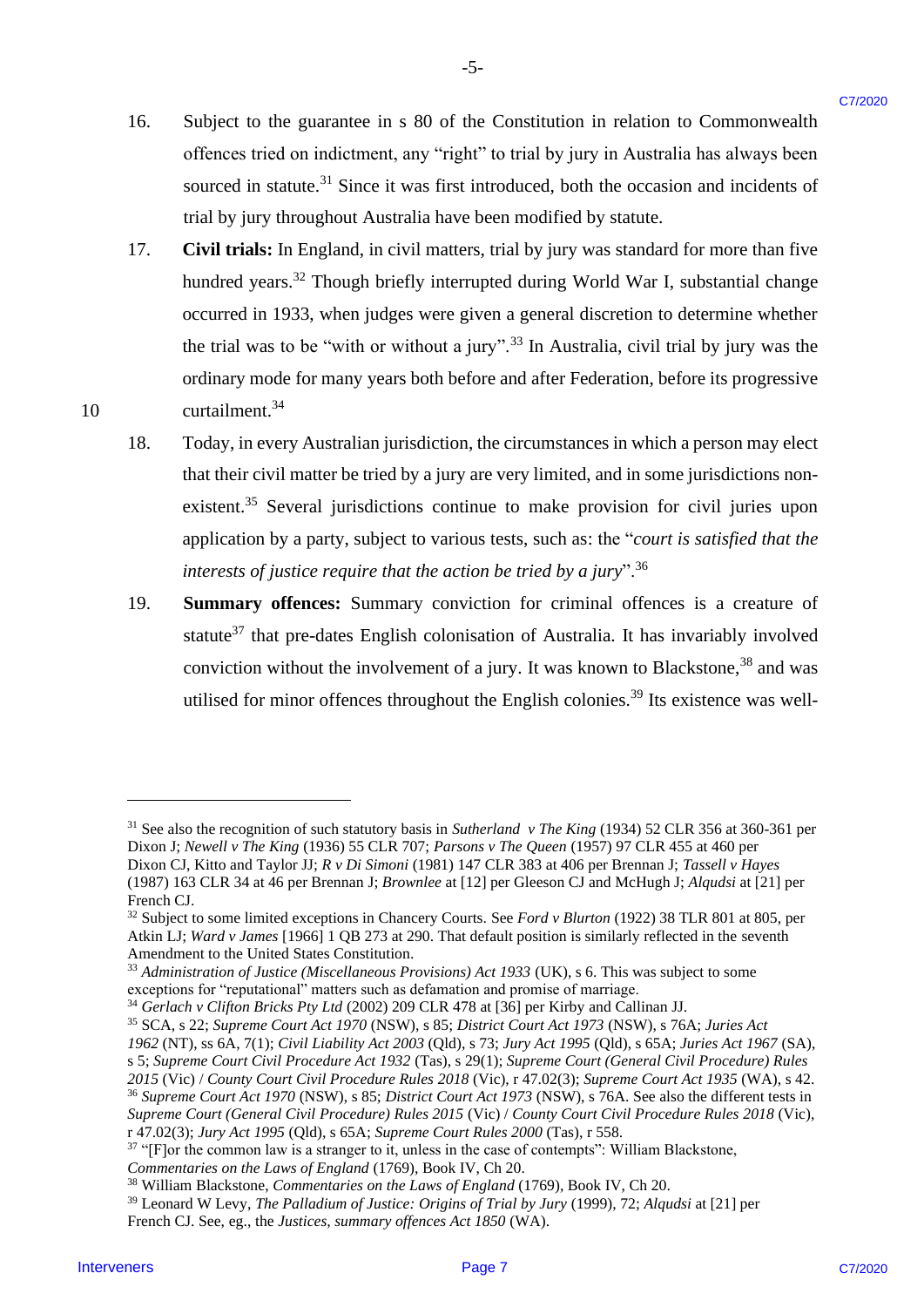understood by the time of Federation, $40$  and is implicitly recognised in s 80 of the Constitution (by corollary) in the reference to trials "on indictment". Constitution (by corollary) in the reference to trials "on indictment".

-6- -6-

- 20. Presently, every jurisdiction in Australia makes provision for summary offences, 20.Presently, every jurisdiction in Australia makes provision for summary offences, "simple offences", or "offences which are dealt with in a summary way", to be tried "simple offences', or "offences which are dealt with in <sup>a</sup> summary way", to be tried without a jury. $41$  The definition of a summary offence is itself a creature of statute that varies across jurisdictions.<sup>42</sup> For example, Commonwealth offences are summary offences if punishable by less than a year in prison,<sup>43</sup> while the relevant period in New South Wales and the Territory is two years.<sup>44</sup> In the Commonwealth context, this Court has repeatedly held that it is a matter for Parliament to determine, when creating Court has repeatedly held that it is <sup>a</sup> matter for Parliament to determine, when creating 10 an offence, whether or not it is to be prosecuted on indictment.<sup>45</sup> understood by the time of Federation.<sup>26</sup> and is implicitly exceptiond in 80 of the Coreal Coreal Constrainers (see production and the constrainers Coreal Coreal Coreal Coreal Coreal Coreal Coreal Coreal Coreal Coreal Cor
	- 21. **Indictable offences tried summarily:** The States and Territories have also made 21. Indictable offences tried summarily: The States and Territories have also made provision for more serious offences to be tried summarily in certain circumstances, provision for more serious offences to be tried summarily in certain circumstances, including without the consent of the accused. Such a procedure was known at the time including without the consent of the accused. Such a procedure was known at the time of Federation and has continued since then.<sup>46</sup>
- 22. In the Territory today, an indictable offence punishable by imprisonment of up to five years may be tried summarily at the prosecutor's election.<sup>47</sup> With the accused's consent, and subject to conditions, indictable offences punishable by 10 years' consent, and subject to conditions, indictable offences punishable by 10 years' imprisonment (or 14 years for money or property offences) may be tried summarily.<sup>48</sup> Generally, including in the Territory, legislation reduces the maximum penalty for an Generally, including in the Territory, legislation reduces the maximum penalty for an 20 indictable offence tried summarily. In some cases, the limit is the maximum penalty for a summary offence,  $49$  while in others, an intermediate limit is imposed.  $50$

<sup>47</sup> *Crimes Act 1900* (ACT), s 374(1)-(2). See similarly *Criminal Code Act 1913* (WA), s 5. <sup>47</sup> Crimes Act 1900 (ACT), s 374(1)-(2). See similarly Criminal Code Act 1913 (WA), s 5.

<sup>&</sup>lt;sup>40</sup> Alqudsi at [101] per Kiefel, Bell and Keane JJ.

<sup>&</sup>lt;sup>41</sup> Magistrates Court Act 1930 (ACT), ss 19 and 108A; Judiciary Act 1903 (Cth), s 68(1)(a); Criminal Procedure Act 1986 (NSW), ss 6, 170, 194, 202, 245; Local Court (Criminal Procedure) Act 1928 (NT), s 64; Justices Act 1886 (Qld), ss 19, 22A; Criminal Procedure Act 1921 (SA), s 64; Criminal Code Act 1924 (Tas), s 5(1); Criminal Procedure Act 2009 (Vic), s 27; Magistrates Court Act 2004 (WA), s 11.

<sup>&</sup>lt;sup>42</sup> Eg.: Legislation Act 2001 (ACT), s 190; Crimes Act 1914 (Cth), ss 4E, 4H; Criminal Procedure Act 1986 (NSW), ss 3, 6; Summary Offences Act 2005 (Qld), s 46; Criminal Procedure Act 1921 (SA), s 5(1); Criminal *Code Act 1924* (Tas), s 5(1); *Criminal Code Act 1913* (WA), s 1(5). Code Act 1924 (Tas), s 5(1); Criminal Code Act 1913 (WA), s 1(5).

<sup>43</sup> *Crimes Act 1914* (Cth), s 4H. \*®Crimes Act 1914 (Cth), <sup>s</sup> 4H.

<sup>&</sup>lt;sup>44</sup> Criminal Procedure Act 1986 (NSW), s 6; Legislation Act 2001 (ACT), s 190.

<sup>&</sup>lt;sup>45</sup> R v Bernasconi (1915) 19 CLR 629 (Bernasconi) at 637 per Isaacs J; R v Archdall and Roskruge; Ex parte *Carrigan and Brown* (1928) 41 CLR 128 at 136 per Knox CJ, Isaacs, Gavan Duffy and Powers JJ, 139-140 per Carrigan and Brown (1928) 41 CLR 128 at 136 per Knox CJ, Isaacs, Gavan Duffy and Powers JJ, 139-140 per Higgins J; *Kingswell v The Queen* (1985) 159 CLR 264 at 277 per Gibbs CJ, Wilson and Dawson JJ, 294 per Higgins J; Kingswell v The Queen (1985) 159 CLR 264 at 277 per Gibbs CJ, Wilson and Dawson JJ, 294 per Brennan J; Alqudsi at [108] per Kiefel, Bell and Keane JJ, [177] per Nettle and Gordon JJ. See also Official *Record of the Debates of the Australasian Federal Convention* (Melbourne), 4 March 1898, pp 1894-1895. Record of the Debates of the Australasian Federal Convention (Melbourne), 4 March 1898, pp 1894-1895.

<sup>&</sup>lt;sup>46</sup> Eg.: Criminal Justice Act 1855, 18 & 19 Vict. c. 126, s 1; Criminal Law and Practice Statute 1864 (Vic), ss 66-69; Summary Jurisdiction Act 1879, 42 & 43 Vict. c 49, ss 11-13; Criminal Law Amendment Act 1883 (NSW), ss 150-153; former s 12 of the Crimes Act 1914 (Cth); Alqudsi at [102] per Kiefel, Bell and Keane JJ.

<sup>48</sup> *Crimes Act 1900* (ACT), s 375. <sup>48</sup> Crimes Act 1900 (ACT), <sup>s</sup> 375.

<sup>49</sup> *Crimes Act 1900* (ACT), s 374(7); *Crimes Act 1914* (Cth), s 4J; *Criminal Code Act 1913* (WA), s 3(5). \* Crimes Act 1900 (ACT), s 374(7); Crimes Act 1914 (Cth), s 4J; Criminal Code Act 1913 (WA), s 3(5).

<sup>50</sup> *Crimes Act 1900* (ACT), s 375(15); *Criminal Code Act 1899* (Qld), s 552BA. °° Crimes Act 1900 (ACT), s 375(15); Criminal Code Act 1899 (Qld), s 552BA.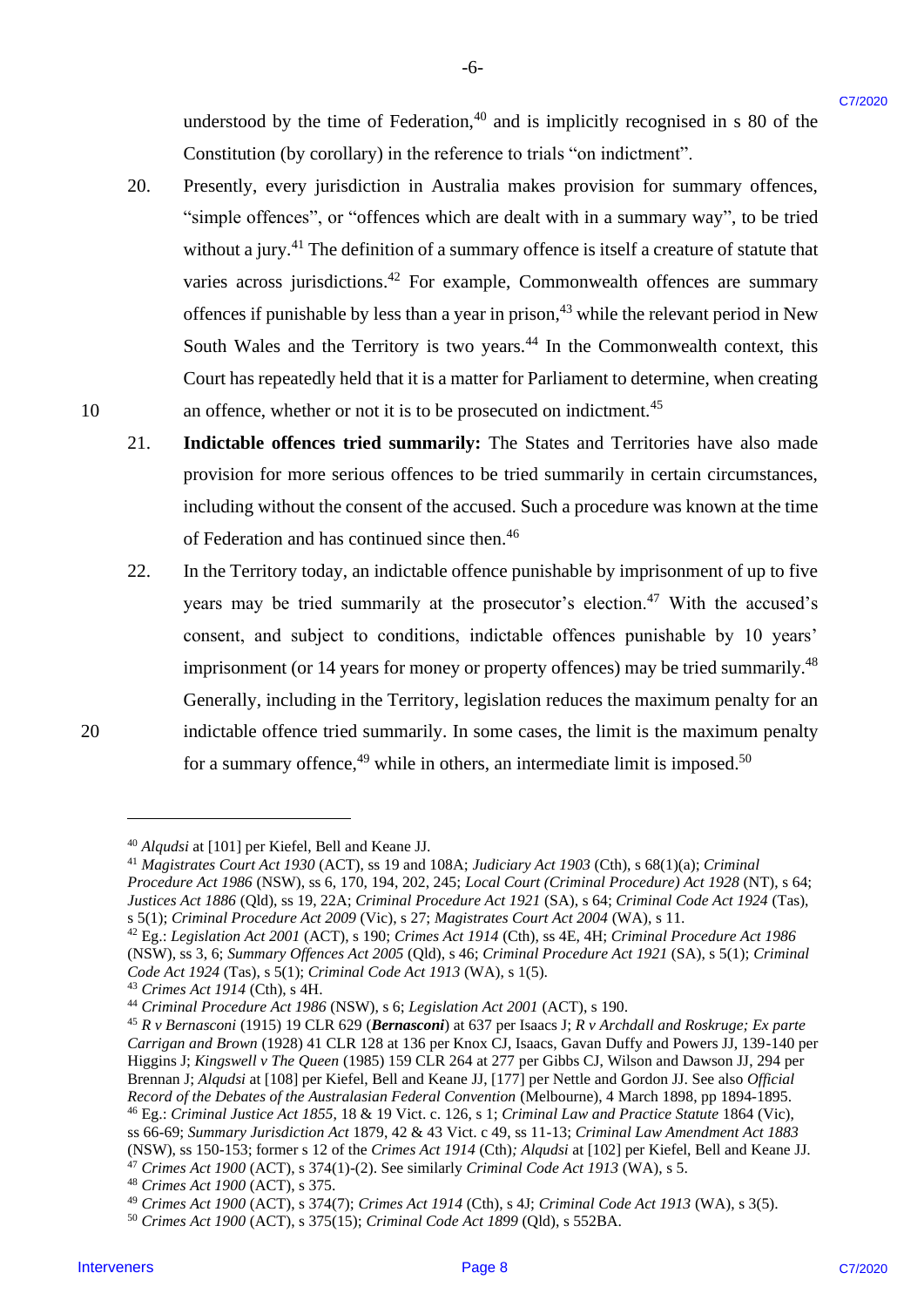23. **Trial on indictment:** Trial on indictment without a jury, with the consent of the accused, is now provided for in all Australian States and Territories<sup>51</sup> except the Northern Territory<sup>52</sup> and Tasmania.<sup>53</sup> Such trials by judge alone are themselves a creation of statute, having been unknown to the common law.<sup>54</sup> 23.

-7- -7-

- 24. The statutes impose a variety of tests to determine whether to order trial by judge The statutes impose <sup>a</sup> variety of tests to determine whether to order trial by judge alone, including whether the court "*considers it is in the interests of justice to do so*",<sup>55</sup> whether the complexity or length of the trial "*is likely to be unreasonably burdensome*  whether the complexity or length of the trial "is likely to be unreasonably burdensome to a jury",<sup>56</sup> and whether the court "*considers the trial will involve a factual issue that* requires the application of objective community standards".<sup>57</sup> 24.
- 10 25. In addition, there are a number of circumstances, apart from s 68BA of the SCA, in which even the most serious indictable offences can or must be determined in the which even the most serious indictable offences can or must be determined in the absence of a jury, even without the consent of the accused. absence of <sup>a</sup> jury, even without the consent of the accused. 10 25.
- 26. Section 132(7) of the *Criminal Procedure Act 1986* (NSW) has provided for judge alone trials without the consent of the accused since 14 January 2011. Under that alone trials without the consent of the accused since 14 January 2011. Under that section, the court must order trial by judge alone if it is of the opinion that there is a substantial risk of acts being committed that may constitute an offence under Div 3 of substantial risk of acts being committed that may constitute an offence under Div <sup>3</sup> of Pt 7 of the *Crimes Act 1900* (NSW) in respect of any jury or juror, and that the risk Pt 7 of the Crimes Act 1900 (NSW) in respect of any jury or juror, and that the risk may not reasonably be mitigated by other means. Division 3 of Pt 7 sets out offences may not reasonably be mitigated by other means. Division <sup>3</sup> of Pt 7 sets out offences against public justice, including offences of interfering with jurors.<sup>58</sup> 23. **Trial on indictment:** Trial on indictmant without a jary, with the consist of the measure of the measure in the measure in the methods <sup>2</sup> term in the consistent of the measure in the methods<sup>2</sup> reserve the energy of 26.
- 20 27. In South Australia, s 7(3b) of the *Juries Act 1927* (SA) allows the Court, upon In South Australia, <sup>s</sup> 7(3b) of the Juries Act 1927 (SA) allows the Court, upon application by the prosecution, to order that an accused be tried by judge alone, application by the prosecution, to order that an accused be tried by judge alone, regardless of the accused's consent, if an accused is charged with a serious and organised crime offence within the meaning of the *Criminal Law Consolidation Act 1935* (SA), and the court "*considers it is in the interests of justice to do so*". 1935 (SA), and the court "considers it is in the interests of justice to do so". 20 27.

<sup>58</sup> The existence and effect of s 132(7) was noted in *Alqudsi* at [85]-[86] per Kiefel, Bell and Keane JJ. 8 The existence and effect of s 132(7) was noted in Alqudsi at [85]-[86] per Kiefel, Bell and Keane JJ.

<sup>&</sup>lt;sup>51</sup> SCA, s 68B; *Criminal Procedure Act 1986* (NSW), ss 132, 365. Section 365 is a COVID-19 related measure allowing orders for a judge alone trial on the Court's own motion, provided the accused consents; *Criminal*  allowing orders for a judge alone trial on the Court's own motion, provided the accused consents; Criminal Code Act 1899 (Qld), ss 614-615; Juries Act 1927 (SA), s 7; Criminal Procedure Act 2009 (Vic), s 420D. Section 420D was enacted on 24 April 2020, as part of the *COVID-19 Omnibus (Emergency Measures) Act*  Section 420D was enacted on 24 April 2020, as part of the COVID-19 Omnibus (Emergency Measures) Act 2020 (Vic); *Criminal Procedure Act 2004* (WA), s 118.

<sup>52</sup> *Criminal Code Act 1983* (NT), s 348. >? Criminal Code Act 1983 (NT), s 348.

<sup>53</sup> *Criminal Code Act 1924* (Tas)*,* s 361. 3 Criminal Code Act 1924 (Tas), s 361.

<sup>&</sup>lt;sup>54</sup> William Blackstone, *Commentaries on the Laws of England* (1769), Book IV, Ch 20; *Brown v The Queen* (1986) 160 CLR 171 at 196-197 per Brennan J, 211-212 per Deane J. (1986) 160 CLR 171 at 196-197 per Brennan J, 211-212 per Deane J.

<sup>55</sup> *Criminal Code Act 1899* (Qld), s 615; *Criminal Procedure Act 1986* (NSW), s 132(4). > Criminal Code Act 1899 (Qld), s 615; Criminal Procedure Act 1986 (NSW), s 132(4).

<sup>56</sup> *Criminal Code Act 1899* (Qld), s 615. °° Criminal Code Act 1899 (Qld), <sup>s</sup> 615.

<sup>57</sup> *Criminal Procedure Act 2004* (WA), s 118(6). 7 Criminal Procedure Act 2004 (WA), <sup>s</sup> 118(6).

Compare *Justice and Security (Northern Ireland) Act 2007* (UK) (replacing *Northern Ireland (Emergency*  Compare Justice and Security (Northern Ireland) Act 2007 (UK) (replacing Northern Ireland (Emergency Provisions) Act 1973 (UK)), considered in *Hutchings, Re Application for Judicial Review* [2019] UKSC 26.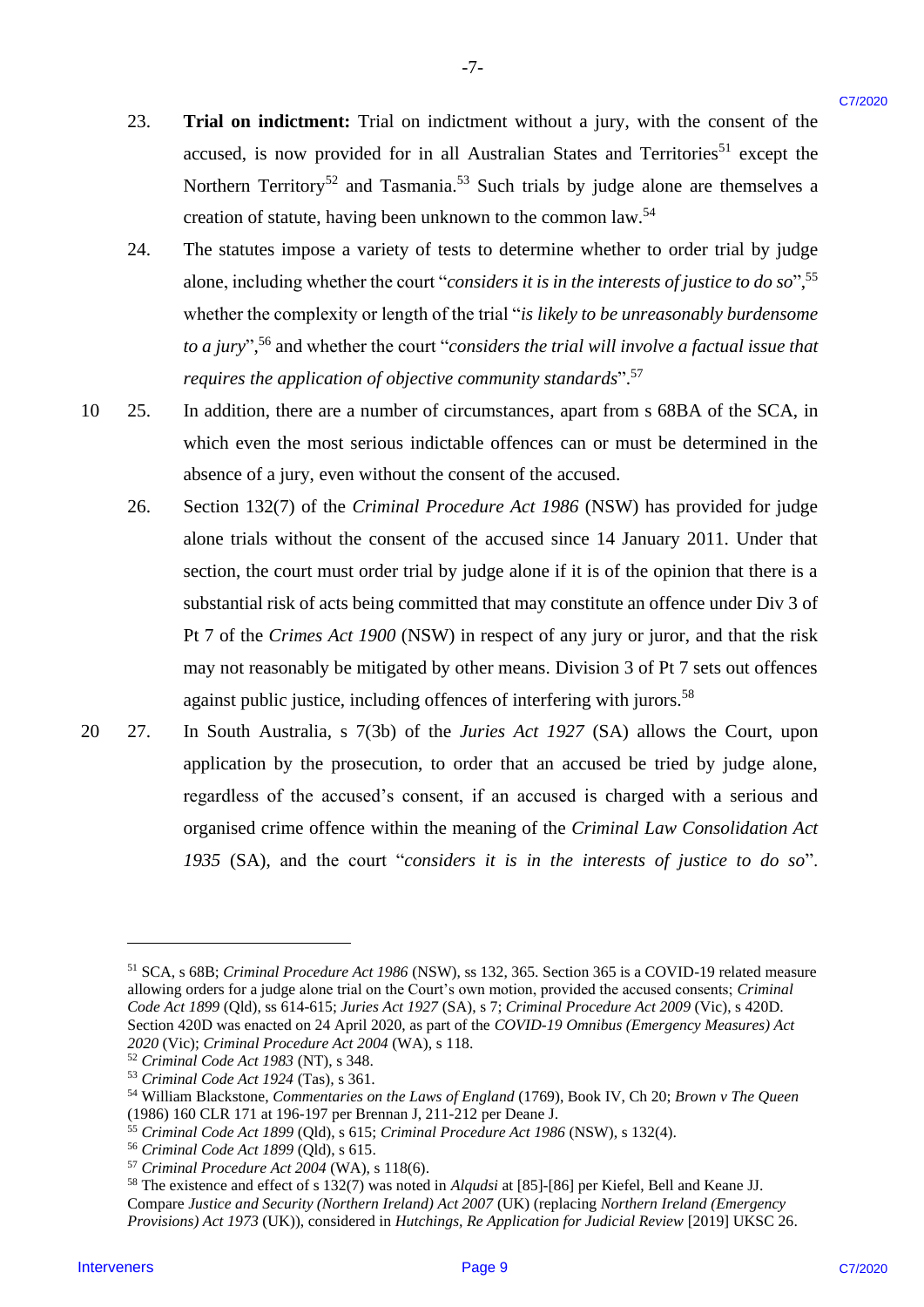Section 7(3c) specifies that one matter that may lead the Court to make such an order is a "real possibility" of offences being committed in relation to a juror. is a "real possibility" of offences being committed in relation toa juror.

28. In several jurisdictions, provision is made for hearings to occur without a jury in relation to an accused who lacks mental capacity, even if that accused cannot or does relation to an accused who lacks mental capacity, even ifthat accused cannot or does not consent to determination without a jury, and even though the accused is liable to not consent to determination without <sup>a</sup> jury, and even though the accused is liable to a form of detention as a result.<sup>59</sup>

-8- -8-

- 29. Back-up and related offences are offences which are adjunct or alternative to a main offence. Though they are generally less serious than the main offence, they can be offence. Though they are generally less serious than the main offence, they can be indictable offences. In the Territory and New South Wales, following the trial of a indictable offences. In the Territory and New South Wales, following the trial of <sup>a</sup> 10 main offence (whether or not by jury), any subsequent trial of a back-up or related offence must take place "if the court considers that it is in the interests of justice",<sup>60</sup> and must be by judge alone, regardless of the accused's consent. 61 and must be by judge alone, regardless of the accused's consent.°! Section 7(3c) specifies that one matter that any lead the Court to make such an order<br>
1s. A revently provided in the method in matter for the court of the court of the such and<br>
1s. A revently interesting the method in t
	- 30. **Manner of trial by jury:** In addition to statutory alteration of the circumstances in which an accused is tried by jury, legislation has also effected significant change in which an accused is tried by jury, legislation has also effected significant change in the manner of trial by jury. In the case of Commonwealth offences, this Court has held the manner oftrial by jury. In the case of Commonwealth offences, this Court has held a number of those changes to be consistent with s 80 of the Constitution. a number of those changes to be consistent with <sup>s</sup> 80 of the Constitution.
- 31. In a departure from the original requirement of unanimity, majority jury verdicts of as 31. Ina departure from the original requirement of unanimity, majority jury verdicts of as few as 9 people are now permitted in most Australian jurisdictions. <sup>62</sup> Procedures for few as 9 people are now permitted in most Australian jurisdictions.©\* Procedures for reserve jurors,<sup>63</sup> continuing a trial following the discharge of one or more jurors,<sup>64</sup> and 20 allowing a jury to separate after they retire, are also now common.<sup>65</sup>

<sup>&</sup>lt;sup>59</sup> See, eg.: *Crimes (Mental Impairment and Unfitness to be Tried) Act 1997 (Vic)*, s 101 allows a court to order a special hearing by judge alone if "the court considers that it is in the interests of justice to make the order". If convicted, the person becomes liable to supervision under Part 5 (s 105); Mental Health Act 2016 (Qld), provides for a Mental Health Court constituted by a Supreme Court judge. A person may be detained (Qld), provides for a Mental Health Court constituted by a Supreme Court judge. A person may be detained under s 134; *Mental Health (Forensic Provisions) Act 1990* (NSW), s 21A provides for judge alone trials if an under <sup>s</sup> 134; Mental Health (Forensic Provisions) Act 1990(NSW), <sup>s</sup> 21A provides for judge alone trials if an accused does not have capacity to elect otherwise and does not have a legal practitioner make the election for accused does not have capacity to elect otherwise and does not have a legal practitioner make the election for them. The accused is liable to detention following a special hearing under s 23 and related provisions; Crimes Act 1900 (ACT), s 316(2)(b)(ii) allows the accused's guardian to elect for a special hearing by judge alone. The accused is liable to detention following a special hearing under ss 318 and 319. The accused is liable to detention following a special hearing under ss 318 and 319.

<sup>60</sup> SCA, s 68D(2); *Criminal Procedure Act 1986* (NSW), s 167. <sup>69</sup> SCA, s 68D(2); Criminal Procedure Act 1986(NSW), <sup>s</sup> 167.

<sup>61</sup> SCA, s 68E(1)(a); *Criminal Procedure Act 1986* (NSW), s 168. 6! SCA, s 68E(1)(a); Criminal Procedure Act 1986(NSW), <sup>s</sup> 168.

<sup>&</sup>lt;sup>62</sup> See Jury Act 1977 (NSW), s 55F; Criminal Code Act 1983 (NT), s 368; Jury Act 1995 (Qld), s 59A; Juries Act 1927 (SA), s 57; Juries Act 2003 (Tas), s 43; Juries Act 2000 (Vic), s 46; Criminal Procedure Act 2004 (WA), s 114. Though not for Commonwealth offences: *Cheatle v R* (1993) 177 CLR 541. (WA), s 114. Though not for Commonwealth offences: Cheatle v R (1993) 177 CLR 541.

 $^{63}$  See Juries Act 1967 (ACT), s 31A; Jury Act 1977 (NSW), s 19; Juries Act 1962 (NT), s 37A; Jury Act 1995 (Qld), s 34; *Juries Act 2003* (Tas), s 26; *Juries Act 2000* (Vic), s 23. Reserve juror procedures are not (Qld), s 34; Juries Act 2003 (Tas), s 26; Juries Act 2000 (Vic), s 23. Reserve juror procedures are not inconsistent with s 80 of the Constitution: *Fittock v The Queen* (2003) 217 CLR 508. inconsistent with s 80 of the Constitution: Fittock v The Queen (2003) 217 CLR 508.

<sup>&</sup>lt;sup>64</sup> Jury Act 1977 (NSW), s 53B; Criminal Code 1983 (NT), s 359; Jury Act 1995 (Qld), s 57; Juries Act 1927 (SA), s 56; Juries Act 2003 (Tas), s 42; Juries Act 2000 (Vic), s 44; Criminal Procedure Act 2004 (WA), s 115. s115.

<sup>&</sup>lt;sup>65</sup> Juries Act 1967 (ACT), s 42A; Jury Act 1977 (NSW), s 54; Criminal Code Act 1983 (NT), s 365; Jury Act 1995 (Qld), s 53; Juries Act 1927 (SA), s 55; Criminal Procedure Act 2004 (WA), s 111; Juries Act 2003 (Tas), s 47. Procedures for continuing following the discharge of one or more jurors and allowing a jury to (Tas), s47. Procedures for continuing following the discharge ofone or more jurors and allowing ajury to separate after they retire are not inconsistent with s 80 of the Constitution: *Brownlee*.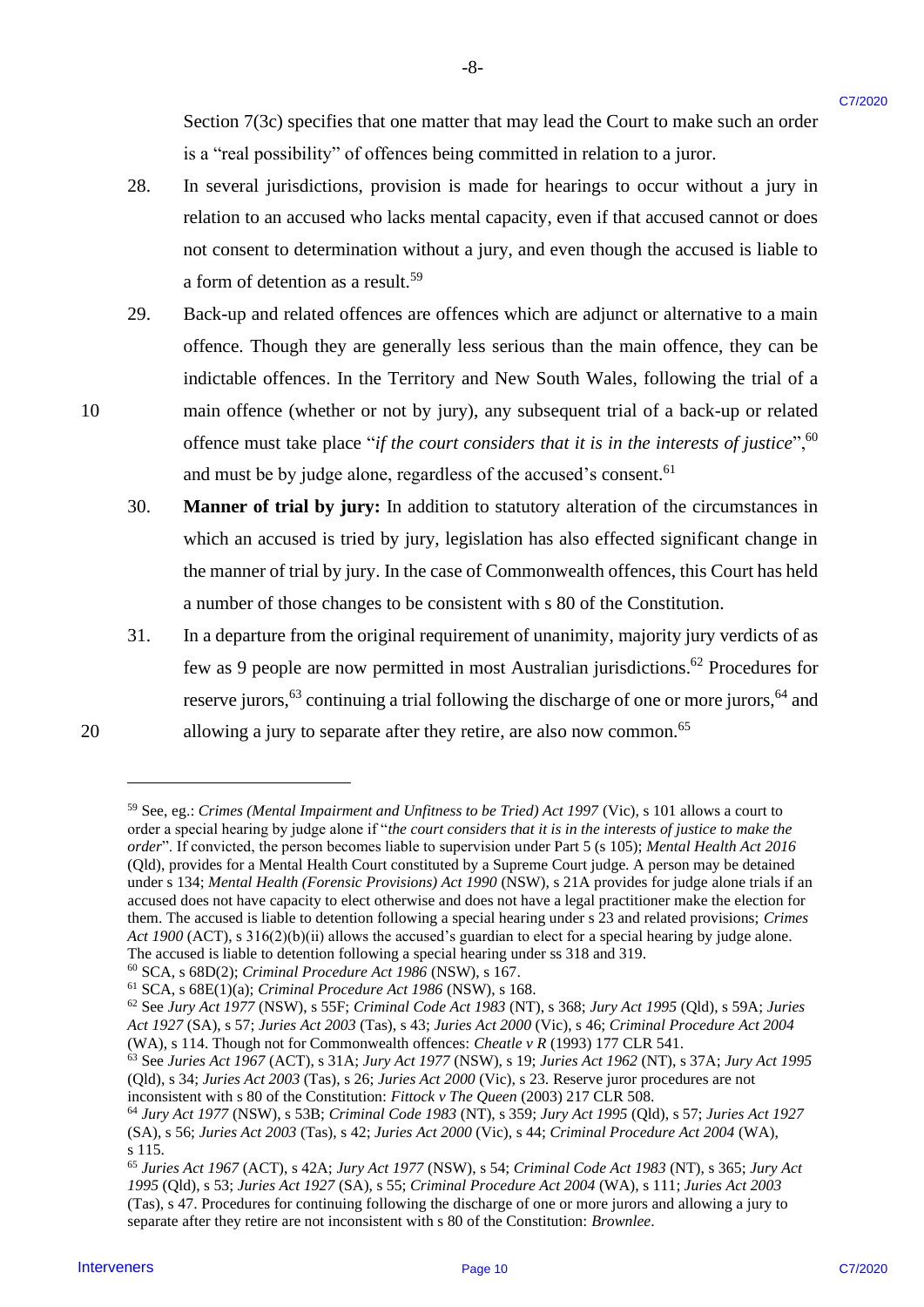32. Since Federation, there have been significant legislative changes in relation to those Since Federation, there have been significant legislative changes in relation to those qualified to serve on juries. Most notably, women are now able to serve as jurors, qualified to serve on juries. Most notably, women are now able to serve as jurors, which did not occur in the Territory until  $1967$ , <sup>66</sup> and not on equal terms until  $1979$ .<sup>67</sup> 32.

-9- -9-

33. It is clear from this brief survey that both the occasion and the incidents of trial by It is clear from this brief survey that both the occasion andthe incidents of trial by jury have been the subject of continuous legislative alteration in Australia since before jury have been the subject of continuous legislative alteration in Australia since before Federation, and that indictable offences are not infrequently tried in the absence of a Federation, and that indictable offences are not infrequently tried in the absence of <sup>a</sup> jury, including in some circumstances without the accused's consent. jury, including in some circumstances without the accused's consent. 33.

### **The overarching guarantee of a fair trial** The overarching guarantee of afair trial

- 34. The right of an accused to a fair trial<sup>68</sup> has been recognised by this Court as 10 ""fundamental",<sup>69</sup> "comprehensive",<sup>70</sup> "entrenched in our legal system",<sup>71</sup> and the "central prescript"<sup>72</sup> or "hallmark"<sup>73</sup> of our criminal law.<sup>74</sup> 34.
- 35. In the Territory, that right has been expressed in statute as a right to have criminal In the Territory, that right has been expressed in statute as <sup>a</sup> right to have criminal charges "*decided by a competent, independent and impartial court or tribunal after a*  charges "decided by a competent, independent and impartial court or tribunal after a fair and public hearing".<sup>75</sup> The rights of an accused in criminal proceedings include the right to be tried without unreasonable delay.<sup>76</sup> The *Human Rights Act 2004* (ACT) does not provide for any right to trial by jury. 77 does not provide for any right to trial by jury."' 32. Since Federation, there have been significant legislative changes in relation to these the servers of priors. Moreovers a present the servers of the servers of the servers of the servers of the servers control in the 35.
- 36. In relation to the proposition that *Magna Carta* enshrines a right to trial by jury due to In relation to the proposition that Magna Carta enshrinesaright to trial by jurydue to its continued force in the Territory (AS [63]), leaving aside the substantial differences its continued force in the Territory (AS [63]), leaving aside the substantial differences in the role and qualifications of a juror in the thirteenth century, the clause itself in the role and qualifications of <sup>a</sup> juror in the thirteenth century, the clause itself 20 specifies "by lawful judgment of his peers or by the law of the land", acknowledging processes alternate to trial by jury even at that time. processes alternate to trial by jury even at that time. 36.
	- 37. This is not to deny the public interest in trial by jury,<sup>78</sup> which is recognised in s  $68A$ of the SCA, but to acknowledge that it operates as a tenet and serves the central of the SCA, but to acknowledge that it operates as <sup>a</sup> tenet and serves the central prescript of a fair trial. The Applicant's case is predicated on an implicit, prescript of a fair trial. The Applicant's case is predicated on an implicit, 37.

<sup>66</sup> *Juries Ordinance 1967*, ss 9, 12. <sup>66</sup> Juries Ordinance 1967, ss 9, 12.

<sup>67</sup> *Juries (Amendment) Ordinance 1979*. 67Juries (Amendment) Ordinance1979.

<sup>&</sup>lt;sup>68</sup> Otherwise expressed as the right of an accused not to be tried unfairly: see *Jago* at 57-58 per Deane J.

<sup>69</sup> *Whitehorn v The Queen* (1983) 152 CLR 657 at 664 per Deane J. 6° Whitehorn v The Queen (1983) 152 CLR 657 at 664 per Deane J.

<sup>70</sup> *Jago* at 32 per Mason CJ. Jago at 32 per Mason CJ.

<sup>71</sup> *Jago* at 29 per Mason CJ. 1 Jago at 29 per Mason CJ.

<sup>72</sup> *Jago* at 56 per Deane J. Jago at 56 per Deane J.

<sup>&</sup>lt;sup>73</sup> Director of Public Prosecutions (SA) v B (1998) 194 CLR 566 at 606 per Kirby J.

<sup>&</sup>lt;sup>74</sup> See also Carter v Managing Partner, Northmore Hale Davy & Leake (1995) 183 CLR 121 at 154 per Toohey J (Gaudron J agreeing at 158), 166 per McHugh J; *Barton v The Queen* (1980) 147 CLR 75 at 95-96 Toohey <sup>J</sup> (Gaudron <sup>J</sup> agreeing at 158), 166 per McHugh J; Barton v The Queen (1980) 147 CLR 75 at 95-96 per Gibbs ACJ and Mason J, Stephen and Aickin JJ agreeing, 111 per Wilson J; *Jago* at 29 per Mason CJ, 43 per Brennan J; *X7 v Australian Crime Commission* (2013) 248 CLR 92 at [37]-[38] per French CJ and 43 per Brennan J; X7 v Australian Crime Commission (2013) 248 CLR 92 at [37]-[38] per French CJ and Crennan J, [115] per Hayne and Bell JJ. Crennan J, [115] per Hayne and Bell JJ.

<sup>75</sup> *Human Rights Act 2004* (ACT), s 21. Human Rights Act 2004 (ACT), <sup>s</sup> 21.

<sup>&</sup>lt;sup>76</sup> Human Rights Act 2004 (ACT), s 22.

 $^{77}$  R v Fearnside (2009) 3 ACTLR 25 at [99]-[104] per Besanko J, Gray P and Penfold J agreeing.

<sup>78</sup> *Hinch v Attorney-General (Vic)* (1987) 164 CLR 15 at 86 per Gaudron J. <sup>78</sup> Hinch v Attorney-General (Vic) (1987) 164 CLR <sup>15</sup> at 86 per Gaudron J.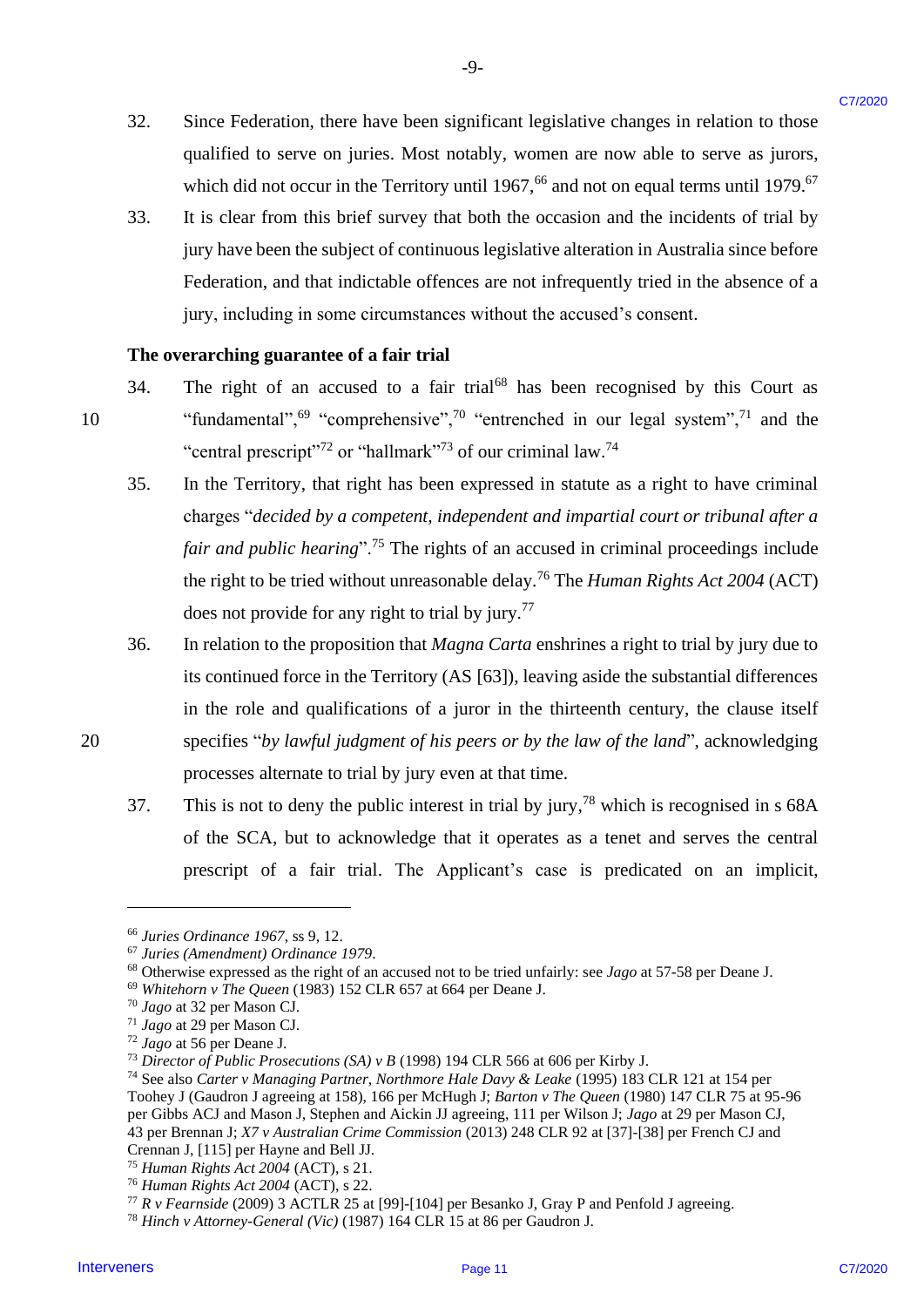constitutionally entrenched, right of a person indicted for an offence to elect trial by constitutionally entrenched, right of <sup>a</sup> person indicted for an offence to elect trial by jury. That assumption is not borne out by a survey of trial by jury in Australia. jury. That assumption is not borne out by <sup>a</sup> survey of trial by jury in Australia.

-10- -10-

### **Question 1 – Application of the** *Kable* **principle** Question <sup>1</sup> —Application of the Kable principle

- 38. The Territory submits that the *Kable* principle<sup>79</sup> is not engaged in this case. Contrary to the submission of the Applicant, ${}^{80}$  the exercise of power under s 68BA of the SCA does not undermine the Supreme Court's independence or impartiality, or otherwise depart from processes which characterise the exercise of judicial power. depart from processes which characterise the exercise of judicial power. 38.
- 39. Importantly, and *contra* the Applicant's assertions to the contrary,<sup>81</sup> nothing in s 68BA prevents a trial by jury from proceeding during the COVID-19 health emergency. prevents <sup>a</sup> trial by jury from proceeding during the COVID-19 health emergency. 39,
- 10 There is no basis for saying that by enacting s 68BA the Assembly intended to prevent There is no basis for saying that by enacting <sup>s</sup> 68BA the Assembly intended to prevent trial by jury. Section 68BA is a purely facilitative provision, *allowing* the court to trial by jury. Section 68BA is a purely facilitative provision, allowing the court to order trial by judge alone when the statutory criteria are met.<sup>82</sup> The default position in s 68A, that trial be by jury but for the other provisions of the part, remains. That <sup>s</sup> 68A, that trial be by jury but for the other provisions of the part, remains. That provision has been subject to s 68B since 1993, which provides for trial by judge alone provision has been subject to <sup>s</sup> 68B since 1993, which provides for trial by judge alone upon election, and is now also subject to s 68BA, which provides for trial by judge upon election, and is now also subject to <sup>s</sup> 68BA, which provides for trial by judge alone in the "interests of justice". In that regard, whether a matter proceeds to trial by alone in the "interests of justice'. In that regard, whether a matter proceeds to trial by judge alone or with a jury remains a question within the discretion of the Supreme judge alone or with <sup>a</sup> jury remains <sup>a</sup> question within the discretion of the Supreme Court, the exercise of which is subject to review by way of the process of appeal.<sup>83</sup> constitutionally entreached, right of a paron indiced for an offence to clear trial by<br>
Jury 17-17 and supplied the Mole between the 19 a survey of trial by jury in America.<br> **Question 1- Argelierities of the Kole princip** 10
- 40. In *Hogan v Hinch*,<sup>84</sup> in the context of provisions allowing a court to order a closed 20 hearing or restricting the publication of evidence, French CJ opined that where the hearing or restricting the publication of evidence, French CJ opined that where the statute left the determination to the court's discretion, "*such provisions are unlikely to*  statute left the determination to the court's discretion, "such provisions are unlikely to be characterised as depriving the court of an essential characteristic of a court and *thereby rendering it an unfit repository for federal jurisdiction*<sup>385</sup> The same is true of the discretion afforded to the Court by s 68BA. It is and always has been recognised the discretion afforded to the Court by <sup>s</sup> 68BA. It is and always has been recognised that it lies within the inherent power of a Supreme Court to control its own process.<sup>86</sup> 40.
	- 41. **Process:** There is nothing atypical or objectionable in the fact that the Court acts on Process: There is nothing atypical or objectionable in the fact that the Court acts on its own motion to notify the parties that a s 68BA order is being considered.<sup>87</sup> The 41.

<sup>87</sup> AS [26(a)]. <sup>87</sup> AS [26(a)].

<sup>79</sup> As identified at AS [6], with reference to *Attorney-General (NT) v Emmerson* (2014) 253 CLR 393 at [40]. As identified at AS [6], with reference to Attorney-General (NT) v Emmerson (2014) 253 CLR 393 at [40]. <sup>80</sup> AS [7]. 8° AS [7].

 $81$  For example AS [14], [19], [32].

<sup>82</sup> See *Kuczborski v Queensland* (2014) 254 CLR 51 (*Kuczborski*) at [209] per Crennan, Kiefel, Gageler and 82See Kuczborski <sup>v</sup> Queensland (2014) 254 CLR 51 (Kuczborski) at [209] per Crennan, Kiefel, Gageler and Keane JJ. Keane JJ.

<sup>83</sup> SCA, s 37E(4). <sup>83</sup> SCA, s 37E(4).

<sup>84</sup> (2011) 243 CLR 506. <sup>84</sup> (2011) 243 CLR 506.

<sup>85</sup> (2011) 243 CLR 506 at [27]. <sup>85</sup> (2011) 243 CLR 506 at [27].

<sup>&</sup>lt;sup>86</sup> Jago at 74 per Gaudron J; Tringali v Stewardson Stubbs & Collett Pty Ltd (1966) 66 SR (NSW) 335 at 344; *Walton v Gardiner (*1993) 177 CLR 378 at 393 per Mason CJ, Deane and Dawson JJ. Walton v Gardiner (1993) 177 CLR 378 at 393 per Mason CJ, Deane and Dawson JJ.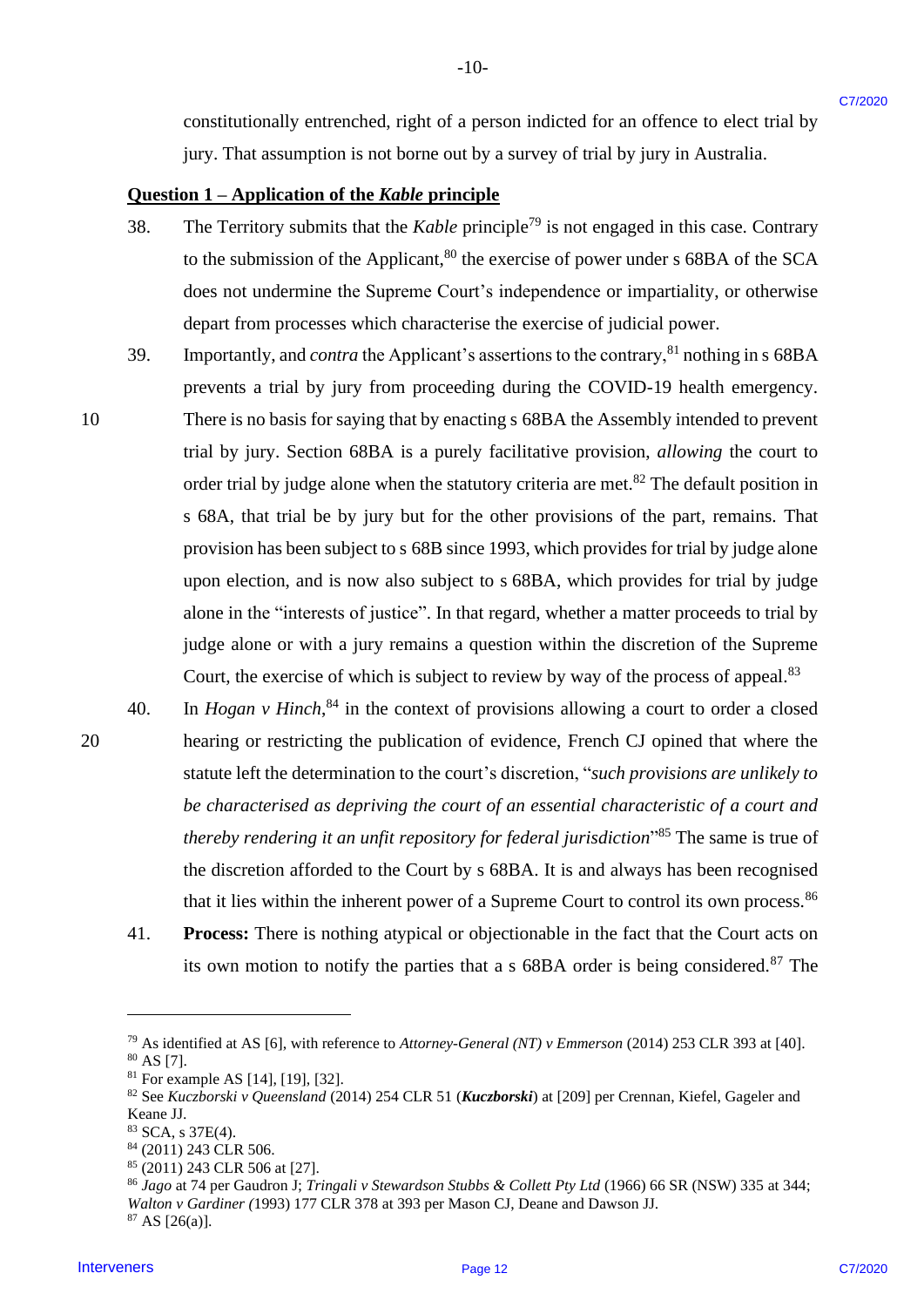notice simply indicates that the Court has determined that a case may be appropriate notice simply indicates that the Court has determined that <sup>a</sup> case may be appropriate for trial by judge alone. Even absent express legislative provision, the Court is for trial by judge alone. Even absent express legislative provision, the Court is required to afford procedural fairness to the parties.<sup>88</sup> Section 68BA fulfills that requirement by providing for the Court to give both notice and an opportunity to be requirement by providing for the Court to give both notice and an opportunity to be heard in relation to the proposed order.<sup>89</sup>

- 42. Provisions under which courts act on their own motion in criminal proceedings are 42. Provisions under which courts act on their own motion in criminal proceedings are common, including in the Territory. Following committal, the Supreme Court has common, including in the Territory. Following committal, the Supreme Court has jurisdiction in relation to the conduct of a criminal proceeding against a person accused of an indictable offence.<sup>90</sup> At any stage, the Court may, on its own initiative, 10 give any direction about the conduct of the proceeding it considers appropriate.<sup>91</sup> On its own motion, the Court may direct an acquittal.<sup>92</sup> Territory statutes make specific provision for the Supreme Court to correct a defective indictment, and to make orders provision for the Supreme Court to correct <sup>a</sup> defective indictment, and to make orders concerning witnesses, and the use of documents and technology in a trial.<sup>93</sup> noise simply indicates that the Court has determined that a case may be approprints for their by independent of the two model interveners light doing is the court is the model intervene in the court of the court is predic
	- 43. The Supreme Court is not obliged to make an order under s 68BA; it is a discretionary 43. The Supreme Court is not obliged to make an order under <sup>s</sup> 68BA; it is adiscretionary matter for the decision of the Court. The only requirement imposed on the Court is to matter for the decision of the Court. The only requirement imposed on the Court is to give notice of any proposed order (and to invite parties to make submissions): give notice of any proposed order (and to invite parties to make submissions): s 68BA(4). That is not to enlist the Court to give effect to any pre-determined <sup>s</sup> 68BA(4). That is not to enlist the Court to give effect to any pre-determined conclusion on the part of the legislature or the executive. The Court acts independently conclusion on the part of the legislature or the executive. The Court acts independently of any instruction, advice or wish of the legislature or the executive.<sup>94</sup>
- 20 44. In any event, "*[n]ovelty is no objection to the characterisation of a statutory power*  20 44. In any event, "/n/ovelty is no objection to the characterisation of a statutory power conferred upon a court as judicial".<sup>95</sup> The character of the power must be determined by its content and statutory context, and not by any disconformity between its content by its content and statutory context, and not by any disconformity between its content and that of other powers similarly designated. and that of other powers similarly designated.

<sup>88</sup> *Cameron v Cole* (1944) 68 CLR 571 at 589 per Rich J; *Commissioner of Police v Tanos* (1958) 98 CLR 383 <sup>88</sup> Cameron v Cole (1944) 68 CLR 571 at 589 per Rich J; Commissioner of Police v Tanos (1958) 98 CLR 383 at 395-396 per Dixon CJ and Webb J; *Taylor v Taylor* (1979) 143 CLR 1 at 4 per Gibbs J; *Condon v*  at 395-396 per Dixon CJ and Webb J; Taylor v Taylor (1979) 143 CLR | at 4 per Gibbs J; Condon v *Pompano Pty Ltd* (2013) 252 CLR 38 at [156] per Hayne, Crennan, Kiefel and Bell JJ. Pompano Pty Ltd(2013) 252 CLR 38 at [156] per Hayne, Crennan, Kiefel and Bell JJ.

<sup>89</sup> SCA, s 68BA(4). The procedure of a court giving notice to impacted persons of a proposed order that need <sup>89</sup> SCA, s 68BA(4). The procedure of a court giving notice to impacted persons of a proposed order that need not have been sought by a party is also not unique. Compare *Uniform Civil Procedure Rules 2005* (NSW), not have been sought by a party is also not unique. Compare Uniform Civil Procedure Rules 2005 (NSW), r 12.8(2) and (4); Supreme Court (General Civil Procedure) Rules 2015 (Vic), rr 55.02 and 55.03; Family Law *Act 1975* (Cth), ss 90XS and 90XZD; Order 52 r 38 of the former *Federal Court Rules 1979* (Cth). Act 1975 (Cth), ss 90XS and 90XZD; Order 52 r 38 of the former Federal Court Rules 1979(Cth).

<sup>90</sup> *Court Procedures Act 2004* (ACT), s 76(1). °° Court Procedures Act 2004 (ACT), s 76(1).

<sup>&</sup>lt;sup>91</sup> Court Procedures Rules 2006 (ACT), r 4738(2).

<sup>92</sup> *Doney v The Queen* (1990) 171 CLR 207 at 214-215 per Deane, Dawson, Toohey, Gaudron and McHugh JJ; °2 Doney <sup>v</sup> The Queen (1990) 171 CLR 207 at 214-215 per Deane, Dawson, Toohey, Gaudron and McHugh JJ; *R v LK* (2010) 241 CLR 177 at [29] per French CJ. Rv LK (2010) 241 CLR 177 at [29] per French CJ.

 $93$  Crimes Act 1900 (ACT), s 264(1); Evidence Act 2011 (ACT), ss 26, 29(2), 41; Evidence (Miscellaneous *Provisions) Act 2011* (ACT), ss 4AB, 4AJ, 20. Provisions) Act 2011 (ACT), ss 4AB, 4AJ, 20.

<sup>&</sup>lt;sup>94</sup> Momcilovic v The Queen (2011) 245 CLR 1 (Momcilovic) at [597] per Crennan and Kiefel JJ in relation to s 36 of the Charter of Human Rights and Responsibilities Act 2006 (Vic).

<sup>&</sup>lt;sup>95</sup> Momcilovic at [84] per French CJ; see also *Kuczborski* at [206]-[207] per Crennan, Kiefel, Gageler and Keane JJ. Keane JJ.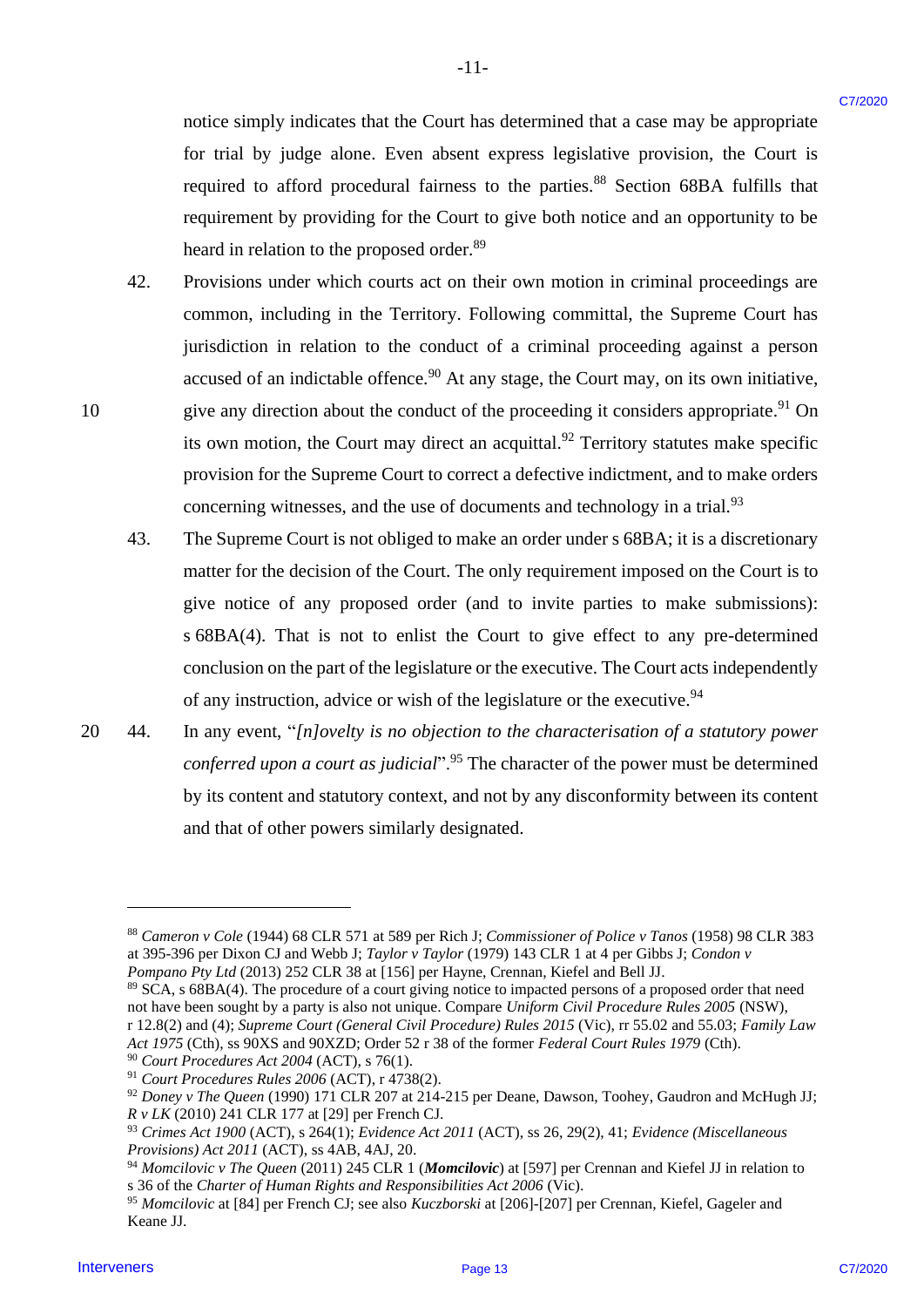45. It is not evident on what basis the process established by s 68BA can be said to be an It is not evident on what basis the process established by <sup>s</sup> 68BA can be said to be an "*affront to the precept of equal justice*".<sup>96</sup> The same procedure applies to all parties to the proceeding, and to all accused persons as between proceedings. Further, the the proceeding, and to all accused persons as between proceedings. Further, the relevant question is not the basis upon which the judge gives notice of a proposed order,<sup>97</sup> but the basis upon which the order is proposed to be made. In that regard, the relevant criteria are clearly stated in s 68BA(3). relevant criteria are clearly stated in <sup>s</sup> 68BA(3). 4S.

 $-12-$ 

- 46. Finally, there is nothing objectionable in the limited retrospective operation of Finally, there is nothing objectionable in the limited retrospective operation of s 68BA.<sup>98</sup> Section 68BA does not interfere with any existing right of the accused so as to engage a presumption against retrospectivity. An accused has a right to fair trial, as to engage a presumption against retrospectivity. An accused has aright to fair trial, 10 in accordance with the procedural law at the relevant time.<sup>99</sup> In any case, insofar as the terms of s  $68BA(2)(a)(i)$  are plain, there is no room for the application of a principle of construction against retrospectivity.<sup>100</sup> 46.
- 47. **Criteria:** There is no basis for the Applicant's submission that the criteria set out in Criteria: There is no basis for the Applicant's submission that the criteria set out in s 68BA(3) are "without meaningful substance",<sup>101</sup> "incapable of judicial application", and "*impose no meaningful constraints*".<sup>102</sup> The criteria, though stated in broad terms, <sup>103</sup> are capable of judicial application in the individual case. They derive content from the purpose of the *Emergency Response Act* identified at AS [12], and that of the from the purpose of the Emergency Response Act identified at AS [12], and that of the Supreme Court (identified in part in s 7 of the SCA), and regularly fall to be Supreme Court (identified in part in <sup>s</sup> 7 of the SCA), and regularly fall to be determined by courts in criminal and other proceedings. determined by courts in criminal and other proceedings. 15. It is not evident on what basis the process evaluationed by s 688A can be said to be an "advantatione of the process of the content of the said to be an "advantation" of the content of the material content applies to 47.
- 20 48. *First*, s 68BA(3)(a) is neither "self-referential", nor "invariably satisfied" in all cases during the emergency period.<sup>104</sup> That submission assumes that expedition is the sole criterion or rationale in s  $68BA(3)(a)$ , and discounts the terms of s  $68BA(3)(b)$ .<sup>105</sup> The reference to the "orderly" discharge of the business of the Court, and to what is "otherwise" in the interests of justice in  $s$  68BA(3)(b), refutes that assumption. 20 48.
	- 49. *Secondly,* s 68BA(3)(b) is not "*devoid of meaningful content*" or "subsumed" by Secondly, <sup>s</sup> 68BA(3)(b) is not "devoid of meaningful content" or "subsumed" by paragraph (a). Indeed, the wording of paragraph (b), "*otherwise in the interests of*  paragraph (a). Indeed, the wording of paragraph (b), "otherwise in the interests of justice" expressly directs attention to matters apart from the orderly and expeditious 49.

**Interveners** Page 14

<sup>96</sup> Cf. AS [26(b)]. 6 Cf. AS [26(b)].

<sup>97</sup> Cf. AS [26(c)]. °7 Cf. AS [26(c)].

<sup>98</sup> Cf. AS [26(d)]. 8 Cf. AS [26(d)].

<sup>&</sup>lt;sup>99</sup> Maxwell v Murphy (1957) 96 CLR 261 at 285-286 per Fullagar J. Compare *R v MJR* (2002) 54 NSWLR 368 at 59 per Mason P; *Dickson v Whiddett* [2001] FCA 585 at [74]-[75] per Kenny J. at 59 per Mason P; Dickson v Whiddett [2001] FCA 585 at [74]-[75] per Kenny J.

<sup>100</sup> See also *Legislation Act 2001* (ACT), s 75B. <sup>100</sup> See also Legislation Act 2001 (ACT), s 75B.

 $101$  Cf. AS [16].

 $102$  Cf. AS [27].

<sup>103</sup> *Hogan v Hinch* (2011) 243 CLR 506 at [80] per Gummow, Hayne, Heydon, Crennan, Kiefel and Bell JJ, <sup>103</sup> Hogan v Hinch (2011) 243 CLR 506 at [80] per Gummow, Hayne, Heydon, Crennan, Kiefel and Bell JJ, with reference to the criterion of satisfaction that the making of a suppression order is "in the public interest".  $104$  Cf. AS [17]. <sup>105</sup> Cf. AS [18]. <sup>105</sup> Cf. AS [18].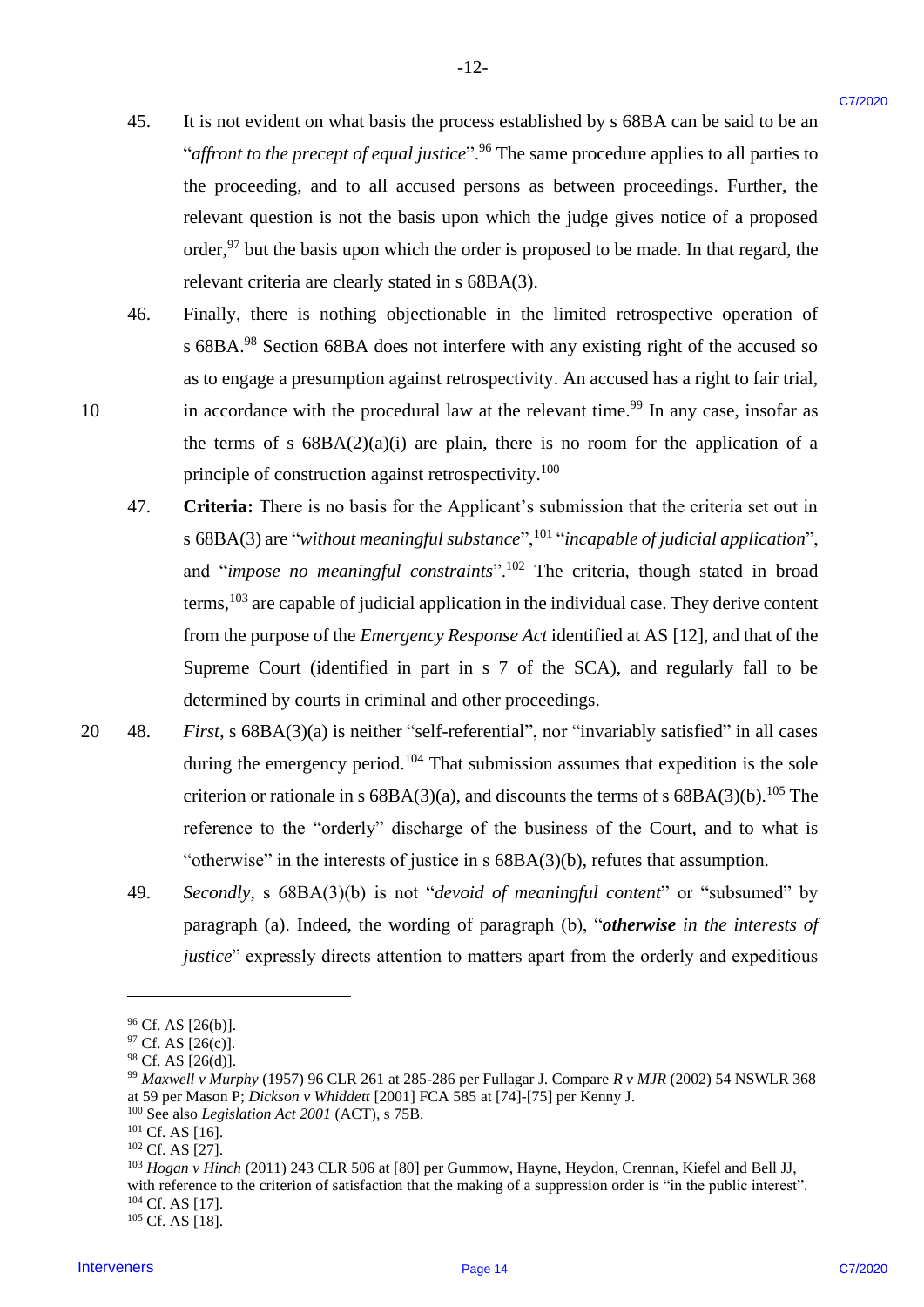discharge of the business of the Court that is the subject of paragraph (3)(a). Though discharge of the business of the Court that is the subject of paragraph(3)(a). Though broad, it represents a common and substantive criterion susceptible of judicial broad, it represents <sup>a</sup> common and substantive criterion susceptible of judicial application.<sup>106</sup> In fact, it is difficult to imagine a criterion that is more apposite.

-13- -13-

- 50. The same criterion appears in s 85 of the *Supreme Court Act 1970* (NSW) in relation The same criterion appears in <sup>s</sup> 85 of the Supreme Court Act 1970 (NSW) in relation to whether a civil trial should proceed with a jury; in s 132(4) of the *Criminal*  to whether <sup>a</sup> civil trial should proceed with <sup>a</sup> jury; in <sup>s</sup> 132(4) of the Criminal *Procedure Act 1986* (NSW) in relation to whether a trial by judge alone should be Procedure Act 1986 (NSW) in relation to whether <sup>a</sup> trial by judge alone should be ordered where the prosecutor does not agree to a such a trial; and in s 7(3b) of the *Juries Act 1927* (SA) in relation to whether trial by judge alone should be ordered Juries Act 1927 (SA) in relation to whether trial by judge alone should be ordered without the consent of the accused. The circumstances enlivening the latter provision without the consent of the accused. The circumstances enlivening the latter provision 10 provide just one counterexample to the Applicant's assertion at AS [18] that, in the provide just one counterexample to the Applicant's assertion at AS [18] that, in the absence of a health emergency, it would never be in the interests of justice to proceed to trial by judge alone in the absence of consent by the accused. to trial by judge alone in the absence of consent by the accused. 50.
- 51. *Thirdly*, s 68BA does not pre-determine, or establish any legislative presumption in Thirdly, <sup>s</sup> 68BA does not pre-determine, or establish any legislative presumption in relation to, where the interests of justice lie.<sup>107</sup> In some cases, the considerations of the interests of justice may result in no s 68BA order being made. That was the interests of justice may result in no <sup>s</sup> 68BA order being made. That was acknowledged by the trial judge,  $108$  and reflected by the invitation to the parties to put evidence that might weigh against the making of an order under s 68BA.<sup>109</sup> The submission that the interests of justice in  $s$  68BA(3)(b) will weigh in all cases in favour of a trial by judge alone<sup>110</sup> presupposes the outcome of the exercise of a broad 20 discretion, and is without foundation. Moreover, the submission that the outcome of discretion, and is without foundation. Moreover, the submission that the outcome of the exercise of that discretion is "*predetermined by the judgment made by the*  the exercise of that discretion is "predetermined by the judgment made by the *Assembly that trials must and will continue*" during the COVID-19 emergency Assembly that trials must and willcontinue" during the COVID-19 emergency period<sup>111</sup> assumes a non-existent edict from the Assembly. discharge of the business of the Court that is the subject of paragraph (3)(a). Though<br>
broad, it represents a correspon and substantine criterion was explored of placing<br>
application, <sup>18</sup> In fact, it is difficult to ima 51.
	- 52. Fourthly, to the extent that the Applicant criticises the decision-making of the primary judge in  $R v U D (No 2)$ , <sup>112</sup> that has no bearing on the validity of s 68BA. If his Honour erred in making a s 68BA order in the circumstances of this case, the proper course is erred in making as 68BA order in the circumstances of this case, the proper course is to seek leave to appeal. In any case, the Applicant here put forward no substantive to seek leave to appeal. In any case, the Applicant here put forward no substantive 52.

20

<sup>106</sup> See also *Thomas v Mowbray* (2007) 233 CLR 307 at [73] per Gummow and Crennan JJ; *R v*  <sup>106</sup> See also Thomas <sup>v</sup> Mowbray (2007) 233 CLR 307 at [73] per Gummow and Crennan JJ; Rv

*Commonwealth Industrial Court (Amalgamated Engineering Union Case)* (1960) 103 CLR 368 at 383 per Commonwealth Industrial Court (Amalgamated Engineering Union Case) (1960) 103 CLR 368 at 383 per Kitto J (Dixon CJ agreeing). See also *Vella v Commissioner of Police (NSW)* (2019) 93 ALJR (*Vella*) at

<sup>[23]-[24], [89]</sup> per Bell, Keane, Nettle and Edelman JJ; cf. [165]-[166], [180] per Gageler J. [23]-[24], [89] per Bell, Keane, Nettle and Edelman JJ; cf. [165]-[166], [180] per Gageler J.  $107$  In particular, it does not provide that an order should be made unless the trial is *only* suited to determination

by a jury, contra AS [24]. by a jury, contra AS [24].

<sup>&</sup>lt;sup>108</sup> *R v UD (No 2)* at [74] (CRB Tab 5 p 61).

<sup>&</sup>lt;sup>109</sup> *R v UD (No 2)* at [30], [48] (CRB Tab 5 pp 53, 58).

<sup>110</sup> AS [20]. Nothing in s 68BA provides for an "expedited" trial by judge alone: cf. AS [19]. 10 AS [20]. Nothing in <sup>s</sup> 68BA provides for an "expedited" trial by judge alone: cf. AS [19].

 $111$  AS [27].

<sup>112</sup> See AS [20]-[24]. 12See AS [20]-[24].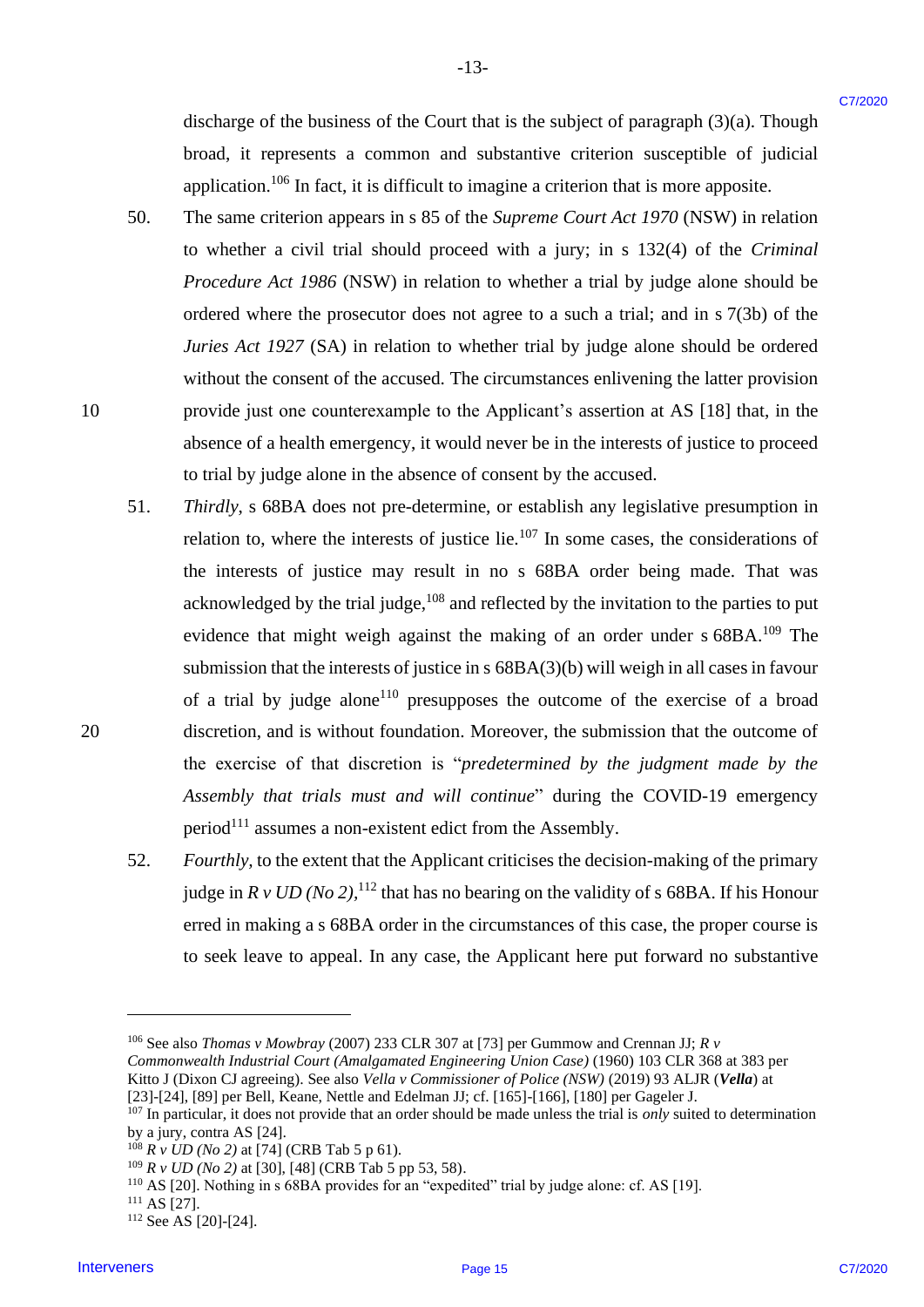reason to think that the interests of justice did not favour trial by judge alone, beyond the assertion of his right to choose trial by jury.<sup>113</sup>

53. **Impact:** The change effected by s 68BA is not such as to engage the *Kable* 53. Impact: The change effected by <sup>s</sup> 68BA is not such as to engage the Kable principle.<sup>114</sup> Section 68BA changes the ability of an accused to elect to be tried by judge alone. As the Applicant acknowledges at AS [28], that is a statutory right (found judge alone. As the Applicant acknowledges at AS [28], that is <sup>a</sup> statutory right (found in s 68B of the SCA). As such, and in the absence of demonstrating that the consent in <sup>s</sup> 68B of the SCA). As such, and in the absence of demonstrating that the consent of the accused to the mode of criminal trial is an essential right, it is subject to change. of the accused to the mode of criminal trial is an essential right, it is subject to change. reason to think that the interests of parties this at favour trial by judge alone, beyond<br>
Interveners CP between the light particular at the second to the second the second the second of the second to the reason of the s

-14- -14-

- 54. That change is not "unprecedented" in the sense that it is not the only circumstance in 54. That change is not "unprecedented" in the sense that it is not the only circumstance in which the mode of trial is determined regardless of the consent of the accused. The which the mode of trial is determined regardless of the consent of the accused. The 10 history traced in [13]-[33] above demonstrates that there are many circumstances in 10 history traced in [13]-[33] above demonstrates that there are many circumstances in which an accused is not entitled to a jury trial, including several in relation to criminal which an accused is not entitled to <sup>a</sup> jury trial, including several in relation to criminal offences tried on indictment. offences tried on indictment.
	- 55. Furthermore, the Court has not, by way of s 68BA, arrogated to itself a role that is the 55. Furthermore, the Court has not, by way of <sup>s</sup> 68BA, arrogated to itself <sup>a</sup> role that is the exclusive preserve of a jury.<sup>115</sup> Trials by judge alone have occurred in the Territory since  $1993$ <sup>116</sup> In a judge alone trial, a judge adopts the traditional role of a jury as the finder of fact. There is no repugnancy in that, nor is it a denial of the historically finder of fact. There is no repugnancy in that, nor is it a denial of the historically important role juries have played in the administration of criminal justice.<sup>117</sup>
- 56. Nor can it be suggested that the Supreme Court acts at the behest of the Assembly, in 56. Nor can it be suggested that the Supreme Court acts at the behest of the Assembly, in order to achieve the Assembly's alleged policy against jury trials during the order to achieve the Assembly's alleged policy against jury trials during the 20 COVID-19 emergency period.<sup>118</sup> Section 68BA does not "*require judge alone trials*",<sup>119</sup> and it does not prohibit jury trials during the emergency period.
	- 57. Finally, there is no evidence before this Court to suggest that the operation of s 68BA, 57. Finally, there is no evidence before this Court to suggest that the operation of <sup>s</sup> 68BA, in the context of the current health emergency, would undermine public confidence in in the context of the current health emergency, would undermine public confidence in the administration of criminal justice in the Territory. In any event, that is not decisive of validity.<sup>120</sup>

 $113$  Further factors relevant to the interests of justice were identified by the Crown (CRB Tab 3 p 13). Other considerations were noted by the trial judge:  $R \, v \, UD \, (No \, 2)$  at [47] (CRB Tab 5 p 58).

 $114$  Cf. AS [28].

 $115$  Cf. AS [31].

<sup>116</sup> *Supreme Court (Amendment) Act 1993* (ACT), s 6, which inserted s 68B into the SCA. 16 Supreme Court (Amendment) Act 1993 (ACT), <sup>s</sup> 6, which inserted s 68B into the SCA.

<sup>1&</sup>lt;sup>17</sup> See also *Cheung v The Queen* (2001) 209 CLR 1 at [4] per Gleeson CJ, Gummow and Hayne JJ, at [80]-[81] per Gaudron J. [80]-[81] per Gaudron J.

<sup>&</sup>lt;sup>118</sup> Cf. AS [32]. See *Public Service Association and Professional Officers' Association Amalgamated (NSW) v Director of Public Employment* (2012) 250 CLR 343 at [44] per French CJ, [61]–[73] per Director of Public Employment (2012) 250 CLR 343 at [44] per French CJ, [61]-[73] per

Heydon J; *Kuczborski* at [40] per French CJ, [220] per Crennan, Kiefel, Gageler and Keane JJ. Heydon J; Kuczborski at [40] per French CJ, [220] per Crennan, Kiefel, Gageler and Keane JJ. <sup>119</sup> Cf. AS [28].

<sup>&</sup>lt;sup>120</sup> North Australian Aboriginal Justice Agency Ltd v Northern Territory (2015) 256 CLR 569 at [40] per French CJ, Kiefel and Bell JJ, citing Momcilovic at 93 per Gummow J; Vella at [80] per Bell, Keane, Nettle and Edelman JJ. and Edelman JJ.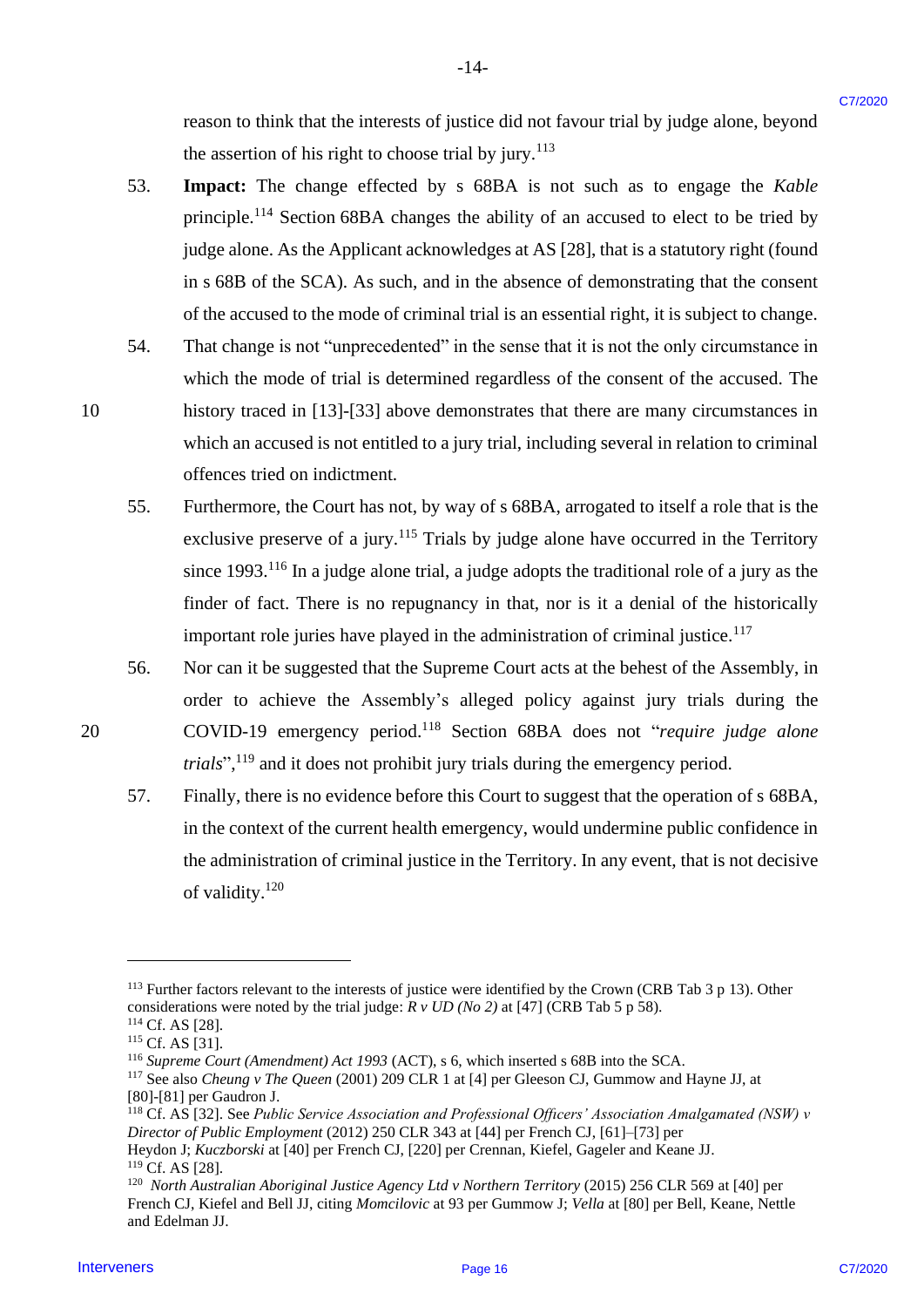# **Question 2 – Legislative power of the ACT** Question 2 —Legislative power of the ACT

58. The Applicant's primary and alternative arguments in relation to Question 2 are both 58. The Applicant's primary and alternative arguments in relation to Question 2 are both predicated on the same "original conception" of a Supreme Court that has a "defining predicated on the same "original conception"of <sup>a</sup> Supreme Court that has <sup>a</sup> "defining characteristic" of criminal trial by jury for offences tried on indictment, absent characteristic" of criminal trial by jury for offences tried on indictment, absent statutory warrant for the accused to elect trial by judge alone.<sup>121</sup> It is not evident how something that can be negated by an accused, and otherwise qualified by statute, can something that can be negated by an accused, and otherwise qualified by statute, can be considered an essential characteristic of a Supreme Court. Insofar as the Applicant's conception of a Supreme Court is not embraced by this Court, both the Applicant's conception of a Supreme Court is not embraced by this Court, both the Applicant's primary and alternative arguments fail. Applicant's primary and alternative arguments fail. **Onesion 2 - Logisladrie power of the ACT**<br>
1bs. The Applicant's propulse in the function and alternative angularities of the Spherica 2. The Computer Case (Solid Case (Solid Case (Solid Case (Solid Case (Solid Case (Soli

-15- -15-

- 10 59. Furthermore, the Applicant's arguments in relation to Question 2 do not advance his 10 59. Furthermore, the Applicant's arguments in relation to Question 2 do not advance his position beyond his arguments in relation to Question 1, other than to posit s 48A of position beyond his arguments in relation to Question 1, other than to posit <sup>s</sup> 48A of the *Self-Government Act* as a separate basis on which to contend that the Assembly the Self-Government Act as <sup>a</sup> separate basis on which to contend that the Assembly may not destroy the "institutional integrity" of the ACT Supreme Court (or its "other may not destroy the "institutional integrity" of the ACT Supreme Court (or its "other defining characteristics").<sup>122</sup>
- 60. It may be accepted that ss 28 and 48A of the *Self-Government Act* have the result that the Assembly would not have power to abolish the Supreme Court.<sup>123</sup> That proposition, however, does not advance the case for the invalidity of s 68BA of the proposition, however, doesnot advance the case for the invalidity of <sup>s</sup> 68BA of the SCA. The power of the Assembly to enact s 68BA is found in s 22 of the *Self Government Act*, and the Applicant has not demonstrated how s 68BA is inconsistent Government Act, and the Applicant has not demonstrated how <sup>s</sup> 68BA is inconsistent 20 with the jurisdiction of the Court provided for in s 48A of the *Self Government Act*. 20 with the jurisdiction of the Court provided for in <sup>s</sup> 48A of the SelfGovernment Act.
	- 61. As a repository of federal jurisdiction, the institutional integrity of the Supreme Court is protected by the *Kable* doctrine. It is inapt, however, to classify institutional integrity as a "defining characteristic", $^{124}$  as distinct from, for example, independence and impartiality.<sup>125</sup> Such characteristics constitute the "institutional integrity" of a Supreme Court.<sup>126</sup> For the reasons outlined in relation to Question 1, no aspect of the operation of s 68BA engages the *Kable* doctrine. operation of <sup>s</sup> 68BA engages the Kable doctrine.

 $121$  AS [53]-[56].

<sup>122</sup> AS [49]-[50]. <sup>122</sup> AS [49]-[50].

<sup>&</sup>lt;sup>123</sup> See Re Governor, Goulburn Correctional Centre; Ex parte Eastman (1999) 200 CLR 322 at [78] per Gummow and Hayne JJ; Parliamentary debate on the ACT Supreme Court (Transfer) Bill 1992 (Cth), House Gummow and Hayne JJ; Parliamentary debate on the ACT Supreme Court (Transfer) Bill 1992 (Cth), House of Representatives, 28 May 1992, 3125 at 5 (Mr Duffy, Attorney-General). The Territory does not accept that of Representatives, 28 May 1992, 3125 at <sup>5</sup> (Mr Duffy, Attorney-General). The Territory does not accept that the same conclusion follows from the matters at AS [46]-[47], but it is unnecessary for the Court to consider. the same conclusion follows from the matters at AS [46]-[47], but it is unnecessary for the Court to consider. <sup>124</sup> Cf. AS [49]-[50]. 4 Cf. AS [49]-[50].

<sup>125</sup> *Ebner v Official Trustee in Bankruptcy* (2000) 205 CLR 337 at [81] per Gaudron J. 25 Ebner v Official Trustee in Bankruptcy (2000) 205 CLR 337 at [81] per Gaudron J.

 $^{126}$  Forge v ASIC (2006) 228 CLR 45 (Forge) at [63] per Gummow, Hayne and Crennan JJ; Kirk v Industrial Court of NSW (2010) 239 CLR 531 (Kirk) at [96] per French CJ, Gummow, Hayne, Crennan, Kiefel and Bell JJ. Bell JJ.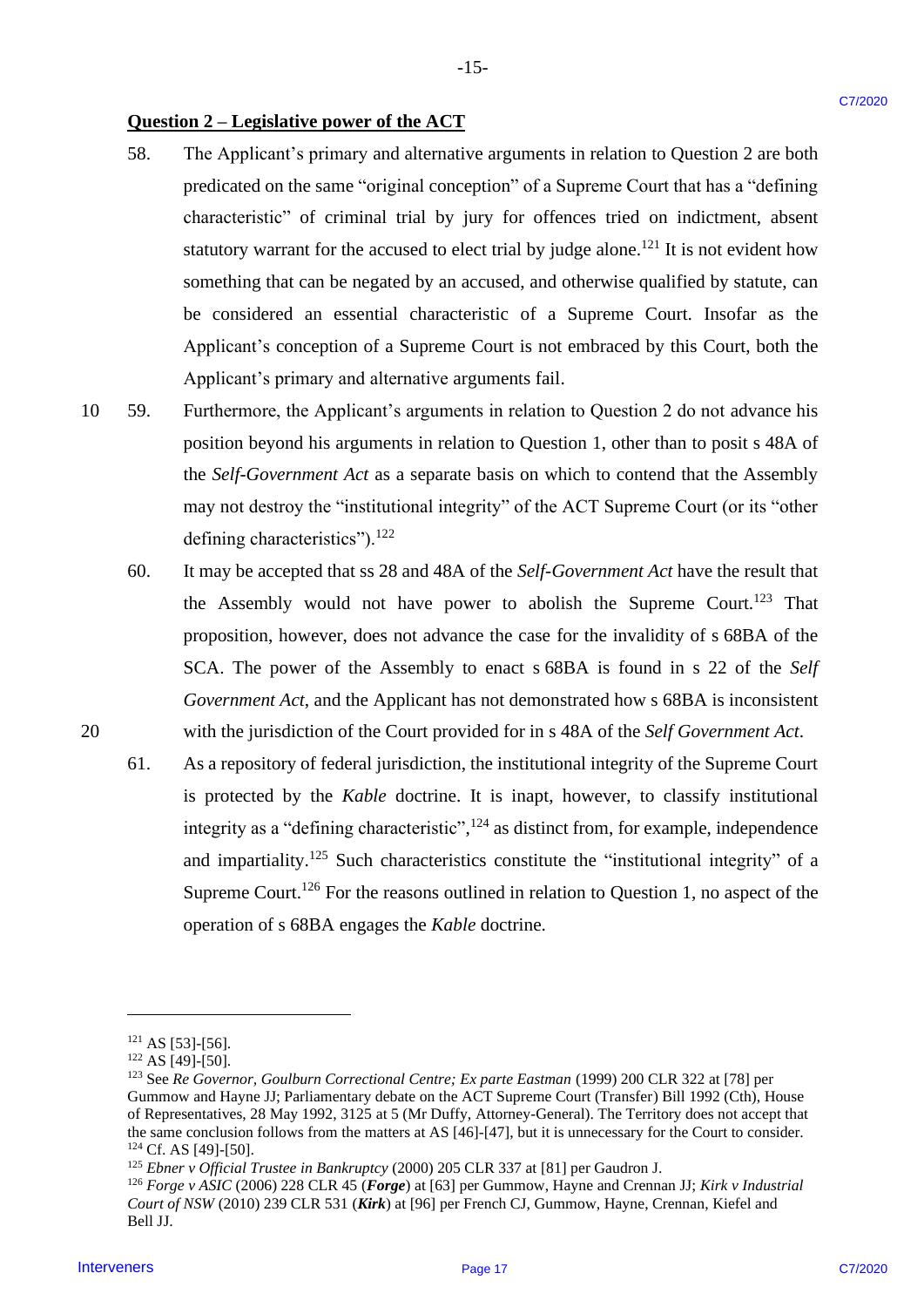62. Contrary to the conceptual leap at AS[50], other characteristics of a Supreme Court, Contrary to the conceptual leap at AS[50], other characteristics of a Supreme Court, which do not go to institutional integrity for the purposes of *Kable*, do not have some independent protection as "defining characteristics" of a Supreme Court. The independent protection as "defining characteristics" of a Supreme Court. The Applicant's submissions do not attempt to define generally what those characteristics Applicant's submissions do not attempt to define generally what those characteristics might be, or by what criteria they could be determined. Any characteristics entrenched might be, or by what criteria they could be determined. Any characteristics entrenched by s 48A of the *Self-Government Act* are co-extensive with those required for the by <sup>s</sup> 48A of the Self-Government Act are co-extensive with those required for the institutional integrity of the Court that is protected by the *Kable* doctrine. Such an outcome is consistent with this Court's reasoning in  $Forge^{127}$  and Kirk.<sup>128</sup> The "defining characteristics" of a Supreme Court are precisely those to which the "defining characteristics" of <sup>a</sup> Supreme Court are precisely those to which the 10 reference to "institutional integrity" alludes.<sup>129</sup> 62. Contary to the conceptual leap at ASIS01, other characteristics of a Supreme Court.<br>
Series which do not go in the state intervene in the metromeory of Koto characteristics<br>
independent governing to the "defining cha 62.

-16- -16-

- 63. Provided that the institutional integrity of the Supreme Court as a potential repository Provided that the institutional integrity of the Supreme Court as a potential repository of federal jurisdiction is not "substantially impaired", the Assembly has power to alter the processes and procedures of the Supreme Court, even those subsisting since the the processes and procedures of the Supreme Court, even those subsisting since the establishment of the Court. There is a distinction to be drawn between "historical" and "essential" characteristics, which the Applicant elides. "essential" characteristics, which the Applicant elides. 63.
- 64. Even if it is accepted that there is implicit in s 48A of the *Self-Government Act* the Even if it is accepted that there is implicit in <sup>s</sup> 48A of the Self-Government Act the entrenchment of certain characteristics of a "Supreme Court" that go beyond the entrenchment of certain characteristics of <sup>a</sup> "Supreme Court" that go beyond the protection afforded by Kable, those characteristics do not extend to affording the accused the ability to determine the mode of trial in relation to offences against accused the ability to determine the mode of trial in relation to offences against 20 Territory law tried on indictment.<sup>130</sup> 64.
	- 65. The Applicant at AS [53] accepts that the Assembly had power to introduce trial on The Applicant at AS [53] accepts that the Assembly had power to introduce trial on indictment by judge alone with the consent of the accused. That acceptance is despite indictment by judge alone with the consent of the accused. That acceptance is despite the fact that such a procedure was not facilitated by any Supreme Court in Australia the fact that such <sup>a</sup> procedure was not facilitated by any Supreme Court in Australia at the time the ACT Supreme Court was first established.<sup>131</sup> Nor was such a procedure familiar to either the framers of the Constitution or the colonial judicial systems as familiar to either the framers of the Constitution or the colonial judicial systems as they stood at Federation. they stood at Federation. 65.
	- 66. Indeed, the submissions at AS [58]-[63] would lead to the conclusion that trial on Indeed, the submissions at AS [58]-[63] would lead to the conclusion that trial on indictment by judge alone is contrary to the essential conception of a Supreme Court indictment by judge alone is contrary to the essential conception of a Supreme Court 66.

<sup>127</sup> (2006) 228 CLR 45. 127(2006) 228 CLR 45.

<sup>128</sup> (2010) 239 CLR 531. 128(2010) 239 CLR 531.

<sup>&</sup>lt;sup>129</sup> Forge at [63] per Gummow, Hayne and Crennan JJ; *Kirk* at [96] per French CJ, Gummow, Hayne, Crennan, Kiefel and Bell JJ. Crennan, Kiefel and Bell JJ.

 $130$  Contra AS [53]-[56].

 $^{131}$  The first judge only trial provision in Australia was s 7(1) of the Juries Act 1927 (SA), enacted in 1984.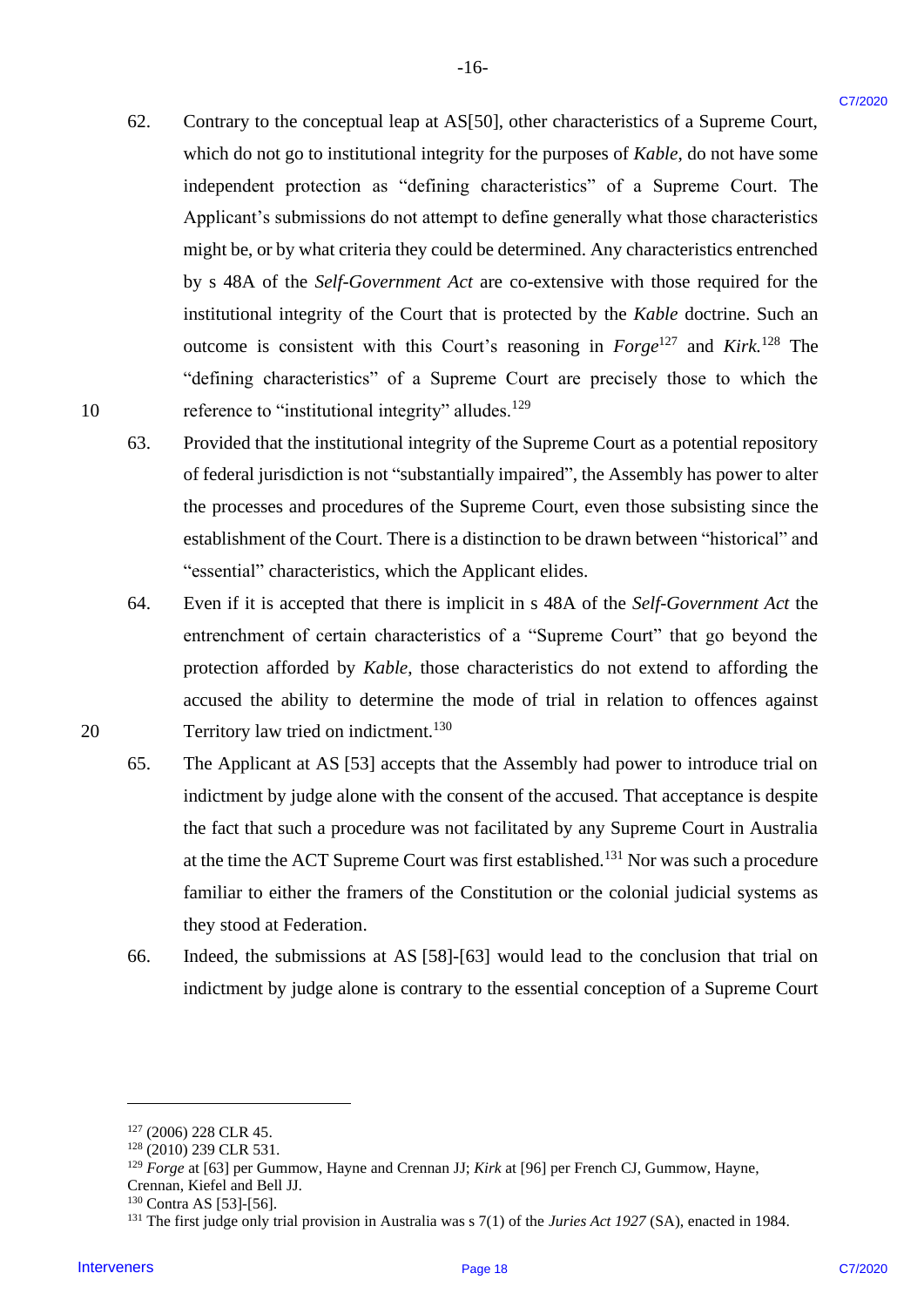regardless of the accused's consent. The history of trial by jury does not support that proposition.<sup>132</sup>

67. Though repeatedly referring to trial on indictment before a jury as "fundamental", Though repeatedly referring to trial on indictment before <sup>a</sup> jury as "fundamental", "foundational", "an underlying premise" or a "systemic value", the Applicant has "foundational", 'an underlying premise" or a "systemic value", the Applicant has failed to provide any substantive reason for according a special status to the accused's failed to provide any substantive reason for according <sup>a</sup> special status to the accused's ability to determine the mode of trial of offences against Territory law tried on ability to determine the mode of trial of offences against Territory law tried on indictment. Indeed, according such a status to the accused's ability to choose on the indictment. Indeed, according such a status to the accused's ability to choose on the assumption that, in the absence of election, trial by judge alone would be a substantial assumption that, in the absence of election, trial by judge alone would be <sup>a</sup> substantial wrong to the accused would be a "startling proposition".<sup>133</sup> regardless of the accused's consent. The history of trial by jary does not support that<br>
or properties.<sup>22</sup><br>
Theoph expendedly referring to trial on indication<br>can be equivalently the stationary of the stationary of the a 67.

 $-17-$ 

10 68. As noted at AS [64], the enactment of Part VA of the *Self-Government Act* was As noted at AS [64], the enactment of Part VA of the Self-Government Act was intended to ensure that laws made in relation to the judicial power of the Territory are intended to ensure that laws made in relation to the judicial power of the Territory are made in accordance with certain standards. Section 68BA maintains those standards made in accordance with certain standards. Section 68BA maintains those standards by facilitating the continuity of criminal proceedings during the emergency period by facilitating the continuity of criminal proceedings during the emergency period while having the necessary regard to the "interests of justice".<sup>134</sup> 10 68.

### **Question 3 – Section 80** Question 3 —Section 80

- 69. Question 3 concerns the application of s 80 of the Constitution to trial on indictment Question <sup>3</sup> concerns the application of <sup>s</sup> <sup>80</sup> of the Constitution to trial on indictment of offences against a law of the Territory. The result of the Applicant's submission is of offences against <sup>a</sup> law of the Territory. The result of the Applicant's submission is that, irrespective of the consent of the accused, trial by judge alone for indictable that, irrespective of the consent of the accused, trial by judge alone for indictable Territory offences (to the extent that it is ordered under s 68BA of the SCA) would be Territory offences (to the extent that it is ordered under <sup>s</sup> 68BA of the SCA) would be 20 unconstitutional, also calling into question provisions such as s 68B of the SCA. Such unconstitutional, also calling into question provisions such as <sup>s</sup> 68B of the SCA. Such an outcome would overturn 27 years of practice in the Territory. an outcome would overturn 27 years of practice in the Territory. 69.
	- 70. Section 80 is expressed to apply to trials on indictment against "any law of the Section 80 is expressed to apply to trials on indictment against "any law of the Commonwealth". The relevant offences under the Criminal Code are not laws of the Commonwealth". The relevant offences under the Criminal Code are not laws of the Commonwealth. The Criminal Code is a law made pursuant to the plenary legislative Commonwealth. The Criminal Code is a law made pursuant to the plenary legislative power of the Territory. The enactment of the Territory's laws does not involve the power of the Territory. The enactment of the Territory's laws does not involve the exercise of the Commonwealth Parliament's legislative power.<sup>135</sup> 70.
	- 71. The Applicant has not asked this Court to overturn the decision in *Bernasconi*,<sup>136</sup> but to distinguish it.<sup>137</sup> The Territory submits that *Bernasconi* is not distinguishable and 71.

<sup>132</sup> *Fleming v The Queen* (1998) 197 CLR 250 at [4] per Gleeson CJ, McHugh, Gummow, Kirby and <sup>132</sup> Fleming <sup>v</sup> The Queen (1998) 197 CLR 250 at [4] per Gleeson CJ, McHugh, Gummow, Kirby and Callinan JJ; AK v Western Australia (2008) 232 CLR 438; Alqudsi at [2] per French CJ, [85]-[86] per Kiefel, Bell and Keane JJ; [190] per Nettle and Gordon JJ. Bell and Keane JJ; [190] per Nettle and Gordon JJ.

<sup>&</sup>lt;sup>133</sup> Gerlach v Clifton Bricks Pty Ltd (2002) 209 CLR 478 at [11]-[12] per Gaudron, McHugh and Hayne JJ.  $134$  Cf. AS [65].

<sup>&</sup>lt;sup>135</sup> Capital Duplicators v Australian Capital Territory (1992) 177 CLR 248 (Capital Duplicators) at 282 per Brennan, Deane and Toohey JJ; *Svikart v Stewart* (1994) 181 CLR 548 at 562 per Mason CJ, Deane, Dawson Brennan, Deane and Toohey JJ; Svikart v Stewart (1994) 181 CLR 548 at 562 per Mason CJ, Deane, Dawson and McHugh JJ; *R v Toohey; Ex parte Northern Land Council* (1981) 151 CLR 170 at 279 per Wilson J. <sup>136</sup> *R v Bernasconi* (1915) 19 CLR 629. <sup>136</sup> R y Bernasconi (1915) 19 CLR 629.

<sup>137</sup> AS [71]-[72]. 137AS [71]-[72].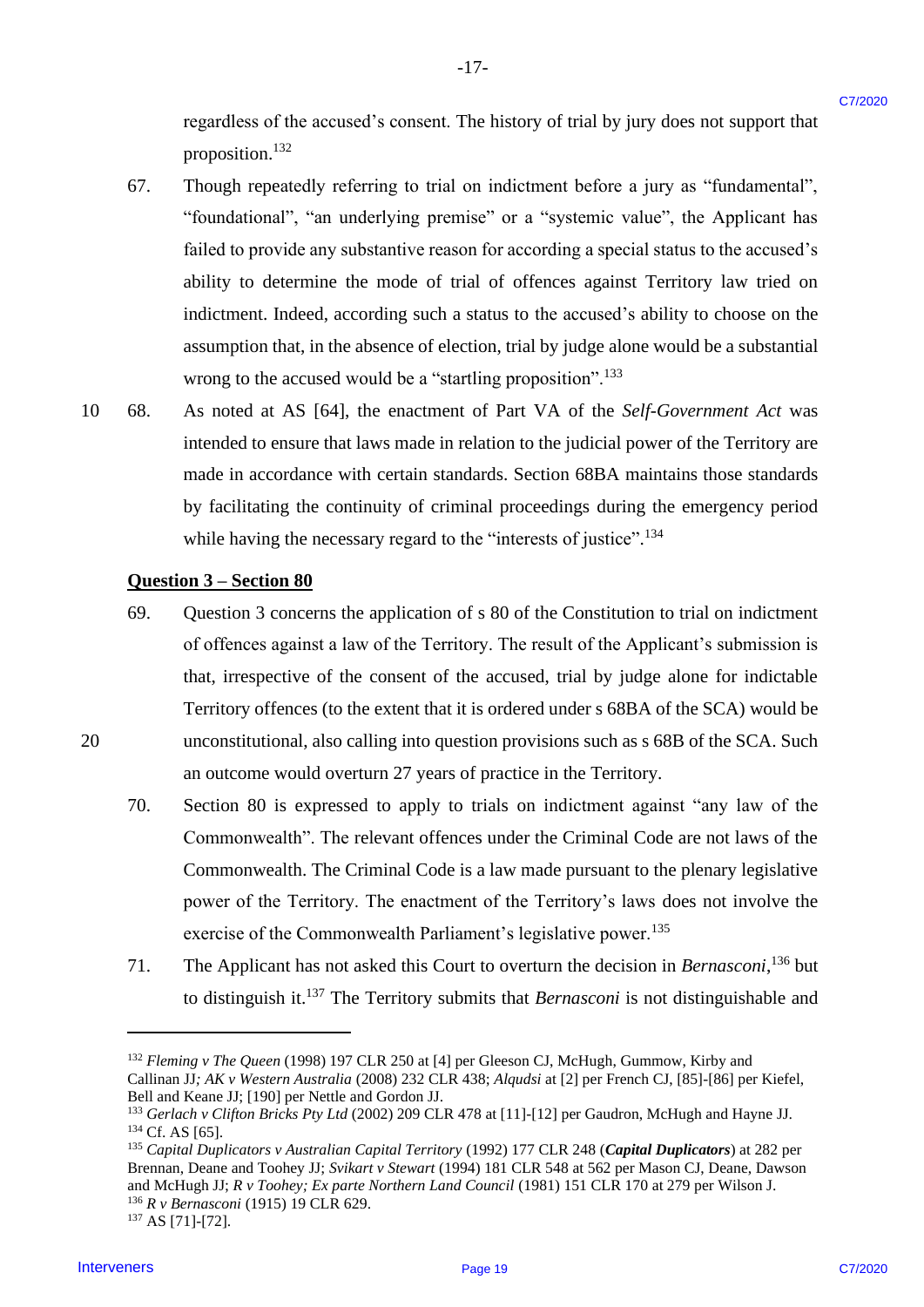represents an insuperable difficulty for the Applicant. In *Bernasconi*, the Chief Justice represents an insuperable difficulty for the Applicant. In Bernasconi, the Chief Justice found that s 80 has no application to the territories. Instead, it is limited to offences found that <sup>s</sup> 80 has no application to the territories. Instead, it is limited to offences created by the Commonwealth Parliament by statutes passed in the execution of those created by the Commonwealth Parliament by statutes passed in the execution of those functions which are aptly described as "laws of the Commonwealth".<sup>138</sup> That phrase, as used in s 80, was held to contraindicate the law of a State, and by extension, the as used in <sup>s</sup> 80, was held to contraindicate the law of a State, and by extension, the law of a Territory. law of a Territory.

- 72. This Court ought not to accept the Applicant's submission that *Bernasconi* is This Court ought not to accept the Applicant's submission that Bernasconi is distinguishable on the basis that the ACT is "*a materially different class of Territory*" distinguishable on the basis that the ACT is "a materially different class of Territory" from Papua so as to "remove it from the *prima facie* binding scope of authority from Papua so as to "remove it from the prima facie binding scope of authority 10 represented by *Bernasconi*".<sup>139</sup> Contrary to AS [71], the particular character of a territory was not a significant element of the Court's reasoning in *Bernasconi*. Indeed, territory was not <sup>a</sup> significant element of the Court's reasoning in Bernasconi. Indeed, Justice Isaacs made specific reference to the status of a territory that is not yet "fused Justice Isaacs made specific reference to the status of a territory that is not yet "fused with [the Commonwealth]",  $^{140}$  an expression that his Honour had previously used to describe the Northern Territory.<sup>141</sup> represents an inseparable difficulty for the Applicant. In Bernamond, the Chief Justice Crane<br>
formed that set the non-proference in the termines. Hence at this first the transfer and the set that the transfer and the for 72.
	- 73. The Applicant also draws upon criticism of Griffith CJ's view in *Bernasconi* of the The Applicant also draws upon criticism of Griffith CJ's view in Bernasconi of the relationship between s 122 and Ch III<sup>142</sup> to contend that there is "*now considerable* overlap between the operation of Ch III and s 122".<sup>143</sup> Even if that proposition were accepted, it would not support the Applicant's contention that s 80 applies to trial on accepted, it would not support the Applicant's contention that <sup>s</sup> 80 applies to trial on indictment of an offence against the law of the Territory. indictment of an offence against the law of the Territory. 73.
- 20 74. As Toohey J made clear in *Kruger v The Commonwealth* (*Kruger*),<sup>144</sup> Bernasconi is not authority for the "broad proposition" that the power conferred by s 122 is not not authority for the "broad proposition" that the power conferred by <sup>s</sup> 122 is not restricted by the provisions of Ch III. Instead, the *ratio* is limited to the interoperation of ss 80 and 122.<sup>145</sup> Accordingly, recognition of the decision in *Bernasconi* does not necessarily involve acceptance of the proposition that Ch III as a whole has no necessarily involve acceptance of the proposition that Ch III as <sup>a</sup> whole has no application to the territories.<sup>146</sup> 20 = 74.
	- 75. While the view may be taken that s 122 is not impervious to Ch III,  $^{147}$  this case requires the Court to consider the construction only of  $s$  80.<sup>148</sup> As Griffith CJ found in 75.

<sup>138</sup> *Bernasconi* at 635 per Griffith CJ (Gavan Duffy and Rich JJ agreed with the views expressed by the <sup>138</sup> Bernasconi at 635 per Griffith CJ (Gavan Duffy and Rich JJ agreed with the views expressed by the Chief Justice with respect to the construction of ss 80 and 122 of the Constitution, at 640).

<sup>139</sup> AS [72]. 139AS [72].

<sup>&</sup>lt;sup>140</sup> Bernasconi at 637 per Issacs J.

<sup>&</sup>lt;sup>141</sup> Buchanan's Case (1913) 16 CLR 315 at 335 per Isaacs J.

<sup>142</sup> AS [76], fn 76. 12 AS [76], fn 76.

<sup>&</sup>lt;sup>143</sup> AS [73], fn 77.

<sup>144</sup> (1997) 190 CLR 1. 144(1997) 190 CLR 1.

<sup>145</sup> (1997) 190 CLR 1 at 80 per Toohey J. '45 (1997) 190 CLR 1at 80 per Toohey J.

<sup>146</sup> *Spratt v Hermes* (1965) 114 CLR 226 at 275 per Windeyer J; see also Barwick CJ at 245. <sup>146</sup> Spratt v Hermes (1965) 114 CLR 226 at 275 per Windeyer J; see also Barwick CJ at 245.

<sup>147</sup> Cf. AS [73], fn 77. 47 Cf. AS [73], fin 77.

<sup>&</sup>lt;sup>148</sup> Kruger at 81 per Toohey J, with reference to Barwick CJ in Spratt v Hermes at 242.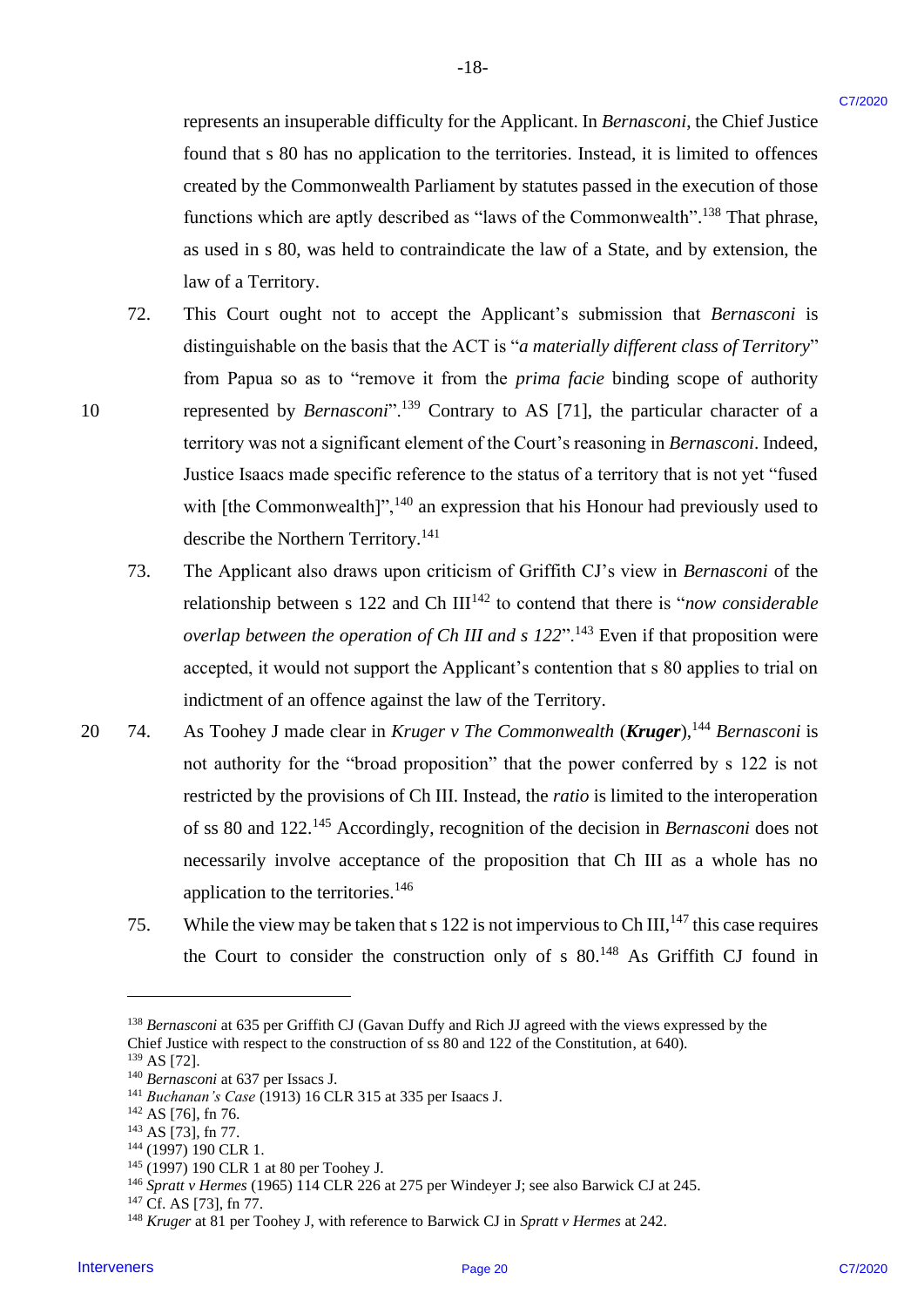*Bernasconi,* the text and context of s 80 supports the construction of "any law of the Bernasconi, the text and context of <sup>s</sup> 80 supports the construction of "any law of the Commonwealth" in contradistinction to the laws of the States and Territories. Commonwealth" in contradistinction to the laws of the States and Territories.

76. The Applicant's submission that the accepted view "now" favours an interpretation The Applicant's submission that the accepted view "now" favours an interpretation that treats the Constitution as "one coherent instrument", $^{149}$  suggests a development in constitutional jurisprudence that is illusory. There is nothing novel in that in constitutional jurisprudence that is illusory. There is nothing novel in that conception, which in any event does not lead to the conclusion that s 80 of the conception, which in any event does not lead to the conclusion that <sup>s</sup> 80 of the Constitution applies to offences against laws of the Territory. To utilise the principle Constitution applies to offences against laws of the Territory. To utilise the principle in that way would be to override the distinctive operation of this and other provisions in that way would be to override the distinctive operation of this and other provisions of the Constitution, properly construed in light of their text and context. of the Constitution, properly construed in light of their text and context. 76.

-19- -19-

- 10 77. The Applicant's case is not advanced by the finding that s 122 is qualified by other The Applicant's case is not advanced by the finding that <sup>s</sup> 122 is qualified by other provisions of the Constitution.<sup>150</sup> In particular, in ascertaining the operation of s 90, this Court in *Capital Duplicators* recognised the creation of a free trade area this Court in Capital Duplicators recognised the creation of <sup>a</sup> free trade area embracing the *geographical* territory of the uniting Colonies as one of the objectives of Federation.<sup>151</sup> The Court embraced a construction of s 90 that achieved that "essential objective",<sup>152</sup> concluding that the authorisation of the Assembly to impose duties would "destroy a central objective of the federal compact".<sup>153</sup> *Bernarons* the text and context of s 80 supports the construction of "any law of the<br>
Townwealth" in conventioning to the bases of the Solens and Termineires,<br>
The Applicant's submission dust the newspect of wire "now" f 10 77.
- 78. The same rationale informed the dicta of Gummow J in *Kruger*, relied upon by the The same rationale informed the dicta of Gummow <sup>J</sup> in Kruger, relied upon by the Applicant at AS [81]. That rationale cannot be used presumptively in relation to the Applicant at AS [81]. That rationale cannot be used presumptively in relation to the operation of s 80. The Applicant cannot demonstrate that limiting the operation of s 80 operation of <sup>s</sup> 80. The Applicant cannot demonstrate that limiting the operation of <sup>s</sup> 80 20 to laws passed by the Commonwealth Parliament (as opposed to laws of the Territory) to laws passed by the Commonwealth Parliament (as opposed to laws of the Territory) 78.
	- destroys a central objective of the federal compact. Such a conclusion is contrary to destroys <sup>a</sup> central objective of the federal compact. Such a conclusion is contrary to the express terms of s 80, and leads to the logical outcome that it should also bind the the express terms of <sup>s</sup> 80, andleads to the logical outcome that it should also bind the States. States.
	- 79. The Applicant submits at AS [81]-[82] that the relationship between ss 80 and 122 The Applicant submits at AS [81]-[82] that the relationship between ss 80 and 122 should be determined in a way that secures to Territorians the "basic rights" that the should be determined in <sup>a</sup> way that secures to Territorians the "basic rights" that the Constitution confers on other Australians, absent contrary indication, and that nothing Constitution confers on other Australians, absent contrary indication, and that nothing in the text or context of s 80 required its "disapplication" from the Territory upon its in the text or context of <sup>s</sup> <sup>80</sup> required its "disapplication" from the Territory upon its surrender. Properly construed, there is no distinction in how the guarantee in s 80 surrender. Properly construed, there is no distinction in how the guarantee in <sup>s</sup> 80 applies for the benefit of all Australians. It is clear that s 80 continues to apply in the applies for the benefit of all Australians. It is clear that <sup>s</sup> 80 continues to apply in the 79.

<sup>&</sup>lt;sup>149</sup> AS [75]. Cf. AS [76]-[78], which is proffered in the same guise.

 $^{150}$  Cf. AS [80]. The "weight of authority" in relation to the application of s 116, to which the Applicant refers, is qualified by Gummow J in *Kruger* (at 166): "albeit none of it determinative of the issue". is qualified by Gummow <sup>J</sup> in Kruger (at 166): "albeit none of it determinative of the issue".

<sup>151</sup> (1992) 177 CLR 248 at 274 per Brennan, Deane and Toohey JJ. 151(1992) 177 CLR 248 at 274 per Brennan, Deane and Toohey JJ.

<sup>152</sup> (1992) 177 CLR 248 at 278 per Brennan, Deane and Toohey JJ. <sup>152</sup> (1992) 177 CLR 248 at 278 per Brennan, Deane and Toohey JJ.

<sup>153</sup> (1992) 177 CLR 248 at 279 per Brennan, Deane and Toohey JJ; see also 288-290 per Gaudron J. <sup>153</sup> (1992) 177 CLR 248 at 279 per Brennan, Deane and Toohey JJ; see also 288-290 per Gaudron J. Cf. AS [79]. Cf. AS [79].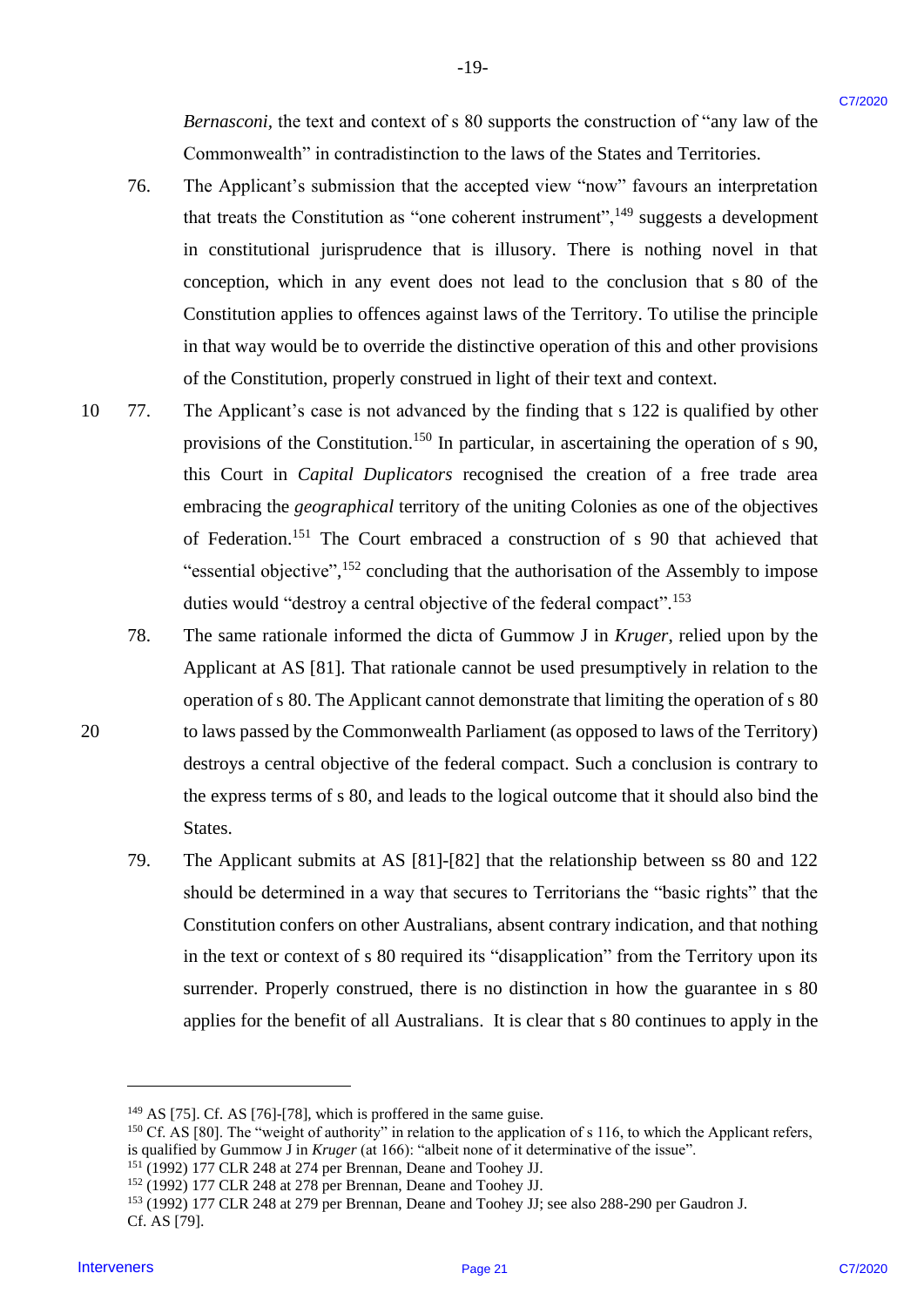-20- 7/2020

Territory, but it does so on its terms.<sup>154</sup> The interpretive principles on which the Applicant relies do not assist him in contending that the term " sppheant fenes do not assist min in contending that the term any law of the

 $(0.20767 \pm 0.00767)$  6207  $(0.20767 \pm 0.00767)$  6347  $(0.20767 \pm 0.00767)$ 

### Part IV: Estimate of time for oral argument

80. It is estimated that 1.5 hours will be required for presentation of oral argument.

Dated: 25 May 2020

 $10$ 

peter.garrisson@act.gov.au hyounan@sixthfloor.com.au ahammond@sixthfloor.com.au  $\mathbb{R}$  formulation  $\mathbb{R}$ . . . . . . . . . . . .

P J F Garkisson AM SC Solicitor-General for the ACT  $(02)$  6207 0654 peter.garrisson@act.gov.au

H Younan

 $(02)$  9231 6546 hyounan@sixthfloor.com.au

A M Hammond

Interveners Page 22 C7/2020 (22 C7/2020 (22 C7/2020 C7/2020 C7/2020 C7/2020 C7/2020 C7/2020 C7/2020 C7/2020 C7/

Application do not assist him in contending that the term  $\mathcal{A}_\mathcal{A}$ 

 $(02)$  8915 2647 ahammond@sixthfloor.com.au

H Young A M Hammond A M Hammond A M Hammond A M Hammond A M Hammond A M Hammond A M Hammond A M Hammond A M Ha

Counsel for the Attorney-General of the Australian Capital Territory

<sup>&</sup>lt;sup>154</sup> Cf. AS [84].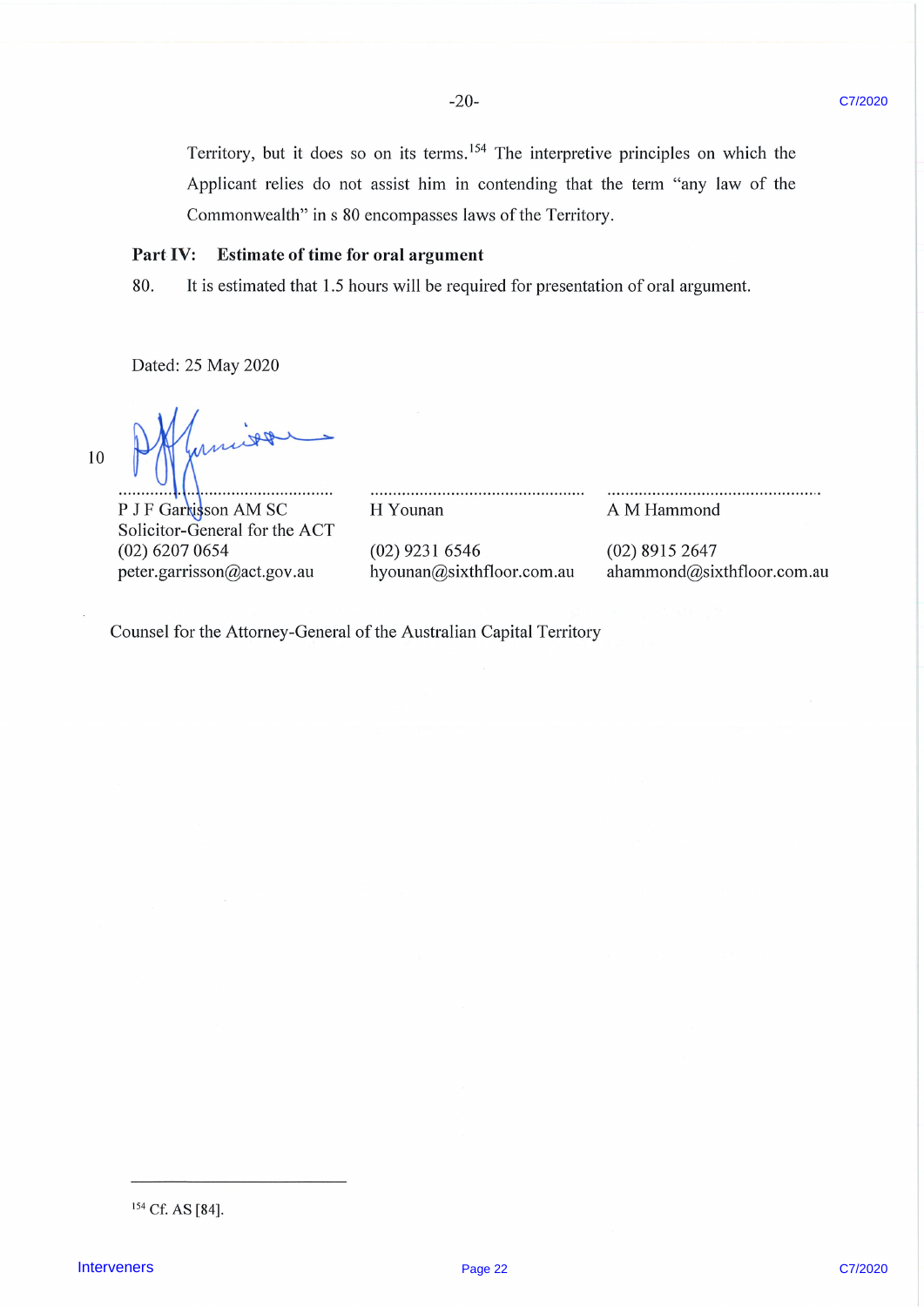# **IN THE HIGH COURT OF AUSTRALIA**  IN THE HIGH COURT OF AUSTRALIA **CANBERRA REGISTRY** CANBERRA REGISTRY

### **BETWEEN: UD** BETWEEN: UD

### **ANNEXURE**  ANNEXURE

# **ATTORNEY-GENERAL OF THE AUSTRALIAN CAPITAL TERRITORY**  ATTORNEY-GENERAL OF THE AUSTRALIAN CAPITAL TERRITORY **(INTERVENING) LIST OF LEGISLATIVE PROVISIONS** (INTERVENING) LIST OF LEGISLATIVE PROVISIONS

| IN THE HIGH COURT OF AUSTRALIA                                           |                                              |                                                                      |
|--------------------------------------------------------------------------|----------------------------------------------|----------------------------------------------------------------------|
| <b>CANBERRA REGISTRY</b>                                                 |                                              |                                                                      |
| No C7 of 2020                                                            |                                              |                                                                      |
| <b>BETWEEN:</b>                                                          |                                              | <b>UD</b>                                                            |
|                                                                          |                                              | Applicant                                                            |
|                                                                          |                                              | and                                                                  |
|                                                                          |                                              | <b>The Queen</b>                                                     |
|                                                                          |                                              | Respondent                                                           |
| ATTORNEY-GENERAL OF THE AUSTRALIAN CAPITAL TERRITORY                     | (INTERVENING) LIST OF LEGISLATIVE PROVISIONS |                                                                      |
|                                                                          |                                              |                                                                      |
| <b>Statute</b><br>Constitution                                           | <b>Provisions</b><br>ss 80, 90, 122          | <b>Version</b>                                                       |
| <b>Commonwealth: Statutes</b>                                            |                                              |                                                                      |
| <b>Australian Capital Territory (Self-</b><br>Government) Act 1988 (Cth) | ss 22, 28, 48A                               | Compilation No. 24<br>(effective 1 July 2016)                        |
| Crimes Act 1914 (Cth)                                                    | ss 4E, 4H, 4J                                | Compilation No. 131<br>(effective 28 April 2020)                     |
| Family Law Act 1975 (Cth)                                                | ss 90XS, 90XZD                               | Compilation No. 89<br>(effective 25 April 2019)                      |
| Federal Court Rules 1979 (Cth)                                           | Order 52 r 58                                | Compilation No. 36<br>(effective: 1 January 2011<br>- 1 August 2011) |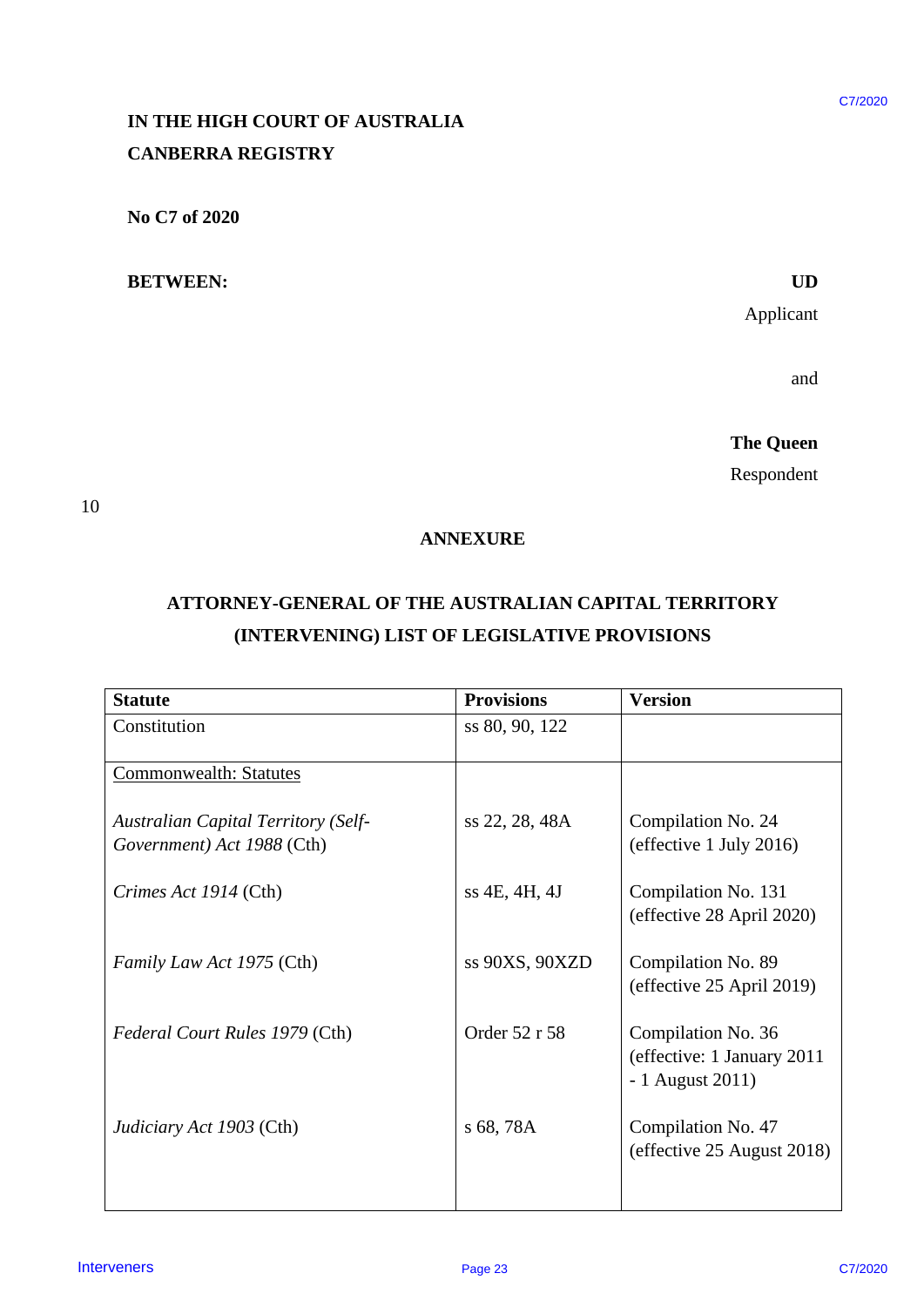| <b>Commonwealth: Statutory Instruments</b>            |                                    |                                                                           |
|-------------------------------------------------------|------------------------------------|---------------------------------------------------------------------------|
| Juries Ordinance 1967                                 | ss 9, 12                           | As made                                                                   |
| Juries (Amendment) Ordinance 1979                     |                                    | As made                                                                   |
| <b>Australian Capital Territory: Statutes</b>         |                                    |                                                                           |
| Court Procedures Act 2004 (ACT)                       | ss 27, 76                          | Republication No. 52<br>(effective: $14$ May 2020)                        |
| Court Procedures Rules 2006 (ACT)                     | r 4738                             | Republication No. 57<br>(effective: 21 March 2020)                        |
| Crimes Act 1900 (ACT)                                 | ss 264, 316, 318,<br>319, 374, 375 | Republication No. 126<br>(effective: $14$ May 2020)                       |
| COVID-19 Emergency Response Act 2020<br>(ACT)         |                                    | Act No. 11 of 2020<br>(effective: 8 April 2020 -<br>13 May 2020)          |
| Criminal Code 2002 (ACT)                              | ss 308, 312, 318,<br>403           | Republication No. 41<br>(effective: 15 August 2017)<br>$-1$ March 2018)   |
| Evidence Act 2011 (ACT)                               | ss 26, 29, 41                      | Republication No. 10<br>(effective: 9 March 2020)                         |
| Evidence (Miscellaneous Provisions) Act<br>2011 (ACT) | ss 4AB, 4AJ, 20                    | Republication No. 44<br>Effective: 14 May 2020                            |
| Human Rights Act 2004 (ACT)                           | ss 21, 22                          | Republication No. 13<br>(effective: 14 May 2020)                          |
| Juries Act 1967 (ACT)                                 | ss 31A, 42A                        | Republication No. 32<br>(effective: 27 April 2018)                        |
| Juries (Amendment) Act 1979 (ACT)                     |                                    | Act No. 39 of 1979<br>(effective 1 February 1980)<br>$-21$ December 2000) |
| Legislation Act 2001 (ACT)                            | ss 75B, 190                        | Republication No. 117<br>(effective: 30 April 2020)                       |
| Magistrates Court Act (ACT)                           | ss 19, 108A                        | Republication No. 92<br>(effective: 14 March 2020)                        |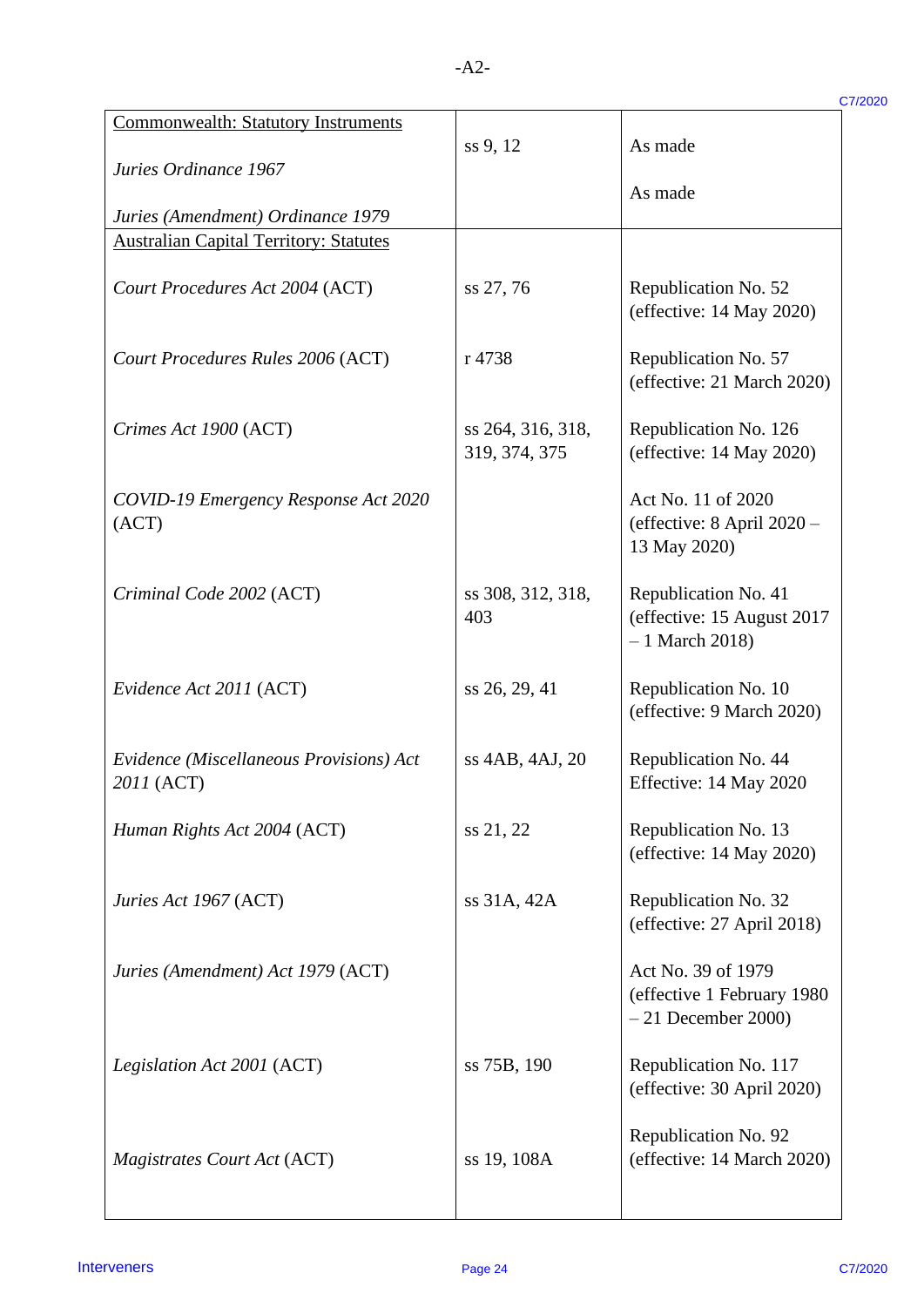| Magna Carta (1927) 25 Edw 1 c29                                                                                 | s 29                   | Republication No. 1<br>(effective: 5 July 2002)                                         |
|-----------------------------------------------------------------------------------------------------------------|------------------------|-----------------------------------------------------------------------------------------|
| Public Health Act 1997 (ACT)                                                                                    | s 119                  | Republication No. 32                                                                    |
| Supreme Court Act 1933 (ACT)                                                                                    | ss 7, 37E, 68A,        | (effective 8 April 2020)<br>Republication No. 59                                        |
|                                                                                                                 | 68B, 68BA, 68D,<br>68E | (effective: 8 April 2020)                                                               |
| Supreme Court (Amendment) Act 1993<br>(ACT)                                                                     | s <sub>6</sub>         | Act No. 59 of 1993<br>(effective: 6 September<br>$1993 - 21$ December<br>2000)          |
| <b>Australian Capital Territory:</b><br><b>Statutory Instruments</b>                                            |                        |                                                                                         |
| <b>Public Health (Closure of Non-Essential</b><br><b>Business or Undertaking) Emergency</b><br>Direction (No 7) |                        | Notifiable Instrument No.<br>286 of 2020 (effective: 15<br>May $2020 - 6$ July 2020)    |
| <b>Public Health (Emergency) Declaration</b><br>2020 (No 1)                                                     |                        | Notifiable Instrument No.<br>153 of 2020 (effective: 16)<br>March $2020 - 7$ July 2020) |
| <b>Public Health (Emergency) Declaration</b><br>Further Extension 2020 (No 9)                                   |                        | Notifiable Instrument No.<br>218 of 2020 (effective:<br>8 April 2020)                   |
| <b>Public Health (Non-Essential Gatherings)</b><br>Emergency Direction 2020 (No 3) [NI2020-<br>268]             |                        | Notifiable Instrument No.<br>268 of 2020 (effective:<br>8 May 2020)                     |
| Public Health (Residential Aged Care<br><b>Facilities</b> ) Emergency Direction 2020<br>(No 2)                  |                        | Notifiable Instrument No.<br>281 of 2020 (effective:<br>14 May 2020)                    |
| <b>Public Health (Returned Travellers)</b><br><b>Emergency Direction 2020</b>                                   |                        | Notifiable Instrument No.<br>164 of 2020 (effective:<br>19 March 2020)                  |
| <b>Public Health (Returned Travellers)</b><br>Emergency Direction 2020 (No 5)                                   |                        | Notifiable Instrument No.<br>280 of 2020 (effective:<br>14 May 2020)                    |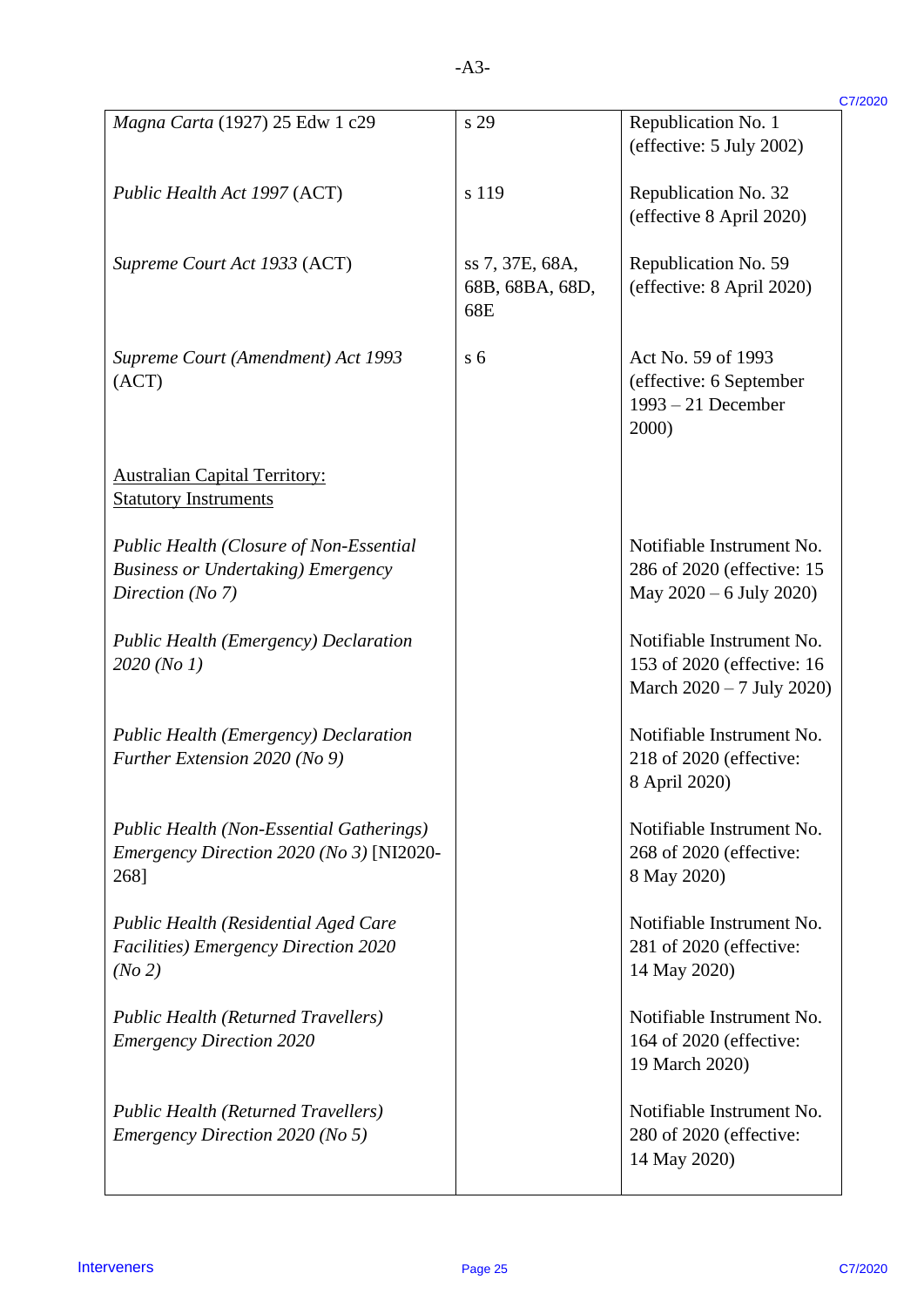| 7 | 7/2020 |
|---|--------|
|   |        |
|   |        |

| Public Health (Self-Isolation) Emergency<br>Direction 2020 |                                                       | Notifiable Instrument No.<br>177 of 2020 (effective:<br>25 March 2020 |
|------------------------------------------------------------|-------------------------------------------------------|-----------------------------------------------------------------------|
| <b>New South Wales</b>                                     |                                                       |                                                                       |
| Crimes Act 1900 (NSW)                                      | Pt 7, div 3                                           | Act No. 40 of 1900<br>(current version for<br>1 March 2020)           |
| Criminal Law Amendment Act 1883 (NSW)                      | ss 150-153                                            | As enacted                                                            |
| Criminal Procedure Act 1986 (NSW)                          | ss 3, 6, 132, 167,<br>168, 170, 194, 202,<br>245, 365 | Act No. 209 of 1986<br>(current version for<br>14 May 2020)           |
| District Court Act 1973 (NSW)                              | s 76A                                                 | Act No. 9 of 1973 (current<br>version for 1 July 2019)                |
| Jury Trials Act 1832 (NSW)                                 |                                                       | As enacted                                                            |
| Jury Trials Act 1833 (NSW)                                 |                                                       | As enacted                                                            |
| Jury Trials Act 1839 (NSW)                                 | s 85                                                  | Act No. 11 of 1839                                                    |
| <i>Jury Act 1977</i> (NSW)                                 | ss 19, 53B, 54, 55F                                   | Act No. 18 of 1977<br>(current version for 25<br><b>March 2020)</b>   |
| Mental Health (Forensic Provisions) Act<br>1990 (NSW)      | s 21A, 23                                             | Act No 10 of 1990<br>(current version for 4)<br>February 2019)        |
| Supreme Court Act 1970 (NSW)                               |                                                       | Act. No 52 of 1970<br>(current)                                       |
| Uniform Civil Procedure Rules 2005 (NSW)                   | r 12.8                                                | Serial No. 418 of<br>2005 (effective: 9 April<br>2020)                |
| South Australia                                            |                                                       |                                                                       |
| Criminal Procedure Act 1921 (SA)                           | ss 5, 64                                              | Version 7.11.2019<br>(effective 7 November<br>2019)                   |
| Juries Act 1927 (SA)                                       | ss 5, 7, 55, 56                                       | Version 5.3.2018<br>(effective: 5 March 2018)                         |
| <b>Interveners</b>                                         | Page 26                                               |                                                                       |
|                                                            |                                                       |                                                                       |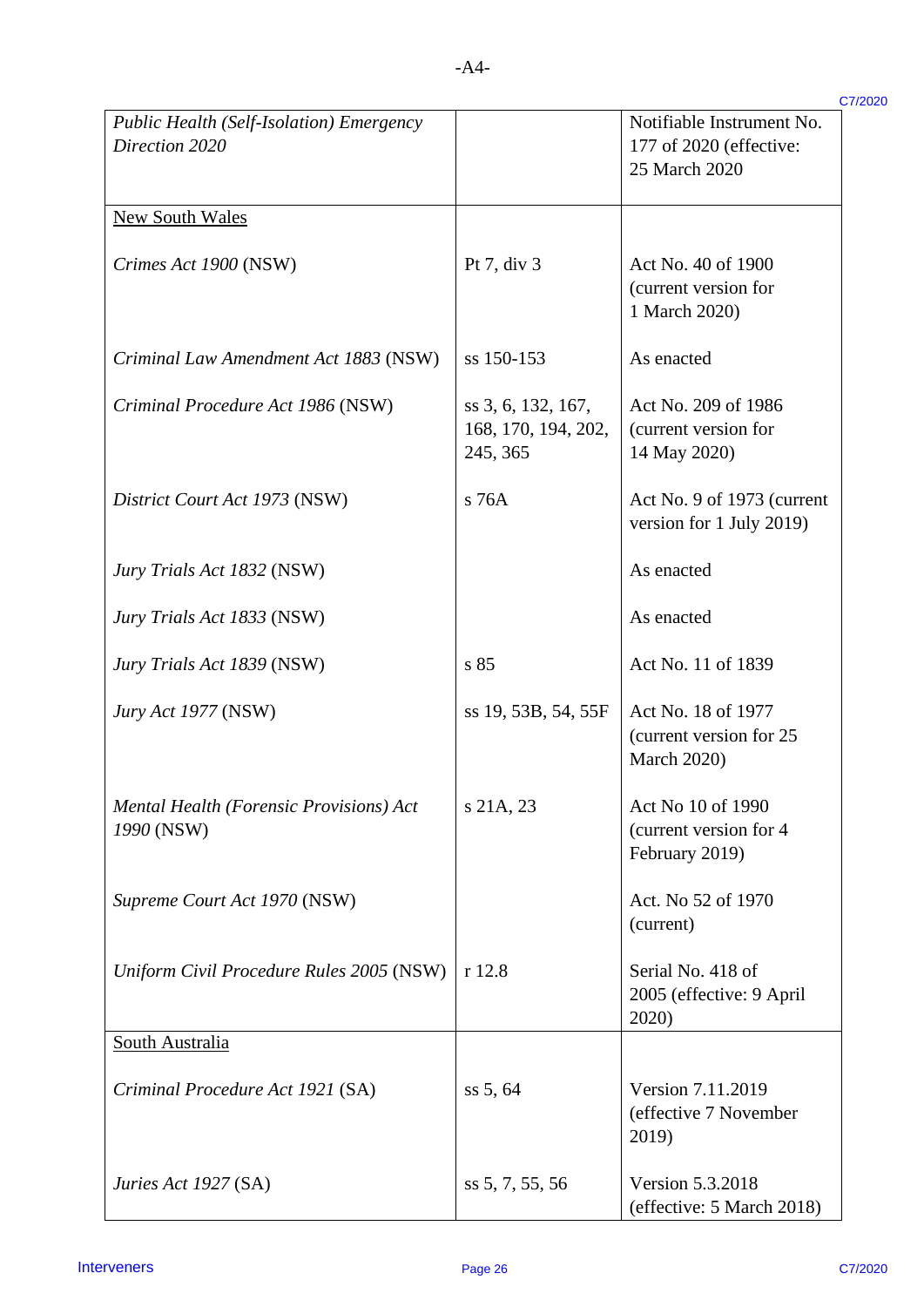| Victoria                                                               |                              |                                                                            |
|------------------------------------------------------------------------|------------------------------|----------------------------------------------------------------------------|
| County Court Civil Procedure Rules 2018<br>(Vic)                       | r $47.02(3)$                 | Statutory Rule No. 170 of<br>2018 (version 007<br>effective 28 April 2020) |
| <b>COVID-19 Omnibus (Emergency Measures)</b><br>Act 2020 (Vic)         |                              | Act No. 11 of 2020<br>(version 001 effective<br>25 April 2020)             |
| Crimes (Mental Impairment and Unfitness<br>to be Tried) Act 1997 (Vic) | ss 101, 105                  | Act No. 65 of 1997<br>(version 074 effective<br>25 April 2020)             |
| Criminal Law and Practice Statute 1864<br>(Vic)                        | ss 66-69                     | As enacted                                                                 |
| Criminal Procedure Act 2009 (Vic)                                      | ss 27, 420D                  | Act No. 7 of 2009 (version<br>075 effective<br>25 April 2020)              |
| Juries Act 2000 (Vic)                                                  | ss 23, 44, 46                | Act No. 53 of 2000<br>(version 052 effective 1<br><b>March 2020)</b>       |
| Supreme Court (General Civil Procedure)<br>Rules 2015 (Vic)            | rr 47.02(3), 55.02,<br>55.03 | Statutory Rule No. 103 of<br>2015 (version 033<br>effective 6 May 2020)    |
| Oueensland                                                             |                              |                                                                            |
| Civil Liability Act 2003 (Qld)                                         | s 73                         | Act No 13. of 2003<br>(reprint effective: 2 March<br>2020)                 |
| Criminal Code Act 1899 (Qld)                                           | ss 552BA, 614-615            | Act No 9. of 1899 (reprint<br>effective: 26 February<br>2020)              |
| <i>Jury Act 1995</i> (Qld)                                             | ss 34, 53, 57, 59A,<br>65A   | Act No 42. of 1995<br>(reprint effective:<br>30 March 2017)                |
| Justices Act 1886 (Qld)                                                | ss 19, 22A                   | Act No. 17 of 1886<br>(reprint effective 13<br>February 2020)              |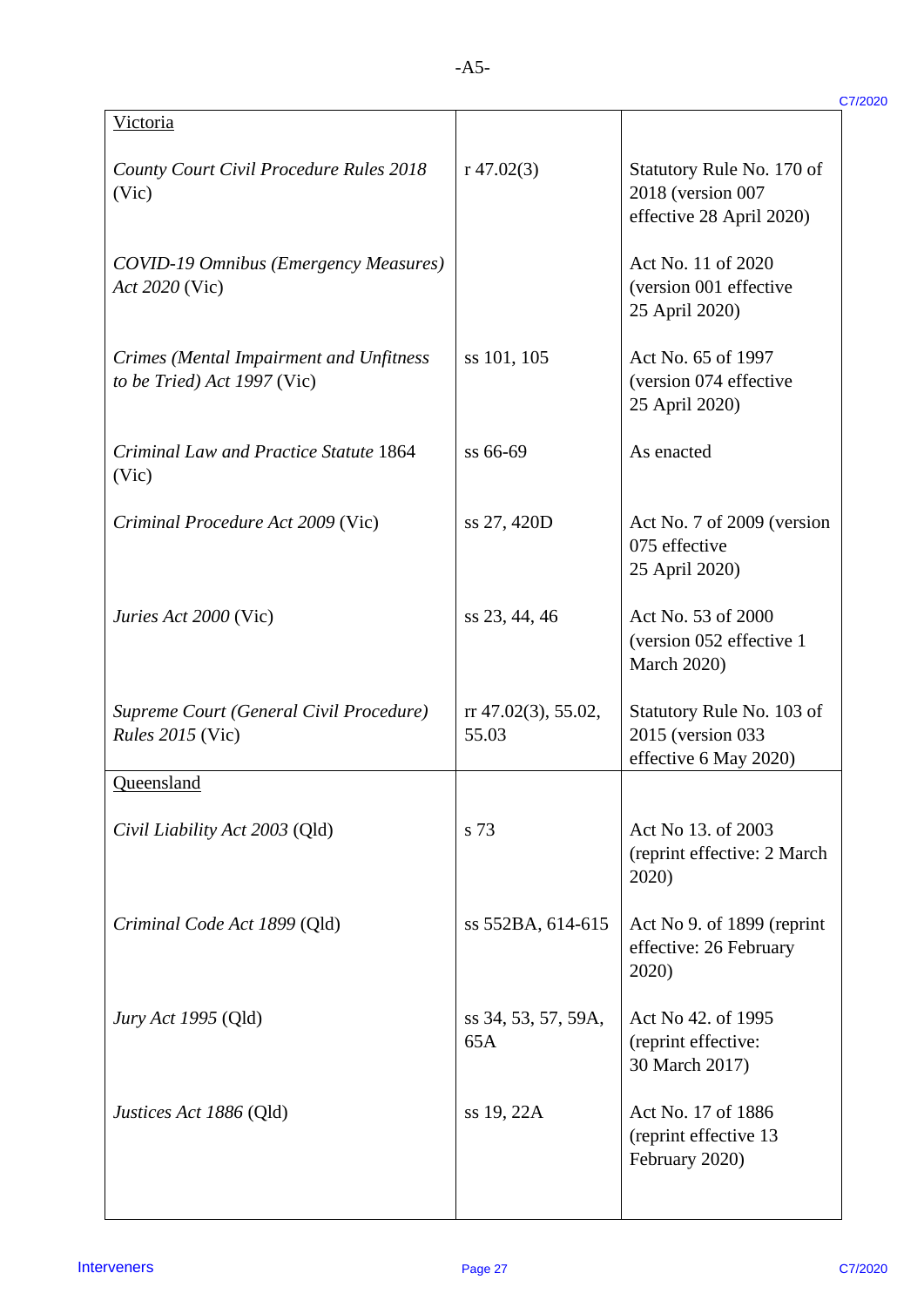| ۰ |  |
|---|--|
|   |  |

| Mental Health Act 2016 (Qld)                      | s 288                    | Act No. 5 of 2016 (reprint<br>effective 1 December<br>2018)             |
|---------------------------------------------------|--------------------------|-------------------------------------------------------------------------|
| Summary Offences Act 2005 (Qld)                   | $s\,46$                  | Act No. 4 of 2005 (reprint<br>effective 1 March 2020)                   |
| <b>Tasmania</b>                                   |                          |                                                                         |
| Criminal Code Act 1924 (Tas)                      | ss 5, 361                | Act No. 69 of 1924<br>(reprint effective 6 April<br>2020)               |
| Juries Act 2003 (Tas)                             | ss 26, 42, 43, 47        | Act No. 48 of 2003<br>(reprint effective 30 May<br>2012)                |
| Supreme Court Civil Procedure Act 1932<br>(Tas)   | s 29                     | Act No. 58 of 1932<br>(reprint effective:<br>9 September 2019)          |
| Supreme Court Rules 2000 (Tas)                    | r 558                    | Statutory Rule No. 8 of<br>2000 (effective 9<br>September 2019)         |
| <b>Northern Territory</b>                         |                          |                                                                         |
| Criminal Code Act 1983 (NT)                       | ss 348, 359, 365,<br>368 | Serial No. REPC038<br>(effective: 7 November<br>2019)                   |
| Juries Act 1962 (NT)                              | ss 6A, 7, 37A            | Serial No. REPJ001<br>(effective: 14 November<br>2018)                  |
| Local Court (Criminal Procedure) Act 1928<br>(NT) | s <sub>64</sub>          | Serial No. REPL068<br>(effective: 7 November<br>2019)                   |
| Western Australia                                 |                          |                                                                         |
| Criminal Code Act Compilation Act 1913<br>(WA)    | ss 1, 3, 5               | Act No. 28 of 1913<br>(effective 4 Apr 2020)                            |
| Criminal Procedure Act 2004 (WA)                  | ss 111, 114, 115,<br>118 | Act No. 71 of 2004<br>(version 03-e0-02 effective<br>13 September 2017) |
| <b>Interveners</b>                                | Page 28                  |                                                                         |